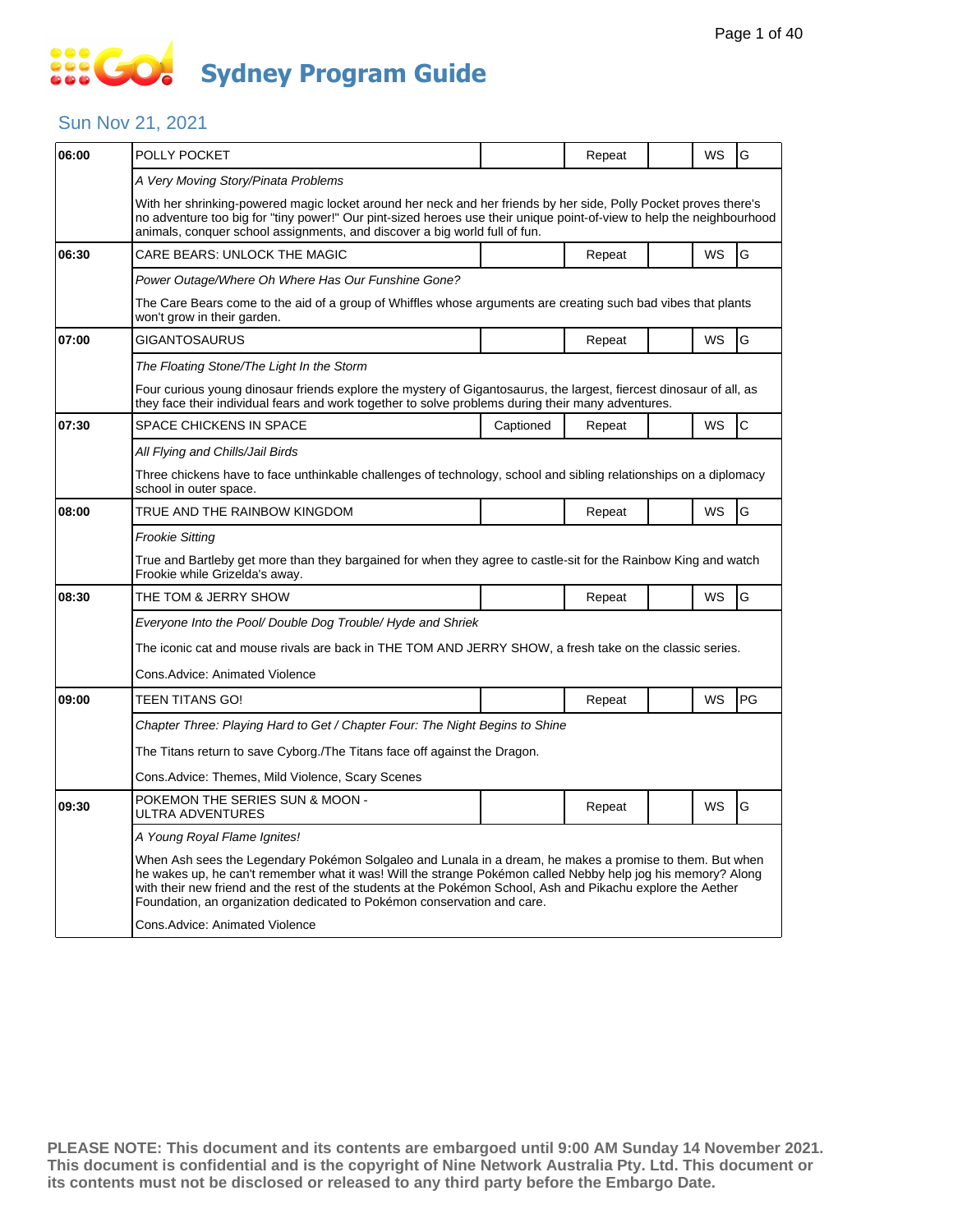# **SOCO Sydney Program Guide**

### Sun Nov 21, 2021

| 10:00 | POWER PLAYERS                                                                                                                                                                                                                         |  | Repeat |  | WS | PG        |  |  |  |
|-------|---------------------------------------------------------------------------------------------------------------------------------------------------------------------------------------------------------------------------------------|--|--------|--|----|-----------|--|--|--|
|       | Attack Of Thermometron 9000/Swing Set Jet Set                                                                                                                                                                                         |  |        |  |    |           |  |  |  |
|       | Axel must wrangle Galileo and Bobbie to shut down a rogue thermostat - improperly upgraded by Slobot - as it<br>plunges the house into extreme hot and cold zones.                                                                    |  |        |  |    |           |  |  |  |
|       | Cons.Advice: Mild Violence                                                                                                                                                                                                            |  |        |  |    |           |  |  |  |
| 10:30 | <b>POWER PLAYERS</b>                                                                                                                                                                                                                  |  | Repeat |  | WS | PG        |  |  |  |
|       | All Trick No Treat/Iced Out                                                                                                                                                                                                           |  |        |  |    |           |  |  |  |
|       | Madcap's latest creation, the Ice Crusher, puts the whole city in a deep freeze, forcing Axel and the team to face him<br>in a game of high-stakes hockey or risk slip-sliding into another ice age!                                  |  |        |  |    |           |  |  |  |
|       | Cons.Advice: Mild Violence                                                                                                                                                                                                            |  |        |  |    |           |  |  |  |
| 11:00 | <b>LEGO CITY ADVENTURES</b>                                                                                                                                                                                                           |  | Repeat |  | WS | PG        |  |  |  |
|       | Harl Hubbs Day/Ann They're Off                                                                                                                                                                                                        |  |        |  |    |           |  |  |  |
|       | It's Harl Hubbs Day and Harl decides to help the whole city, but quickly discovers he isn't prepared for Harl mania;<br>Billy's mother, Ann, accepts a junkyard race challenge against the city's street racing legend, Tread Octane. |  |        |  |    |           |  |  |  |
|       | Cons.Advice: Mild Violence                                                                                                                                                                                                            |  |        |  |    |           |  |  |  |
| 11:30 | LEGO CITY ADVENTURES                                                                                                                                                                                                                  |  | Repeat |  | WS | <b>PG</b> |  |  |  |
|       | Bob & Clemmons Excellent Adventure/The Man With No Name With a Name                                                                                                                                                                   |  |        |  |    |           |  |  |  |
|       | Firemen Bob and Clemmons retrieve the bizarre requests of Chief Freya during a typical emergency; an Old West<br>showdown occurs when a new adversary rolls into town.                                                                |  |        |  |    |           |  |  |  |
|       | Cons.Advice: Mild Violence                                                                                                                                                                                                            |  |        |  |    |           |  |  |  |
| 12:00 | <b>BAKUGAN: GEOGAN RISING</b>                                                                                                                                                                                                         |  | Repeat |  | WS | <b>PG</b> |  |  |  |
|       | True Power/Showdown in Darkavia!                                                                                                                                                                                                      |  |        |  |    |           |  |  |  |
|       | Dan Kouzo and his pals bond with the mysterious creatures known as Bakugan while fighting sinister forces out to<br>control the world.                                                                                                |  |        |  |    |           |  |  |  |
|       | Cons.Advice: Animated Violence, Themes                                                                                                                                                                                                |  |        |  |    |           |  |  |  |
| 12:30 | <b>BEYBLADE BURST SURGE</b>                                                                                                                                                                                                           |  | Repeat |  | WS | PG        |  |  |  |
|       | Spirit Of Fire! World Spryzen!                                                                                                                                                                                                        |  |        |  |    |           |  |  |  |
|       | Lain's getting so strong it seems like no one out there can stop him! That is, until Shu steps in. Can Shu reach Lain<br>before he's swallowed up by his Flare, or will Lain carry out his vow and defeat his mentor?                 |  |        |  |    |           |  |  |  |
|       | Cons.Advice: Mild Violence                                                                                                                                                                                                            |  |        |  |    |           |  |  |  |
| 13:00 | POWER RANGERS BEAST MORPHERS                                                                                                                                                                                                          |  | Repeat |  | WS | PG        |  |  |  |
|       | Secret Struggle                                                                                                                                                                                                                       |  |        |  |    |           |  |  |  |
|       | Steel learns that Nate and Zoey have feelings for each other and tries to bring them together, despite the strict Grid<br>Battleforce rules that forbid relationships between Power Rangers.                                          |  |        |  |    |           |  |  |  |
|       | Cons.Advice: Themes, Mild Violence, Scary Scenes                                                                                                                                                                                      |  |        |  |    |           |  |  |  |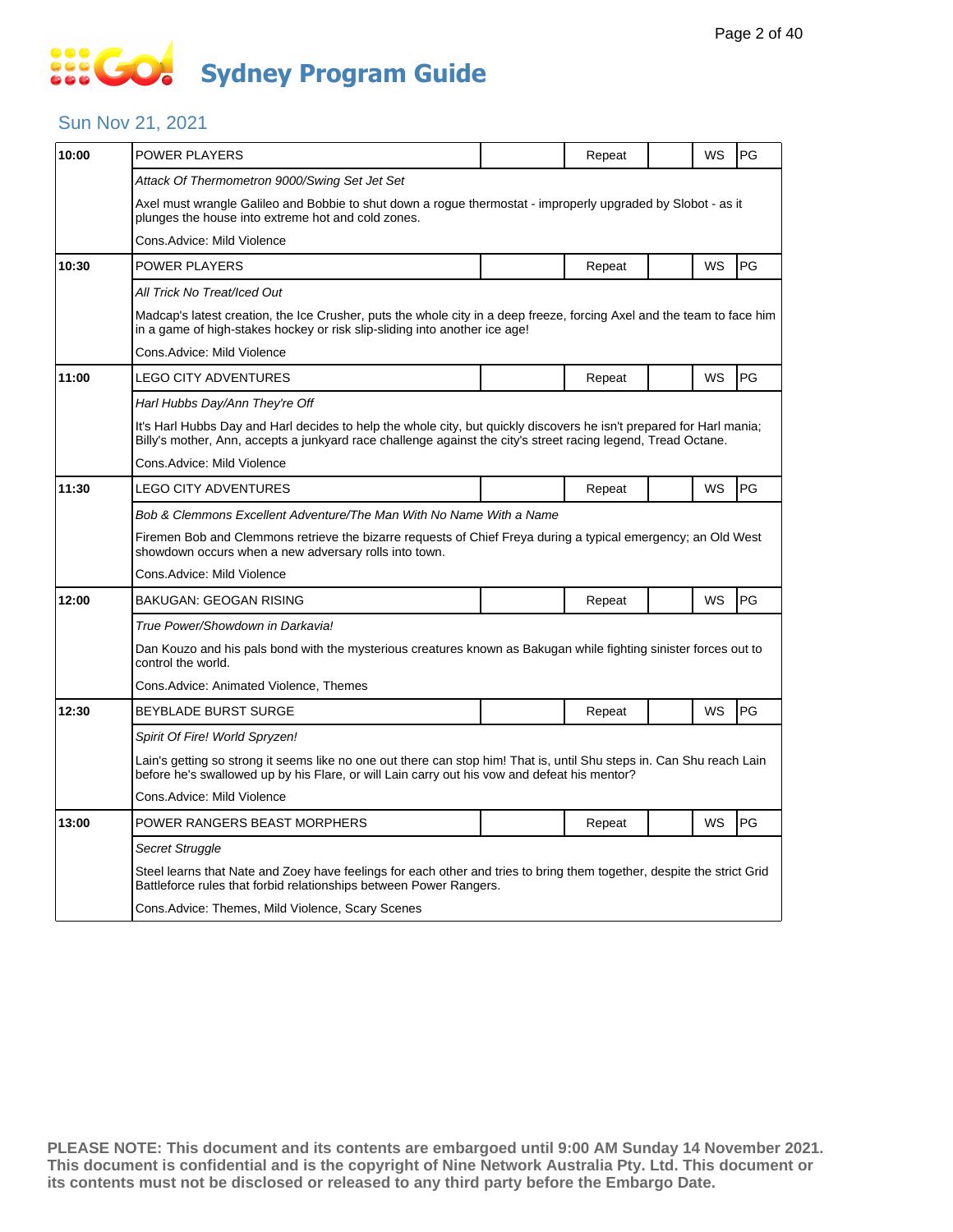# **... Go Sydney Program Guide**

#### Sun Nov 21, 2021

| 13:30 | POKEMON: THE SPELL OF UNOWN                                                                                                                                                                                                        | 2001 |           | Repeat |  | WS        | <b>PG</b> |  |  |
|-------|------------------------------------------------------------------------------------------------------------------------------------------------------------------------------------------------------------------------------------|------|-----------|--------|--|-----------|-----------|--|--|
|       | Pokemon: The Spell Of Unown                                                                                                                                                                                                        |      |           |        |  |           |           |  |  |
|       | Prof. Spencer Hale is an archaeologist studying ancient Pokemon when he uncovers a strange new breed of<br>Pokemon. When he mysteriously disappears, his daughter Molly must attempt to defeat the monsters to save her<br>father. |      |           |        |  |           |           |  |  |
|       | Starring: Rica Matsumoto, Mayumi Iizuka, Yuji Ueda, Inuko Inuyama                                                                                                                                                                  |      |           |        |  |           |           |  |  |
|       | Cons.Advice: Themes, Mild Violence                                                                                                                                                                                                 |      |           |        |  |           |           |  |  |
| 15:00 | POKEMON: LUCARIO AND THE MYSTERY<br>OF MEW                                                                                                                                                                                         | 2005 |           | Repeat |  | <b>WS</b> | G         |  |  |
|       | Pokemon: Lucario and the Mystery of Mew                                                                                                                                                                                            |      |           |        |  |           |           |  |  |
|       | When Pikachu is taken to the Tree of Beginnings by the playful Mew, Ash Ketchum and friends are guided to the<br>tree by Lucario, a time-displaced Pokémon who seeks answers regarding the betrayal of his master.                 |      |           |        |  |           |           |  |  |
|       | Starring: Veronica Taylor, Eric Stuart, Amy Birnbaum                                                                                                                                                                               |      |           |        |  |           |           |  |  |
| 17:00 | <b>PADDINGTON 2</b>                                                                                                                                                                                                                | 2017 | Captioned | Repeat |  | WS        | G         |  |  |
|       | Paddington 2                                                                                                                                                                                                                       |      |           |        |  |           |           |  |  |
|       | Paddington, now happily settled with the Brown family and a popular member of the local community, picks up a<br>series of odd jobs to buy the perfect present for his Aunt Lucy's 100th birthday, only for the gift to be stolen. |      |           |        |  |           |           |  |  |
|       | Starring: Ben Whishaw, Hugh Grant, Hugh Bonneville                                                                                                                                                                                 |      |           |        |  |           |           |  |  |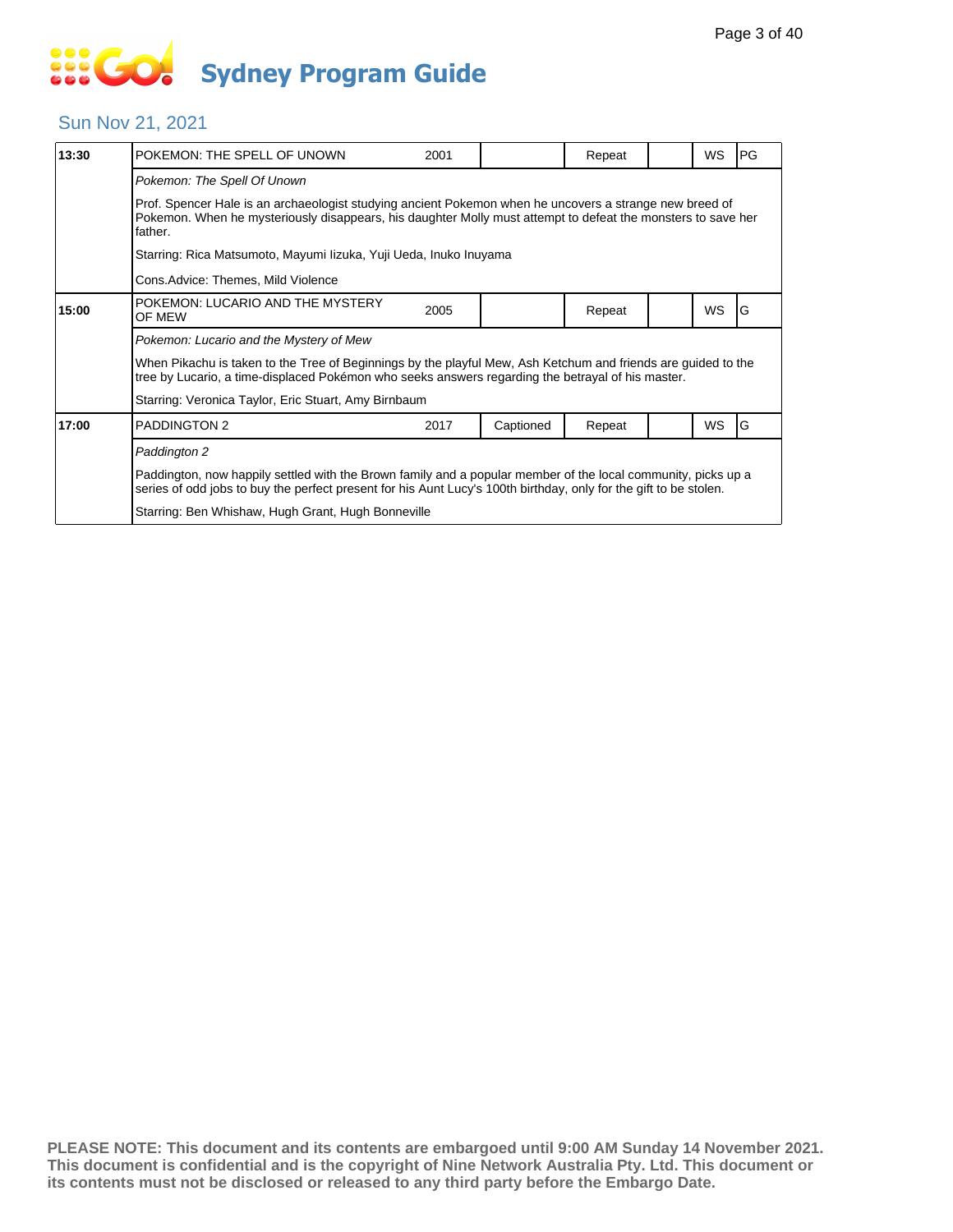# **SOCOL Sydney Program Guide**

### Sun Nov 21, 2021

| 19:00 | DOLITTLE                                                                                                                                                                                                                                                                                                                                                                   | 2020 | Captioned | Repeat |  | WS | PG        |  |  |
|-------|----------------------------------------------------------------------------------------------------------------------------------------------------------------------------------------------------------------------------------------------------------------------------------------------------------------------------------------------------------------------------|------|-----------|--------|--|----|-----------|--|--|
|       | <b>Dolittle</b>                                                                                                                                                                                                                                                                                                                                                            |      |           |        |  |    |           |  |  |
|       | Dr. Dolittle lives in solitude behind the high walls of his lush manor in 19th-century England. His only companionship<br>comes from an array of exotic animals that he speaks to on a daily basis. But when young Queen Victoria becomes<br>gravely ill, the eccentric doctor and his furry friends embark on an epic adventure to a mythical island to find the<br>cure. |      |           |        |  |    |           |  |  |
|       | Starring: Robert Downey Jr, Antonio Banderas, Michael Sheen                                                                                                                                                                                                                                                                                                                |      |           |        |  |    |           |  |  |
|       | Cons.Advice: Themes, Mild Violence                                                                                                                                                                                                                                                                                                                                         |      |           |        |  |    |           |  |  |
| 20:50 | <b>CASINO ROYALE</b>                                                                                                                                                                                                                                                                                                                                                       | 2006 | Captioned | Repeat |  | WS | M         |  |  |
|       | Casino Royale                                                                                                                                                                                                                                                                                                                                                              |      |           |        |  |    |           |  |  |
|       | Special Agent James Bond embarks on a mission to prevent Le Chiffre, a mob banker, from winning a high stakes<br>poker game. He is aided by Vesper Lynd, a British Treasury agent.                                                                                                                                                                                         |      |           |        |  |    |           |  |  |
|       | Starring: Daniel Craig, Dame Judi Dench, Eva Green                                                                                                                                                                                                                                                                                                                         |      |           |        |  |    |           |  |  |
|       | Cons.Advice: Some Violence                                                                                                                                                                                                                                                                                                                                                 |      |           |        |  |    |           |  |  |
| 23:45 | YOUNG SHELDON                                                                                                                                                                                                                                                                                                                                                              |      | Captioned | Repeat |  | WS | PG        |  |  |
|       | A Baby Tooth and the Egyptian God of Knowledge                                                                                                                                                                                                                                                                                                                             |      |           |        |  |    |           |  |  |
|       | For 9-year-old Sheldon Cooper it isn't easy growing up in East Texas. Being a once-in-a-generation mind capable of<br>advanced mathematics and science isn't always helpful in a land where church and football are king.                                                                                                                                                  |      |           |        |  |    |           |  |  |
|       | Starring: Iain Armitage, Jim Parsons, Zoe Perry                                                                                                                                                                                                                                                                                                                            |      |           |        |  |    |           |  |  |
|       | Cons.Advice: Themes, Drug References                                                                                                                                                                                                                                                                                                                                       |      |           |        |  |    |           |  |  |
| 00:10 | <b>WESTSIDE</b>                                                                                                                                                                                                                                                                                                                                                            |      | Captioned | Repeat |  | WS | M         |  |  |
|       | A West family children's birthday party for the 4-year old twins. What could possibly go wrong? Apart from the<br>appearance of a gang of angry clowns, of course.                                                                                                                                                                                                         |      |           |        |  |    |           |  |  |
|       | Starring: Antonia Prebble, David De Lautour, Daniel Musgrove                                                                                                                                                                                                                                                                                                               |      |           |        |  |    |           |  |  |
|       | Cons. Advice: Some Coarse Language, Some Violence, Drug Use, Sexual References                                                                                                                                                                                                                                                                                             |      |           |        |  |    |           |  |  |
| 01:05 | WESTSIDE                                                                                                                                                                                                                                                                                                                                                                   |      | Captioned | Repeat |  | WS | <b>MA</b> |  |  |
|       | Ted does not believe in such a thing as a truce; or in playing a long game. Ted has suffered and Ted wants some<br>payback for that suffering. Luckily for him, where there is a Rugby World Cup final at Eden Park, there is a way.                                                                                                                                       |      |           |        |  |    |           |  |  |
|       | Starring: Antonia Prebble, David De Lautour, Daniel Musgrove                                                                                                                                                                                                                                                                                                               |      |           |        |  |    |           |  |  |
|       | Cons.Advice: Drug Use, Some Violence, Some Coarse Language, Sex Scenes                                                                                                                                                                                                                                                                                                     |      |           |        |  |    |           |  |  |
| 02:00 | THE BREAK BOYS                                                                                                                                                                                                                                                                                                                                                             |      | Captioned | Repeat |  | WS | M         |  |  |
|       | Creative Differences                                                                                                                                                                                                                                                                                                                                                       |      |           |        |  |    |           |  |  |
|       | With the Notorious IBE festival on the horizon, the Skill Brat Renegades crew each seek out inspiration. Casper<br>heads to Las Vegas to hang with old crewmates, Luigi sessions with some younger breakers, and Kid David<br>practices his acting.                                                                                                                        |      |           |        |  |    |           |  |  |
|       | Cons. Advice: Some Coarse Language                                                                                                                                                                                                                                                                                                                                         |      |           |        |  |    |           |  |  |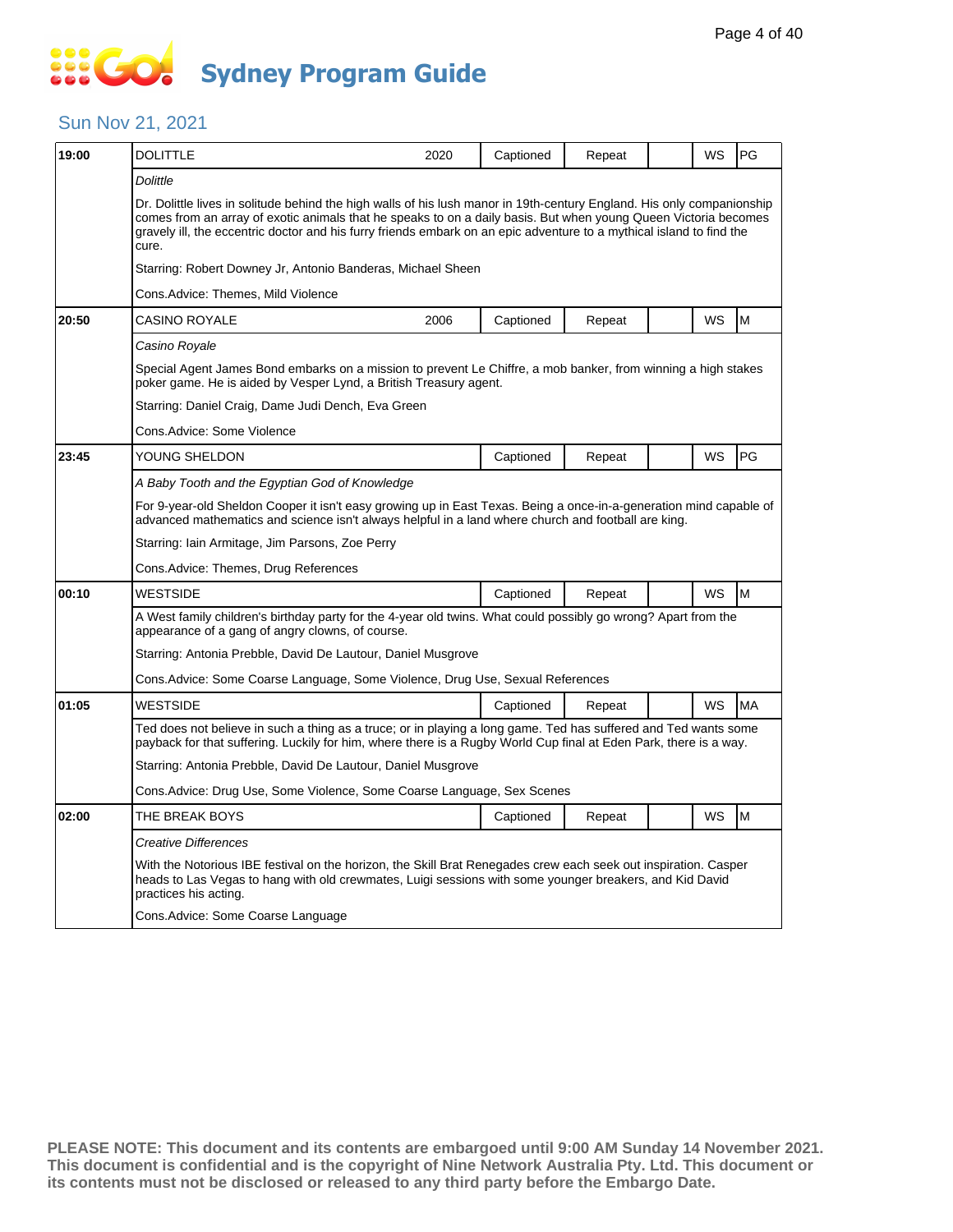# **SECT Sydney Program Guide**

### Sun Nov 21, 2021

| 02:30 | THE BREAK BOYS                                                                                                                                                                                                                                                                                                              | Captioned | Repeat |  | WS        | M  |  |  |
|-------|-----------------------------------------------------------------------------------------------------------------------------------------------------------------------------------------------------------------------------------------------------------------------------------------------------------------------------|-----------|--------|--|-----------|----|--|--|
|       | Sacred Spaces                                                                                                                                                                                                                                                                                                               |           |        |  |           |    |  |  |
|       | The Skill Brat Renegades crew heads to New York for a history lesson on the origins of breakdance and hip-hop.<br>The trip is supposed to help reignite their passion for dance, but it's also a way for them to strengthen their bond<br>with one another.                                                                 |           |        |  |           |    |  |  |
|       | Cons.Advice: Some Coarse Language                                                                                                                                                                                                                                                                                           |           |        |  |           |    |  |  |
| 03:00 | POWER RANGERS BEAST MORPHERS                                                                                                                                                                                                                                                                                                |           | Repeat |  | <b>WS</b> | PG |  |  |
|       | Secret Struggle                                                                                                                                                                                                                                                                                                             |           |        |  |           |    |  |  |
|       | Steel learns that Nate and Zoey have feelings for each other and tries to bring them together, despite the strict Grid<br>Battleforce rules that forbid relationships between Power Rangers.                                                                                                                                |           |        |  |           |    |  |  |
|       | Cons.Advice: Themes, Mild Violence, Scary Scenes                                                                                                                                                                                                                                                                            |           |        |  |           |    |  |  |
| 03:30 | THUNDERBIRDS                                                                                                                                                                                                                                                                                                                |           | Repeat |  | WS        | G  |  |  |
|       | Lord Parker's Holiday                                                                                                                                                                                                                                                                                                       |           |        |  |           |    |  |  |
|       | Follow the adventures of the International Rescue, an organisation created to help those in grave danger in this<br>marionette puppetry classic.                                                                                                                                                                            |           |        |  |           |    |  |  |
| 04:30 | TEEN TITANS GO!                                                                                                                                                                                                                                                                                                             |           | Repeat |  | WS        | PG |  |  |
|       | Chapter Three: Playing Hard to Get / Chapter Four: The Night Begins to Shine                                                                                                                                                                                                                                                |           |        |  |           |    |  |  |
|       | The Titans return to save Cyborg./The Titans face off against the Dragon.                                                                                                                                                                                                                                                   |           |        |  |           |    |  |  |
|       | Cons.Advice: Themes, Mild Violence, Scary Scenes                                                                                                                                                                                                                                                                            |           |        |  |           |    |  |  |
| 04:50 | <b>LEGO CITY ADVENTURES</b>                                                                                                                                                                                                                                                                                                 |           | Repeat |  | WS        | PG |  |  |
|       | Harl Hubbs Day/Ann They're Off                                                                                                                                                                                                                                                                                              |           |        |  |           |    |  |  |
|       | It's Harl Hubbs Day and Harl decides to help the whole city, but quickly discovers he isn't prepared for Harl mania;<br>Billy's mother, Ann, accepts a junkyard race challenge against the city's street racing legend, Tread Octane.                                                                                       |           |        |  |           |    |  |  |
|       | Cons.Advice: Mild Violence                                                                                                                                                                                                                                                                                                  |           |        |  |           |    |  |  |
| 05:10 | LEGO CITY ADVENTURES                                                                                                                                                                                                                                                                                                        |           | Repeat |  | WS        | PG |  |  |
|       | Bob & Clemmons Excellent Adventure/The Man With No Name With a Name                                                                                                                                                                                                                                                         |           |        |  |           |    |  |  |
|       | Firemen Bob and Clemmons retrieve the bizarre requests of Chief Freya during a typical emergency; an Old West<br>showdown occurs when a new adversary rolls into town.                                                                                                                                                      |           |        |  |           |    |  |  |
|       | Cons.Advice: Mild Violence                                                                                                                                                                                                                                                                                                  |           |        |  |           |    |  |  |
| 05:30 | YU-GI-OH! CLASSIC                                                                                                                                                                                                                                                                                                           |           | Repeat |  | WS        | PG |  |  |
|       | The Dark Spirit Revealed: Yugi vs. Bakura - Part 3                                                                                                                                                                                                                                                                          |           |        |  |           |    |  |  |
|       | Yugi's Slifer the Sky Dragon is about to unleash the final blow to win the duel, but Bakura may not survive the blast<br>from the almighty Egyptian God Monster! Will Yugi attack and advance in the finals, or will he surrender to save<br>Bakura's life but lose the only chance to protect the world from Marik's evil? |           |        |  |           |    |  |  |
|       | Cons.Advice: Mild Violence                                                                                                                                                                                                                                                                                                  |           |        |  |           |    |  |  |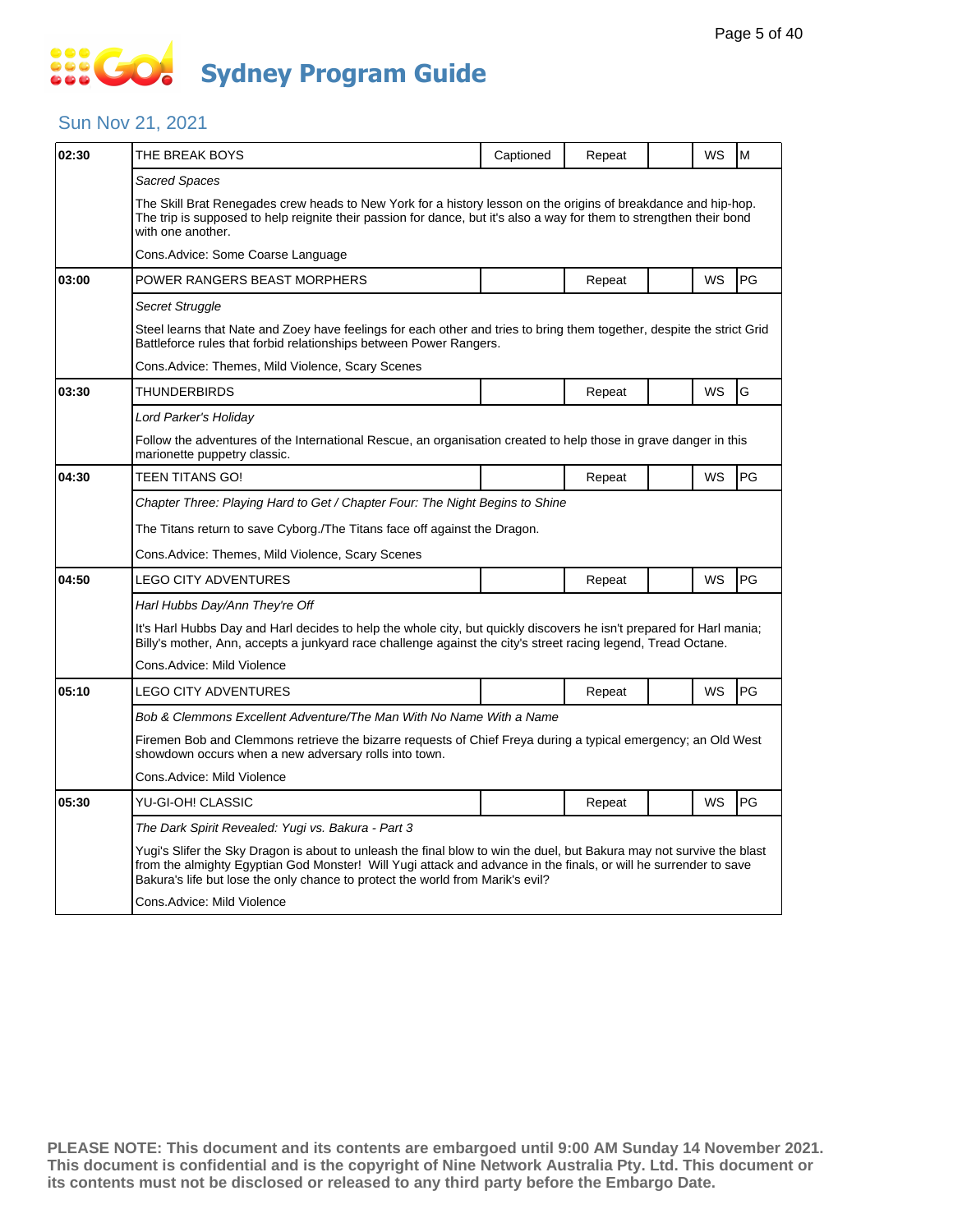### **SIS GO Sydney Program Guide**

### Mon Nov 22, 2021

| 06:00 | <b>RAINBOW RANGERS</b>                                                                                                                                                                                                                                                                                                  |           | Repeat |  | WS | G            |  |  |  |
|-------|-------------------------------------------------------------------------------------------------------------------------------------------------------------------------------------------------------------------------------------------------------------------------------------------------------------------------|-----------|--------|--|----|--------------|--|--|--|
|       | Who Said Bat/What Mine is Mine                                                                                                                                                                                                                                                                                          |           |        |  |    |              |  |  |  |
|       | The Rangers need to help bats from colliding with wind turbines. / Pollution from a gold mine threatens the otters in<br>the ocean.                                                                                                                                                                                     |           |        |  |    |              |  |  |  |
| 06:30 | MY LITTLE PONY: PONY LIFE                                                                                                                                                                                                                                                                                               |           | Repeat |  | WS | G            |  |  |  |
|       | A Camping We Will Go/Campfire Stories/Friendship Gems/Dol-FIN-ale                                                                                                                                                                                                                                                       |           |        |  |    |              |  |  |  |
|       | Pinkie Pie struggles to help out her friends while preparing for the final round of the Royal Jelly Juggernaut.                                                                                                                                                                                                         |           |        |  |    |              |  |  |  |
|       | Cons.Advice: Themes                                                                                                                                                                                                                                                                                                     |           |        |  |    |              |  |  |  |
| 07:00 | POLLY POCKET                                                                                                                                                                                                                                                                                                            |           | Repeat |  | WS | G            |  |  |  |
|       | Double Trouble/The Crow Must Go On                                                                                                                                                                                                                                                                                      |           |        |  |    |              |  |  |  |
|       | With her shrinking-powered magic locket around her neck and her friends by her side, Polly Pocket proves there's<br>no adventure too big for "tiny power!" Our pint-sized heroes use their unique point-of-view to help the neighbourhood<br>animals, conquer school assignments, and discover a big world full of fun. |           |        |  |    |              |  |  |  |
| 07:30 | TRANSFORMERS BUMBLEBEE:<br>CYBERVERSE ADVENTURES                                                                                                                                                                                                                                                                        |           | Repeat |  | WS | PG           |  |  |  |
|       | The Loop/The Dead End                                                                                                                                                                                                                                                                                                   |           |        |  |    |              |  |  |  |
|       | Follow the adventures of Bumblebee as he and Windblade try to recover his missing memories after damaging his<br>memory chip. With the Decepticons after their friends, Bumblebee must find his missing memories to remember his<br>mission on Earth.                                                                   |           |        |  |    |              |  |  |  |
|       | Cons. Advice: Animated Violence, Themes                                                                                                                                                                                                                                                                                 |           |        |  |    |              |  |  |  |
| 08:00 | SMASHHDOWN!                                                                                                                                                                                                                                                                                                             | Captioned | Repeat |  | WS | $\mathsf{C}$ |  |  |  |
|       | Elimination Quarter Final, Pool D - Cookie vs. Smeato                                                                                                                                                                                                                                                                   |           |        |  |    |              |  |  |  |
|       | The final place in Finals Week is up for grabs! Our players take a dive in our giant ball-pit, we discover the science<br>of endurance and an incredible final obstacle course challenge!                                                                                                                               |           |        |  |    |              |  |  |  |
| 08:30 | RICKY ZOOM                                                                                                                                                                                                                                                                                                              |           | Repeat |  | WS | G            |  |  |  |
|       | Ramp it Up/Toot & the Wheelies                                                                                                                                                                                                                                                                                          |           |        |  |    |              |  |  |  |
|       | Little red rescue motorbike Ricky Zoom, along with his loyal and enthusiastic bike buddies Loop, Scootio and DJ,<br>race around the sports track, try new stunts at the park, and zoom into adventures.                                                                                                                 |           |        |  |    |              |  |  |  |
| 09:00 | SPIDEY AND HIS AMAZING FRIENDS                                                                                                                                                                                                                                                                                          |           |        |  | WS | G            |  |  |  |
|       | Bug in the System/Test Your Super Strength                                                                                                                                                                                                                                                                              |           |        |  |    |              |  |  |  |
|       | Dock Ock sends her favorite octo-bot, CAL, to infiltrates the WEB-Quarters with a new invention / Spidey reminds<br>Hulk to use self-control after Rhino challenges him to a strength contest.                                                                                                                          |           |        |  |    |              |  |  |  |
| 09:30 | TRUE AND THE RAINBOW KINGDOM                                                                                                                                                                                                                                                                                            |           | Repeat |  | WS | G            |  |  |  |
|       | <b>Super Duper Dance Party</b>                                                                                                                                                                                                                                                                                          |           |        |  |    |              |  |  |  |
|       | True and Bartleby team up to get a dejected DJ back in the groove after Grizelda shakes his confidence on the day<br>of the Rainbow King's dance party.                                                                                                                                                                 |           |        |  |    |              |  |  |  |
| 10:00 | NINJAGO: MASTERS OF SPINJITZU                                                                                                                                                                                                                                                                                           |           | Repeat |  | WS | PG           |  |  |  |
|       | Rise of the Snakes                                                                                                                                                                                                                                                                                                      |           |        |  |    |              |  |  |  |
|       | Peace has fallen onto Ninjago, but the ninjas don't fully understand their Golden Weapons.                                                                                                                                                                                                                              |           |        |  |    |              |  |  |  |
|       | Cons.Advice: Animated Violence                                                                                                                                                                                                                                                                                          |           |        |  |    |              |  |  |  |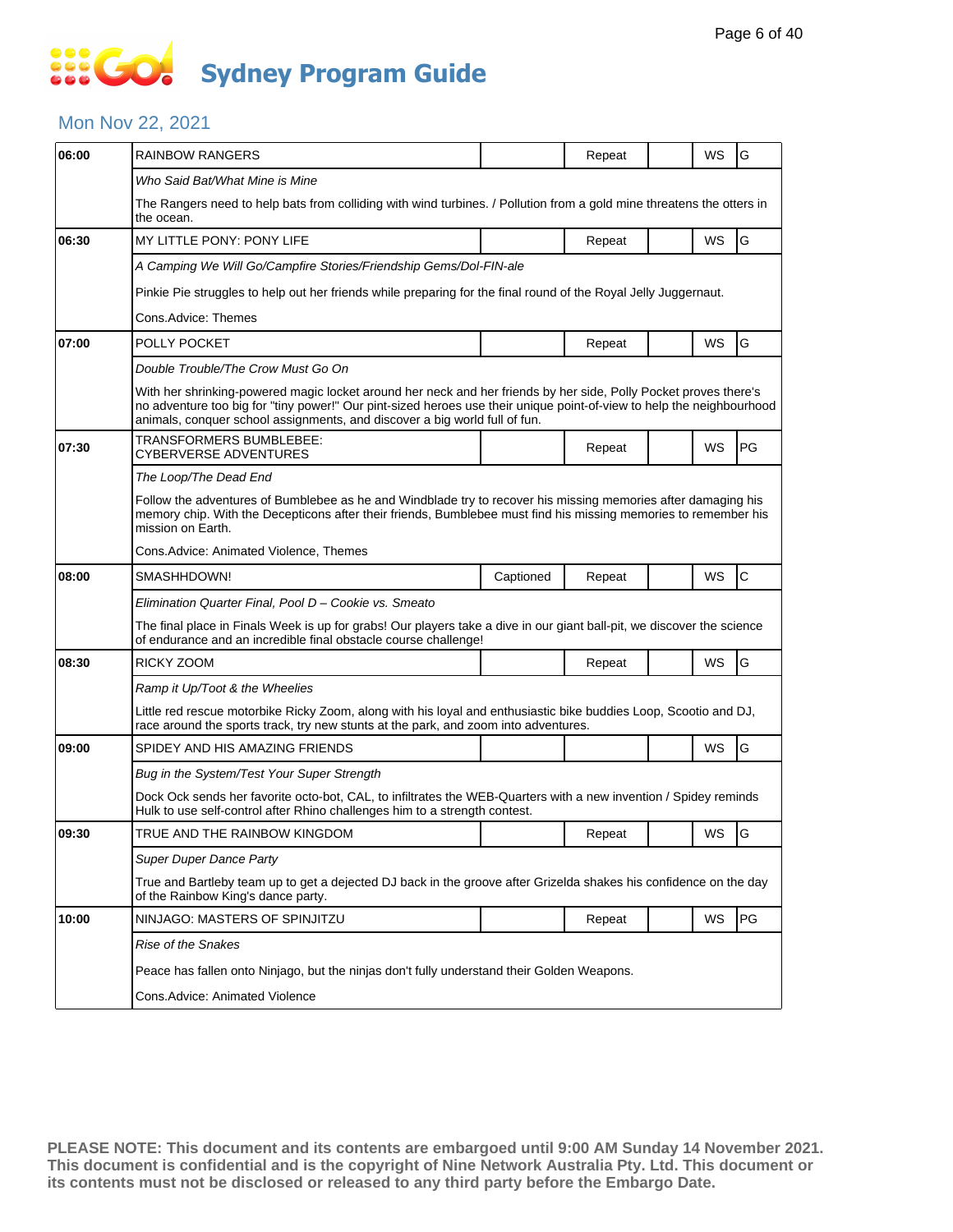# 888 **Sydney Program Guide**

### Mon Nov 22, 2021

| 10:30 | POKEMON THE SERIES SUN & MOON -<br>ULTRA LEGENDS                                                                                                                                                                                               |                                                                                | Repeat |  | WS | G  |  |  |  |
|-------|------------------------------------------------------------------------------------------------------------------------------------------------------------------------------------------------------------------------------------------------|--------------------------------------------------------------------------------|--------|--|----|----|--|--|--|
|       | A Grand Debut!                                                                                                                                                                                                                                 |                                                                                |        |  |    |    |  |  |  |
|       | Ash has completed three of his four grand trials in the Alola region, and more adventures await as he and his<br>classmates acquire new Z-Crystals, make new Pokémon friends, and learn how to Mantine Surf!                                   |                                                                                |        |  |    |    |  |  |  |
|       | Cons.Advice: Animated Violence                                                                                                                                                                                                                 |                                                                                |        |  |    |    |  |  |  |
| 11:00 | THE AMAZING WORLD OF GUMBALL                                                                                                                                                                                                                   |                                                                                |        |  | WS | PG |  |  |  |
|       | The Spinoffs/The Transformation                                                                                                                                                                                                                |                                                                                |        |  |    |    |  |  |  |
|       | Wishing to get rid of Gumball once and for all, his nemesis Rob offers up a variety of reality, action and comedy<br>shows featuring characters other than Gumball / Penny's family is unhappy that she's decided to come out of her<br>shell. |                                                                                |        |  |    |    |  |  |  |
|       | Cons.Advice: Mild Violence, Themes                                                                                                                                                                                                             |                                                                                |        |  |    |    |  |  |  |
| 11:30 | TEEN TITANS GO!                                                                                                                                                                                                                                |                                                                                |        |  | WS | PG |  |  |  |
|       | Little Elvis / The Groover                                                                                                                                                                                                                     |                                                                                |        |  |    |    |  |  |  |
|       | The Titans team up with Shazam./Robin takes the Titans to the Grand Canyon.                                                                                                                                                                    |                                                                                |        |  |    |    |  |  |  |
|       | Cons.Advice: Themes, Mild Violence, Scary Scenes                                                                                                                                                                                               |                                                                                |        |  |    |    |  |  |  |
| 12:00 | SUPERGIRL                                                                                                                                                                                                                                      |                                                                                |        |  | WS | M  |  |  |  |
|       | <b>The Martian Chronicles</b>                                                                                                                                                                                                                  |                                                                                |        |  |    |    |  |  |  |
|       | Supergirl battles to protect M'gann when a White Martian shows up. But when the DEO is compromised, she<br>realises no one can be trusted.                                                                                                     |                                                                                |        |  |    |    |  |  |  |
|       | Starring: Melissa Benoist, Chyler Leigh, David Harewood                                                                                                                                                                                        |                                                                                |        |  |    |    |  |  |  |
|       | Cons.Advice: Mature Themes, Some Violence                                                                                                                                                                                                      |                                                                                |        |  |    |    |  |  |  |
| 13:00 | VANDERPUMP RULES                                                                                                                                                                                                                               |                                                                                | Repeat |  | WS | M  |  |  |  |
|       | Karma's a Bitch                                                                                                                                                                                                                                |                                                                                |        |  |    |    |  |  |  |
|       | After returning to Los Angeles, Kristen must tell her boyfriend about the night she spent with James; Sandoval<br>convinces Lisa to throw a "progress party" to show off the TomTom space; Jax confronts Brittany's admirer.                   |                                                                                |        |  |    |    |  |  |  |
|       | Starring: Katie Maloney, Kristen Doute, Stassi Schroeder                                                                                                                                                                                       |                                                                                |        |  |    |    |  |  |  |
|       | Cons.Advice: Some Coarse Language, Sexual References                                                                                                                                                                                           |                                                                                |        |  |    |    |  |  |  |
| 14:00 | REVENGE BODY WITH KHLOE<br>KARDASHIAN                                                                                                                                                                                                          |                                                                                | Repeat |  | WS | M  |  |  |  |
|       | The Former Addict & The Future Bride                                                                                                                                                                                                           |                                                                                |        |  |    |    |  |  |  |
|       | Jessy's mom encouraged her to go to any lengths to lose weight as a teenager and as a result she turned to drugs.                                                                                                                              |                                                                                |        |  |    |    |  |  |  |
|       | Cons.Advice: Some Coarse Language                                                                                                                                                                                                              |                                                                                |        |  |    |    |  |  |  |
| 15:00 | MALCOLM IN THE MIDDLE                                                                                                                                                                                                                          | Captioned                                                                      | Repeat |  | WS | PG |  |  |  |
|       | Zoo                                                                                                                                                                                                                                            |                                                                                |        |  |    |    |  |  |  |
|       | The boys unleash pandemonium during a visit to the zoo; Francis and Piama befriend a German couple looking for<br>a young man with a strong back to work on their dude ranch.                                                                  |                                                                                |        |  |    |    |  |  |  |
|       |                                                                                                                                                                                                                                                | Starring: Jane Kaczmarek, Bryan Cranston, Christopher Masterson, Frankie Muniz |        |  |    |    |  |  |  |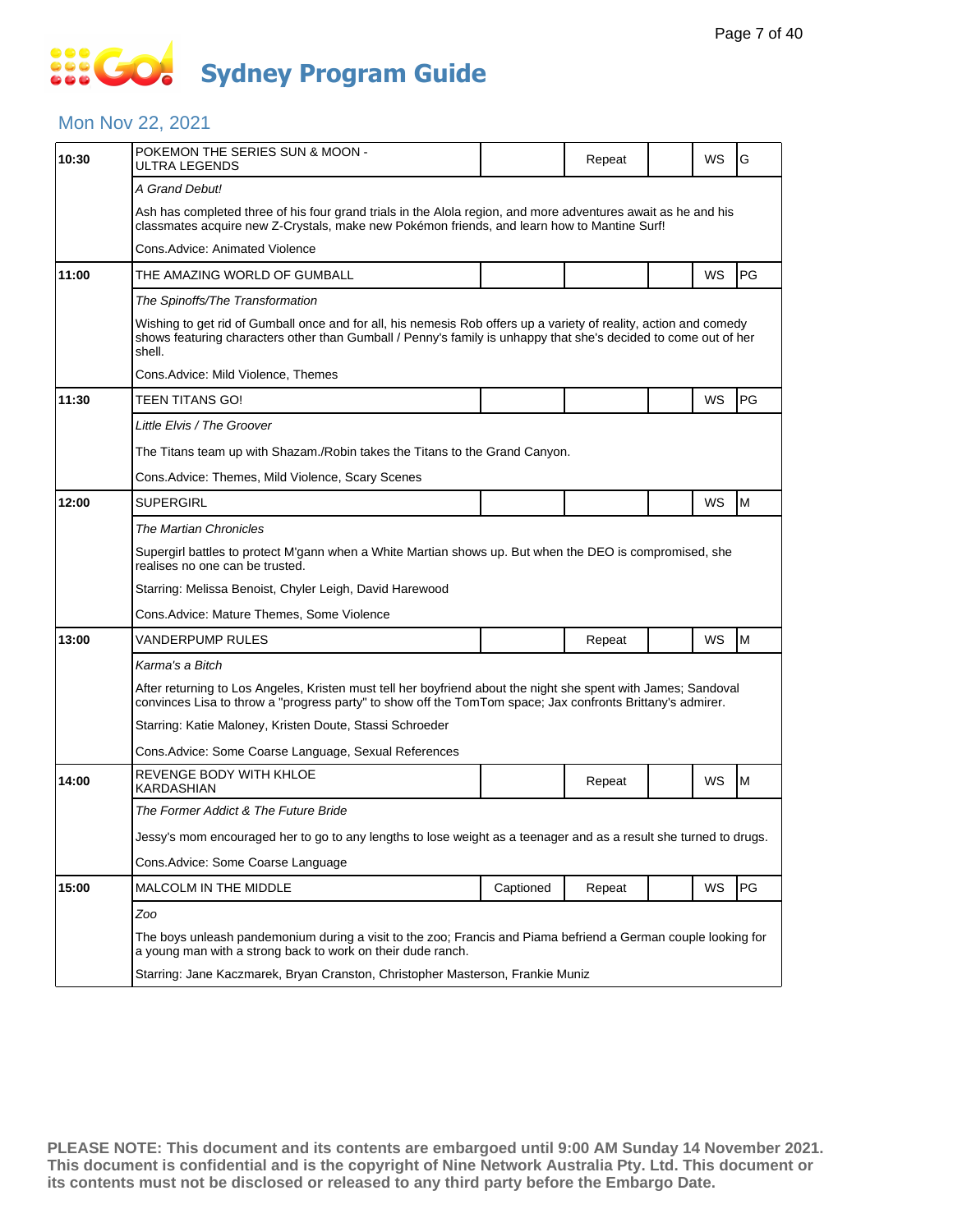# **... Go Sydney Program Guide**

### Mon Nov 22, 2021

| 15:30                                                                                                                                                                                                                                                                                                                                                                                                                                                                                                                                                                                                                                                                                                                           | <b>MALCOLM IN THE MIDDLE</b>                                                                                                                      | Captioned                                                                      | Repeat |  | WS        | PG |  |  |  |
|---------------------------------------------------------------------------------------------------------------------------------------------------------------------------------------------------------------------------------------------------------------------------------------------------------------------------------------------------------------------------------------------------------------------------------------------------------------------------------------------------------------------------------------------------------------------------------------------------------------------------------------------------------------------------------------------------------------------------------|---------------------------------------------------------------------------------------------------------------------------------------------------|--------------------------------------------------------------------------------|--------|--|-----------|----|--|--|--|
|                                                                                                                                                                                                                                                                                                                                                                                                                                                                                                                                                                                                                                                                                                                                 | Humilithon                                                                                                                                        |                                                                                |        |  |           |    |  |  |  |
|                                                                                                                                                                                                                                                                                                                                                                                                                                                                                                                                                                                                                                                                                                                                 |                                                                                                                                                   |                                                                                |        |  |           |    |  |  |  |
|                                                                                                                                                                                                                                                                                                                                                                                                                                                                                                                                                                                                                                                                                                                                 |                                                                                                                                                   |                                                                                |        |  |           |    |  |  |  |
| Malcolm suffers extreme humiliation during his first week as a high school freshman, while Dewey loves being a<br>latchkey kid and scarily, Francis becomes the responsible one at work.<br>Starring: Jane Kaczmarek, Bryan Cranston, Christopher Masterson, Frankie Muniz<br>16:00<br><b>REGULAR SHOW</b><br>Repeat<br>Fries Night/Spacey McSpaceTree<br>Benson wants some french fries to overcome his depression./Rigby has to pass a safety test.<br>Cons. Advice: Animated Violence, Themes<br>16:30<br><b>REGULAR SHOW</b><br>Repeat<br>Terror Tales of the Park VI<br>Halloween stories, only that the stories have an extra terrifying, science fiction twist.<br>Cons. Advice: Scary Scenes, Horror, Animated Violence |                                                                                                                                                   | WS                                                                             | PG     |  |           |    |  |  |  |
|                                                                                                                                                                                                                                                                                                                                                                                                                                                                                                                                                                                                                                                                                                                                 |                                                                                                                                                   |                                                                                |        |  |           |    |  |  |  |
|                                                                                                                                                                                                                                                                                                                                                                                                                                                                                                                                                                                                                                                                                                                                 |                                                                                                                                                   |                                                                                |        |  |           |    |  |  |  |
|                                                                                                                                                                                                                                                                                                                                                                                                                                                                                                                                                                                                                                                                                                                                 |                                                                                                                                                   |                                                                                |        |  |           |    |  |  |  |
|                                                                                                                                                                                                                                                                                                                                                                                                                                                                                                                                                                                                                                                                                                                                 |                                                                                                                                                   |                                                                                |        |  |           |    |  |  |  |
|                                                                                                                                                                                                                                                                                                                                                                                                                                                                                                                                                                                                                                                                                                                                 |                                                                                                                                                   |                                                                                |        |  | WS        | PG |  |  |  |
|                                                                                                                                                                                                                                                                                                                                                                                                                                                                                                                                                                                                                                                                                                                                 |                                                                                                                                                   |                                                                                |        |  |           |    |  |  |  |
|                                                                                                                                                                                                                                                                                                                                                                                                                                                                                                                                                                                                                                                                                                                                 | In Regular Show's sixth instalment of "Terror Tales", the gang gathers in the house on the Dome and tell scary                                    |                                                                                |        |  |           |    |  |  |  |
|                                                                                                                                                                                                                                                                                                                                                                                                                                                                                                                                                                                                                                                                                                                                 |                                                                                                                                                   |                                                                                |        |  |           |    |  |  |  |
| 17:00                                                                                                                                                                                                                                                                                                                                                                                                                                                                                                                                                                                                                                                                                                                           | <b>MALCOLM IN THE MIDDLE</b>                                                                                                                      | Captioned                                                                      | Repeat |  | <b>WS</b> | PG |  |  |  |
|                                                                                                                                                                                                                                                                                                                                                                                                                                                                                                                                                                                                                                                                                                                                 | <b>Family Reunion</b>                                                                                                                             |                                                                                |        |  |           |    |  |  |  |
|                                                                                                                                                                                                                                                                                                                                                                                                                                                                                                                                                                                                                                                                                                                                 | The family attends a birthday party for Hal's father; the children rally around Lois, who is forced to wear a name tag<br>at the family function. |                                                                                |        |  |           |    |  |  |  |
|                                                                                                                                                                                                                                                                                                                                                                                                                                                                                                                                                                                                                                                                                                                                 |                                                                                                                                                   | Starring: Jane Kaczmarek, Bryan Cranston, Christopher Masterson, Frankie Muniz |        |  |           |    |  |  |  |
| 17:30                                                                                                                                                                                                                                                                                                                                                                                                                                                                                                                                                                                                                                                                                                                           | <b>MALCOLM IN THE MIDDLE</b>                                                                                                                      | Captioned                                                                      | Repeat |  | WS        | PG |  |  |  |
|                                                                                                                                                                                                                                                                                                                                                                                                                                                                                                                                                                                                                                                                                                                                 | <b>Stupid Girl</b>                                                                                                                                |                                                                                |        |  |           |    |  |  |  |
|                                                                                                                                                                                                                                                                                                                                                                                                                                                                                                                                                                                                                                                                                                                                 | Malcolm tries to dumb down to attract a cute, non-intellectual girl while Hal rents a steamroller and becomes<br>addicted to crushing things.     |                                                                                |        |  |           |    |  |  |  |
|                                                                                                                                                                                                                                                                                                                                                                                                                                                                                                                                                                                                                                                                                                                                 | Starring: Jane Kaczmarek, Bryan Cranston, Christopher Masterson, Frankie Muniz                                                                    |                                                                                |        |  |           |    |  |  |  |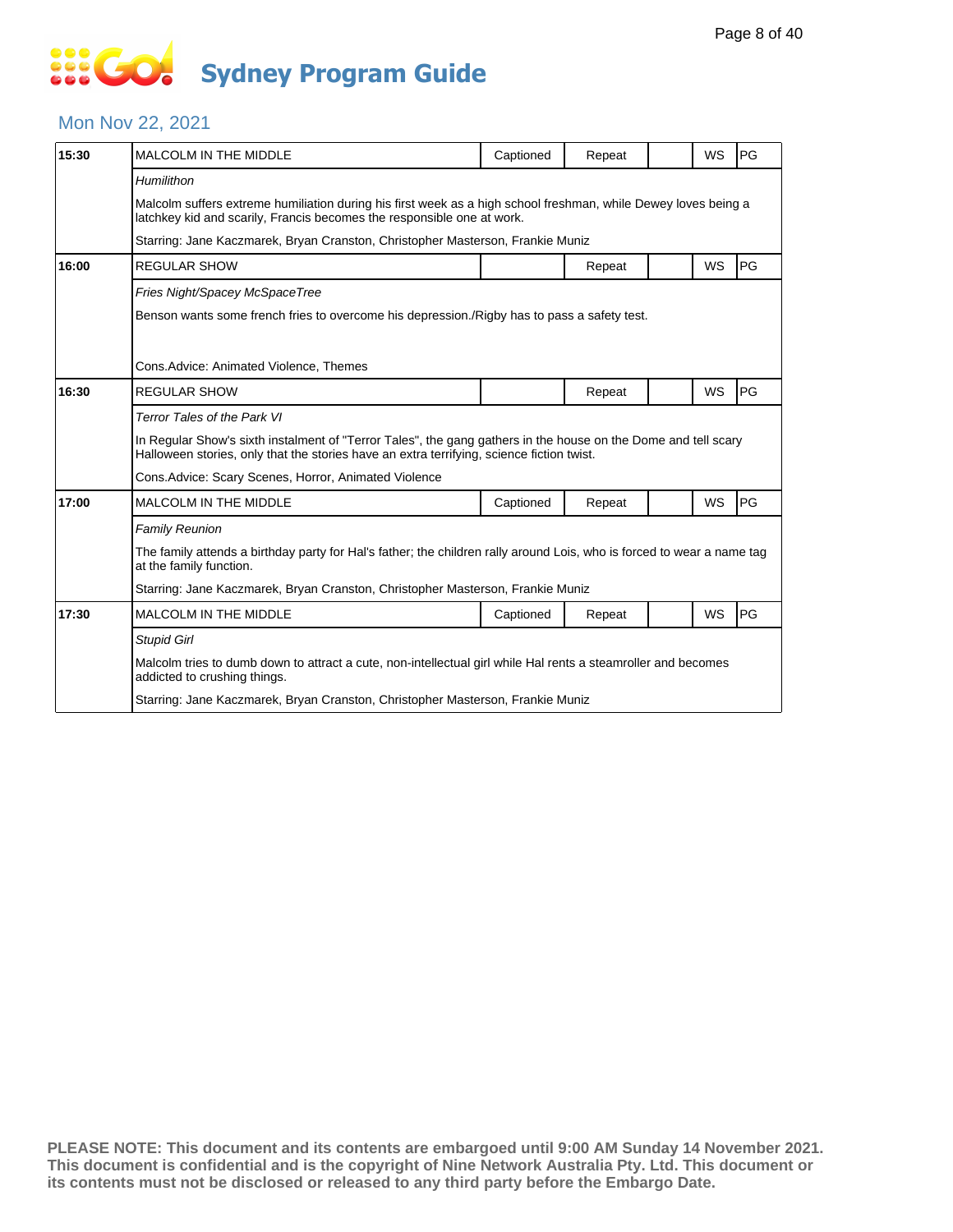# **SOCO Sydney Program Guide**

### Mon Nov 22, 2021

| 18:00 | THE NANNY                                                                                                                                                                                                        | Captioned | Repeat |  | WS | PG        |  |  |  |
|-------|------------------------------------------------------------------------------------------------------------------------------------------------------------------------------------------------------------------|-----------|--------|--|----|-----------|--|--|--|
|       |                                                                                                                                                                                                                  |           |        |  |    |           |  |  |  |
|       | The Nose Knows                                                                                                                                                                                                   |           |        |  |    |           |  |  |  |
|       | Fran freaks out on Mr. Sheffield after he brings home a model and makes out with her in the living room.                                                                                                         |           |        |  |    |           |  |  |  |
|       | Starring: Fran Drescher, Charles Shaughnessy, Lauren Lane, Daniel Davis                                                                                                                                          |           |        |  |    |           |  |  |  |
|       | PG<br>WS<br>3RD ROCK FROM THE SUN                                                                                                                                                                                |           |        |  |    |           |  |  |  |
|       | Dial M For Dick                                                                                                                                                                                                  |           |        |  |    |           |  |  |  |
|       | Mary invites the Solomons to accompany her on a murder mystery weekend at a mansion, but she takes to her bed<br>with food poisoning halfway through the event.                                                  |           |        |  |    |           |  |  |  |
|       | Starring: John Lithgow, Jane Curtin, Kristen Johnston                                                                                                                                                            |           |        |  |    |           |  |  |  |
|       | Cons. Advice: Mild Coarse Language, Sexual References                                                                                                                                                            |           |        |  |    |           |  |  |  |
| 19:00 | THAT 70'S SHOW                                                                                                                                                                                                   |           |        |  | WS | PG        |  |  |  |
|       | Eric's False Alarm                                                                                                                                                                                               |           |        |  |    |           |  |  |  |
|       | Eric crashes Donna and Casey's rendezvous at a motel in order to prevent her from doing something she may<br>regret.                                                                                             |           |        |  |    |           |  |  |  |
|       | Starring: Topher Grace, Laura Prepon, Mila Kunis, Ashton Kutcher                                                                                                                                                 |           |        |  |    |           |  |  |  |
|       | Cons.Advice: Sexual References, Drug References, Some Coarse Language                                                                                                                                            |           |        |  |    |           |  |  |  |
| 19:30 | RBT                                                                                                                                                                                                              | Captioned | Repeat |  | WS | PG        |  |  |  |
| 20:30 | Melton's Finest/Sleepy Driver                                                                                                                                                                                    |           |        |  |    |           |  |  |  |
|       | Follow the police units for a unique behind-the-scenes look at RBT patrols testing for alcohol and drug affected<br>drivers.                                                                                     |           |        |  |    |           |  |  |  |
|       | Cons. Advice: Drug References, Some Coarse Language                                                                                                                                                              |           |        |  |    |           |  |  |  |
|       | QUANTUM OF SOLACE<br>2008                                                                                                                                                                                        | Captioned | Repeat |  | WS | M         |  |  |  |
| 18:30 | Quantum Of Solace                                                                                                                                                                                                |           |        |  |    |           |  |  |  |
|       | James Bond descends into mystery as he tries to stop a mysterious organization from eliminating a country's most<br>valuable resource. All the while, he still tries to seek revenge over the death of his love. |           |        |  |    |           |  |  |  |
|       | Starring: Daniel Craig, Olga Kurylenko, Dame Judi Dench, Mathieu Amalric                                                                                                                                         |           |        |  |    |           |  |  |  |
|       | Cons.Advice: Action Violence                                                                                                                                                                                     |           |        |  |    |           |  |  |  |
| 22:40 | <b>STUNT SCIENCE</b>                                                                                                                                                                                             | Captioned | Repeat |  | WS | <b>MA</b> |  |  |  |
|       | A review of the most shocking and surprising stunts out there. Exploring why certain stunts are more dangerous and<br>require a lot more skill than others and how they always look so impressive.               |           |        |  |    |           |  |  |  |
|       | Cons.Advice: Dangerous Behaviour, Some Coarse Language                                                                                                                                                           |           |        |  |    |           |  |  |  |
| 23:40 | 3RD ROCK FROM THE SUN                                                                                                                                                                                            |           | Repeat |  | WS | PG        |  |  |  |
|       | Dial M For Dick                                                                                                                                                                                                  |           |        |  |    |           |  |  |  |
|       | Mary invites the Solomons to accompany her on a murder mystery weekend at a mansion, but she takes to her bed<br>with food poisoning halfway through the event.                                                  |           |        |  |    |           |  |  |  |
|       | Starring: John Lithgow, Jane Curtin, Kristen Johnston                                                                                                                                                            |           |        |  |    |           |  |  |  |
|       | Cons. Advice: Mild Coarse Language, Sexual References                                                                                                                                                            |           |        |  |    |           |  |  |  |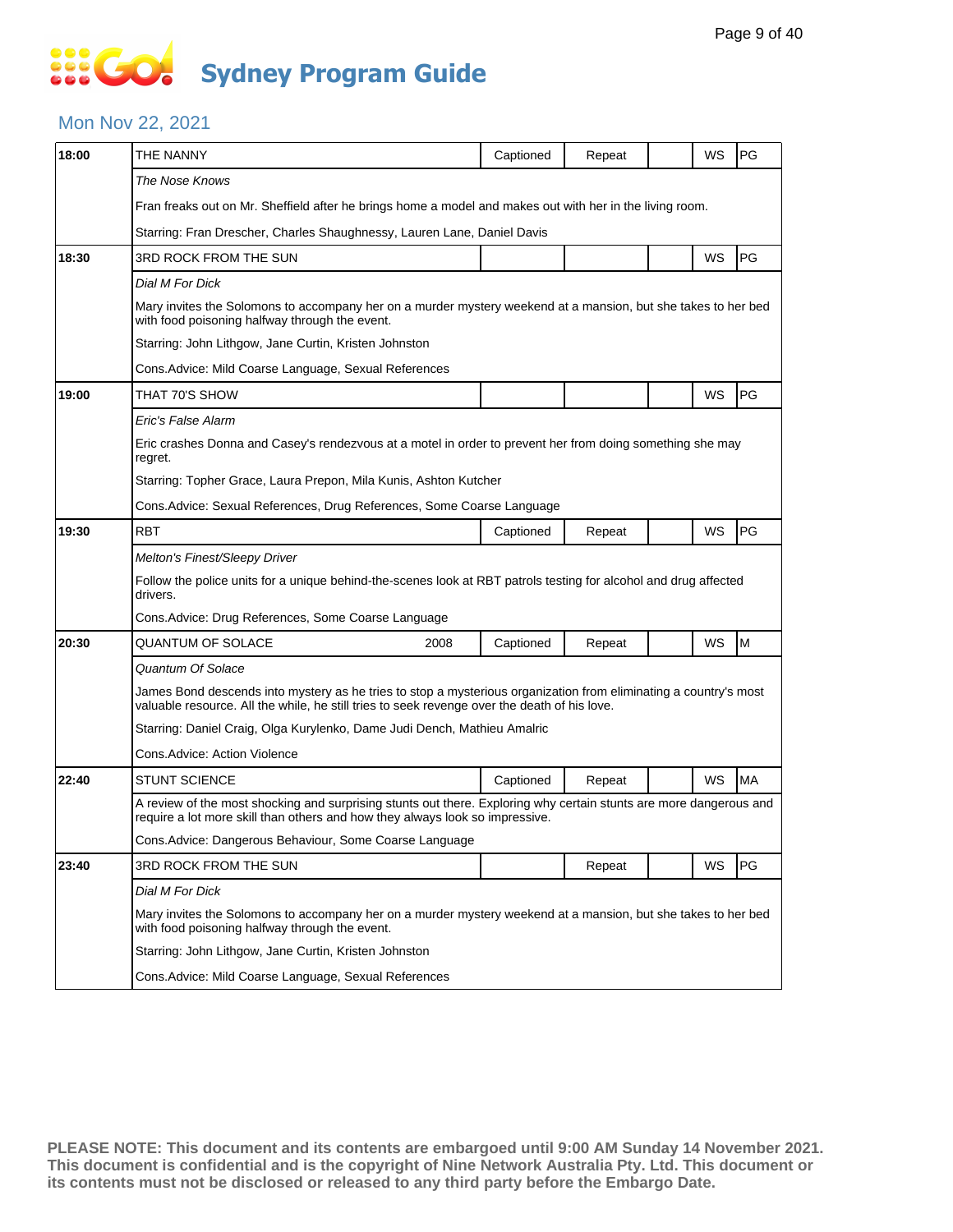# **... Go Sydney Program Guide**

### Mon Nov 22, 2021

| The Break Up<br>Kyle confronts a dark time in his past; Megan examines how the Institute has impacted her life and her relationship.<br>Starring: Josh Henderson, Christine Evangelista, Lexa Doig<br>Cons. Advice: Themes, Sexual References, Some Coarse Language, Some Violence<br>M<br>WS<br>01:10<br>VANDERPUMP RULES<br>Repeat<br>Karma's a Bitch<br>After returning to Los Angeles, Kristen must tell her boyfriend about the night she spent with James; Sandoval<br>convinces Lisa to throw a "progress party" to show off the TomTom space; Jax confronts Brittany's admirer.<br>Starring: Katie Maloney, Kristen Doute, Stassi Schroeder<br>Cons. Advice: Some Coarse Language, Sexual References<br>REVENGE BODY WITH KHLOE<br>WS<br>M<br>02:10<br>Repeat<br>KARDASHIAN<br>The Former Addict & The Future Bride<br>Jessy's mom encouraged her to go to any lengths to lose weight as a teenager and as a result she turned to drugs.<br>Cons.Advice: Some Coarse Language<br>PG<br>WS<br>03:00<br>TEEN TITANS GO!<br>Repeat<br>Little Elvis / The Groover<br>The Titans team up with Shazam./Robin takes the Titans to the Grand Canyon.<br>Cons. Advice: Themes, Mild Violence, Scary Scenes<br>WS<br>PG<br>03:30<br>NINJAGO: MASTERS OF SPINJITZU<br>Repeat<br>Rise of the Snakes<br>Peace has fallen onto Ninjago, but the ninjas don't fully understand their Golden Weapons.<br>Cons.Advice: Animated Violence<br>POKEMON THE SERIES SUN & MOON -<br>G<br>WS<br>04:00<br>Repeat<br>ULTRA LEGENDS<br>A Grand Debut!<br>Ash has completed three of his four grand trials in the Alola region, and more adventures await as he and his<br>classmates acquire new Z-Crystals, make new Pokémon friends, and learn how to Mantine Surf!<br>Cons. Advice: Animated Violence<br>TRANSFORMERS BUMBLEBEE:<br>04:30<br>WS<br>PG<br>Repeat<br><b>CYBERVERSE ADVENTURES</b><br>The Loop/The Dead End | 00:10 | THE ARRANGEMENT | Captioned | Repeat |  | WS | M |  |  |  |
|-----------------------------------------------------------------------------------------------------------------------------------------------------------------------------------------------------------------------------------------------------------------------------------------------------------------------------------------------------------------------------------------------------------------------------------------------------------------------------------------------------------------------------------------------------------------------------------------------------------------------------------------------------------------------------------------------------------------------------------------------------------------------------------------------------------------------------------------------------------------------------------------------------------------------------------------------------------------------------------------------------------------------------------------------------------------------------------------------------------------------------------------------------------------------------------------------------------------------------------------------------------------------------------------------------------------------------------------------------------------------------------------------------------------------------------------------------------------------------------------------------------------------------------------------------------------------------------------------------------------------------------------------------------------------------------------------------------------------------------------------------------------------------------------------------------------------------------------------------------------------------------------------------------|-------|-----------------|-----------|--------|--|----|---|--|--|--|
|                                                                                                                                                                                                                                                                                                                                                                                                                                                                                                                                                                                                                                                                                                                                                                                                                                                                                                                                                                                                                                                                                                                                                                                                                                                                                                                                                                                                                                                                                                                                                                                                                                                                                                                                                                                                                                                                                                           |       |                 |           |        |  |    |   |  |  |  |
|                                                                                                                                                                                                                                                                                                                                                                                                                                                                                                                                                                                                                                                                                                                                                                                                                                                                                                                                                                                                                                                                                                                                                                                                                                                                                                                                                                                                                                                                                                                                                                                                                                                                                                                                                                                                                                                                                                           |       |                 |           |        |  |    |   |  |  |  |
|                                                                                                                                                                                                                                                                                                                                                                                                                                                                                                                                                                                                                                                                                                                                                                                                                                                                                                                                                                                                                                                                                                                                                                                                                                                                                                                                                                                                                                                                                                                                                                                                                                                                                                                                                                                                                                                                                                           |       |                 |           |        |  |    |   |  |  |  |
|                                                                                                                                                                                                                                                                                                                                                                                                                                                                                                                                                                                                                                                                                                                                                                                                                                                                                                                                                                                                                                                                                                                                                                                                                                                                                                                                                                                                                                                                                                                                                                                                                                                                                                                                                                                                                                                                                                           |       |                 |           |        |  |    |   |  |  |  |
|                                                                                                                                                                                                                                                                                                                                                                                                                                                                                                                                                                                                                                                                                                                                                                                                                                                                                                                                                                                                                                                                                                                                                                                                                                                                                                                                                                                                                                                                                                                                                                                                                                                                                                                                                                                                                                                                                                           |       |                 |           |        |  |    |   |  |  |  |
|                                                                                                                                                                                                                                                                                                                                                                                                                                                                                                                                                                                                                                                                                                                                                                                                                                                                                                                                                                                                                                                                                                                                                                                                                                                                                                                                                                                                                                                                                                                                                                                                                                                                                                                                                                                                                                                                                                           |       |                 |           |        |  |    |   |  |  |  |
|                                                                                                                                                                                                                                                                                                                                                                                                                                                                                                                                                                                                                                                                                                                                                                                                                                                                                                                                                                                                                                                                                                                                                                                                                                                                                                                                                                                                                                                                                                                                                                                                                                                                                                                                                                                                                                                                                                           |       |                 |           |        |  |    |   |  |  |  |
|                                                                                                                                                                                                                                                                                                                                                                                                                                                                                                                                                                                                                                                                                                                                                                                                                                                                                                                                                                                                                                                                                                                                                                                                                                                                                                                                                                                                                                                                                                                                                                                                                                                                                                                                                                                                                                                                                                           |       |                 |           |        |  |    |   |  |  |  |
|                                                                                                                                                                                                                                                                                                                                                                                                                                                                                                                                                                                                                                                                                                                                                                                                                                                                                                                                                                                                                                                                                                                                                                                                                                                                                                                                                                                                                                                                                                                                                                                                                                                                                                                                                                                                                                                                                                           |       |                 |           |        |  |    |   |  |  |  |
|                                                                                                                                                                                                                                                                                                                                                                                                                                                                                                                                                                                                                                                                                                                                                                                                                                                                                                                                                                                                                                                                                                                                                                                                                                                                                                                                                                                                                                                                                                                                                                                                                                                                                                                                                                                                                                                                                                           |       |                 |           |        |  |    |   |  |  |  |
|                                                                                                                                                                                                                                                                                                                                                                                                                                                                                                                                                                                                                                                                                                                                                                                                                                                                                                                                                                                                                                                                                                                                                                                                                                                                                                                                                                                                                                                                                                                                                                                                                                                                                                                                                                                                                                                                                                           |       |                 |           |        |  |    |   |  |  |  |
|                                                                                                                                                                                                                                                                                                                                                                                                                                                                                                                                                                                                                                                                                                                                                                                                                                                                                                                                                                                                                                                                                                                                                                                                                                                                                                                                                                                                                                                                                                                                                                                                                                                                                                                                                                                                                                                                                                           |       |                 |           |        |  |    |   |  |  |  |
|                                                                                                                                                                                                                                                                                                                                                                                                                                                                                                                                                                                                                                                                                                                                                                                                                                                                                                                                                                                                                                                                                                                                                                                                                                                                                                                                                                                                                                                                                                                                                                                                                                                                                                                                                                                                                                                                                                           |       |                 |           |        |  |    |   |  |  |  |
|                                                                                                                                                                                                                                                                                                                                                                                                                                                                                                                                                                                                                                                                                                                                                                                                                                                                                                                                                                                                                                                                                                                                                                                                                                                                                                                                                                                                                                                                                                                                                                                                                                                                                                                                                                                                                                                                                                           |       |                 |           |        |  |    |   |  |  |  |
|                                                                                                                                                                                                                                                                                                                                                                                                                                                                                                                                                                                                                                                                                                                                                                                                                                                                                                                                                                                                                                                                                                                                                                                                                                                                                                                                                                                                                                                                                                                                                                                                                                                                                                                                                                                                                                                                                                           |       |                 |           |        |  |    |   |  |  |  |
|                                                                                                                                                                                                                                                                                                                                                                                                                                                                                                                                                                                                                                                                                                                                                                                                                                                                                                                                                                                                                                                                                                                                                                                                                                                                                                                                                                                                                                                                                                                                                                                                                                                                                                                                                                                                                                                                                                           |       |                 |           |        |  |    |   |  |  |  |
|                                                                                                                                                                                                                                                                                                                                                                                                                                                                                                                                                                                                                                                                                                                                                                                                                                                                                                                                                                                                                                                                                                                                                                                                                                                                                                                                                                                                                                                                                                                                                                                                                                                                                                                                                                                                                                                                                                           |       |                 |           |        |  |    |   |  |  |  |
|                                                                                                                                                                                                                                                                                                                                                                                                                                                                                                                                                                                                                                                                                                                                                                                                                                                                                                                                                                                                                                                                                                                                                                                                                                                                                                                                                                                                                                                                                                                                                                                                                                                                                                                                                                                                                                                                                                           |       |                 |           |        |  |    |   |  |  |  |
|                                                                                                                                                                                                                                                                                                                                                                                                                                                                                                                                                                                                                                                                                                                                                                                                                                                                                                                                                                                                                                                                                                                                                                                                                                                                                                                                                                                                                                                                                                                                                                                                                                                                                                                                                                                                                                                                                                           |       |                 |           |        |  |    |   |  |  |  |
|                                                                                                                                                                                                                                                                                                                                                                                                                                                                                                                                                                                                                                                                                                                                                                                                                                                                                                                                                                                                                                                                                                                                                                                                                                                                                                                                                                                                                                                                                                                                                                                                                                                                                                                                                                                                                                                                                                           |       |                 |           |        |  |    |   |  |  |  |
|                                                                                                                                                                                                                                                                                                                                                                                                                                                                                                                                                                                                                                                                                                                                                                                                                                                                                                                                                                                                                                                                                                                                                                                                                                                                                                                                                                                                                                                                                                                                                                                                                                                                                                                                                                                                                                                                                                           |       |                 |           |        |  |    |   |  |  |  |
|                                                                                                                                                                                                                                                                                                                                                                                                                                                                                                                                                                                                                                                                                                                                                                                                                                                                                                                                                                                                                                                                                                                                                                                                                                                                                                                                                                                                                                                                                                                                                                                                                                                                                                                                                                                                                                                                                                           |       |                 |           |        |  |    |   |  |  |  |
|                                                                                                                                                                                                                                                                                                                                                                                                                                                                                                                                                                                                                                                                                                                                                                                                                                                                                                                                                                                                                                                                                                                                                                                                                                                                                                                                                                                                                                                                                                                                                                                                                                                                                                                                                                                                                                                                                                           |       |                 |           |        |  |    |   |  |  |  |
|                                                                                                                                                                                                                                                                                                                                                                                                                                                                                                                                                                                                                                                                                                                                                                                                                                                                                                                                                                                                                                                                                                                                                                                                                                                                                                                                                                                                                                                                                                                                                                                                                                                                                                                                                                                                                                                                                                           |       |                 |           |        |  |    |   |  |  |  |
|                                                                                                                                                                                                                                                                                                                                                                                                                                                                                                                                                                                                                                                                                                                                                                                                                                                                                                                                                                                                                                                                                                                                                                                                                                                                                                                                                                                                                                                                                                                                                                                                                                                                                                                                                                                                                                                                                                           |       |                 |           |        |  |    |   |  |  |  |
|                                                                                                                                                                                                                                                                                                                                                                                                                                                                                                                                                                                                                                                                                                                                                                                                                                                                                                                                                                                                                                                                                                                                                                                                                                                                                                                                                                                                                                                                                                                                                                                                                                                                                                                                                                                                                                                                                                           |       |                 |           |        |  |    |   |  |  |  |
|                                                                                                                                                                                                                                                                                                                                                                                                                                                                                                                                                                                                                                                                                                                                                                                                                                                                                                                                                                                                                                                                                                                                                                                                                                                                                                                                                                                                                                                                                                                                                                                                                                                                                                                                                                                                                                                                                                           |       |                 |           |        |  |    |   |  |  |  |
| Follow the adventures of Bumblebee as he and Windblade try to recover his missing memories after damaging his<br>memory chip. With the Decepticons after their friends, Bumblebee must find his missing memories to remember his<br>mission on Earth.                                                                                                                                                                                                                                                                                                                                                                                                                                                                                                                                                                                                                                                                                                                                                                                                                                                                                                                                                                                                                                                                                                                                                                                                                                                                                                                                                                                                                                                                                                                                                                                                                                                     |       |                 |           |        |  |    |   |  |  |  |
| Cons.Advice: Animated Violence, Themes                                                                                                                                                                                                                                                                                                                                                                                                                                                                                                                                                                                                                                                                                                                                                                                                                                                                                                                                                                                                                                                                                                                                                                                                                                                                                                                                                                                                                                                                                                                                                                                                                                                                                                                                                                                                                                                                    |       |                 |           |        |  |    |   |  |  |  |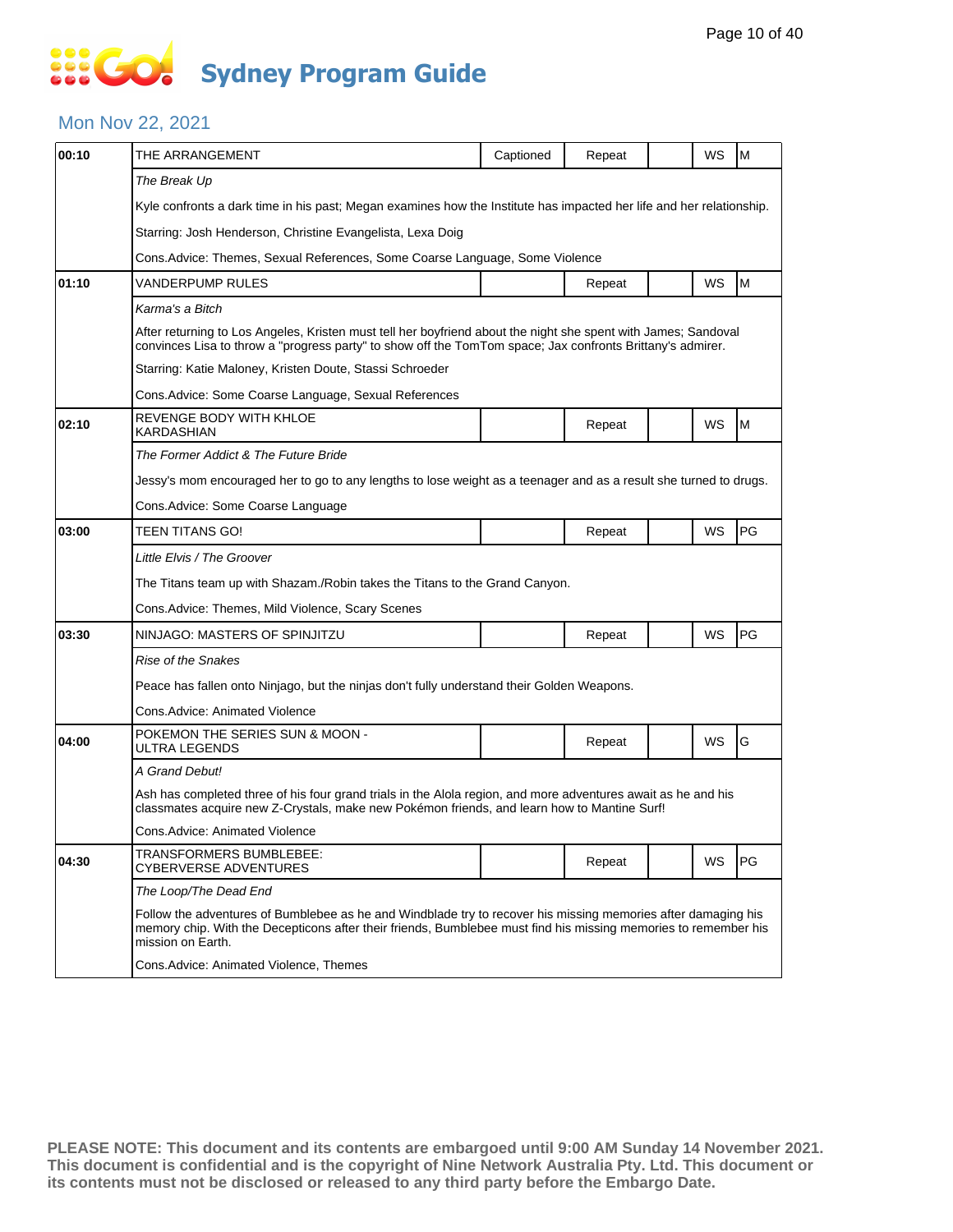# **SIS GO Sydney Program Guide**

### Mon Nov 22, 2021

| 04:50 | <b>BAKUGAN: ARMORED ALLIANCE</b>                                                                                                                                                                                                                                                                                        |  | Repeat |  | WS        | PG |  |  |
|-------|-------------------------------------------------------------------------------------------------------------------------------------------------------------------------------------------------------------------------------------------------------------------------------------------------------------------------|--|--------|--|-----------|----|--|--|
|       | The Bakugan Battle League Dash/The Final Stage                                                                                                                                                                                                                                                                          |  |        |  |           |    |  |  |
|       | With Dan and Ajit eliminated from the Bakugan Battle League – Tokyo Edition, the remaining Awesome Brawlers -<br>Shun, Wynton, Lia and Lightning race to complete the second stage of the competition. In order to make it to the<br>final stage, the gang will have to pull together to defeat some tough competition. |  |        |  |           |    |  |  |
|       | Cons. Advice: Animated Violence, Themes                                                                                                                                                                                                                                                                                 |  |        |  |           |    |  |  |
| 05:10 | YU-GI-OH! ARC-V                                                                                                                                                                                                                                                                                                         |  | Repeat |  | WS        | PG |  |  |
|       | <b>Fighting for Friendship</b>                                                                                                                                                                                                                                                                                          |  |        |  |           |    |  |  |
|       | Old friends become new enemies when Shay and Kite collide!                                                                                                                                                                                                                                                              |  |        |  |           |    |  |  |
|       | Cons. Advice: Animated Violence, Supernatural Themes                                                                                                                                                                                                                                                                    |  |        |  |           |    |  |  |
| 05:30 | YU-GI-OH! CLASSIC                                                                                                                                                                                                                                                                                                       |  | Repeat |  | <b>WS</b> | PG |  |  |
|       | Rage of the Egyptian Gods                                                                                                                                                                                                                                                                                               |  |        |  |           |    |  |  |
|       | The origin of the Egyptian God Cards is finally revealed! The mysterious Shadi takes Yugi on a journey back in<br>time to the creation of Duel Monsters and the dangerous powers it released!                                                                                                                           |  |        |  |           |    |  |  |
|       | Cons.Advice: Mild Violence                                                                                                                                                                                                                                                                                              |  |        |  |           |    |  |  |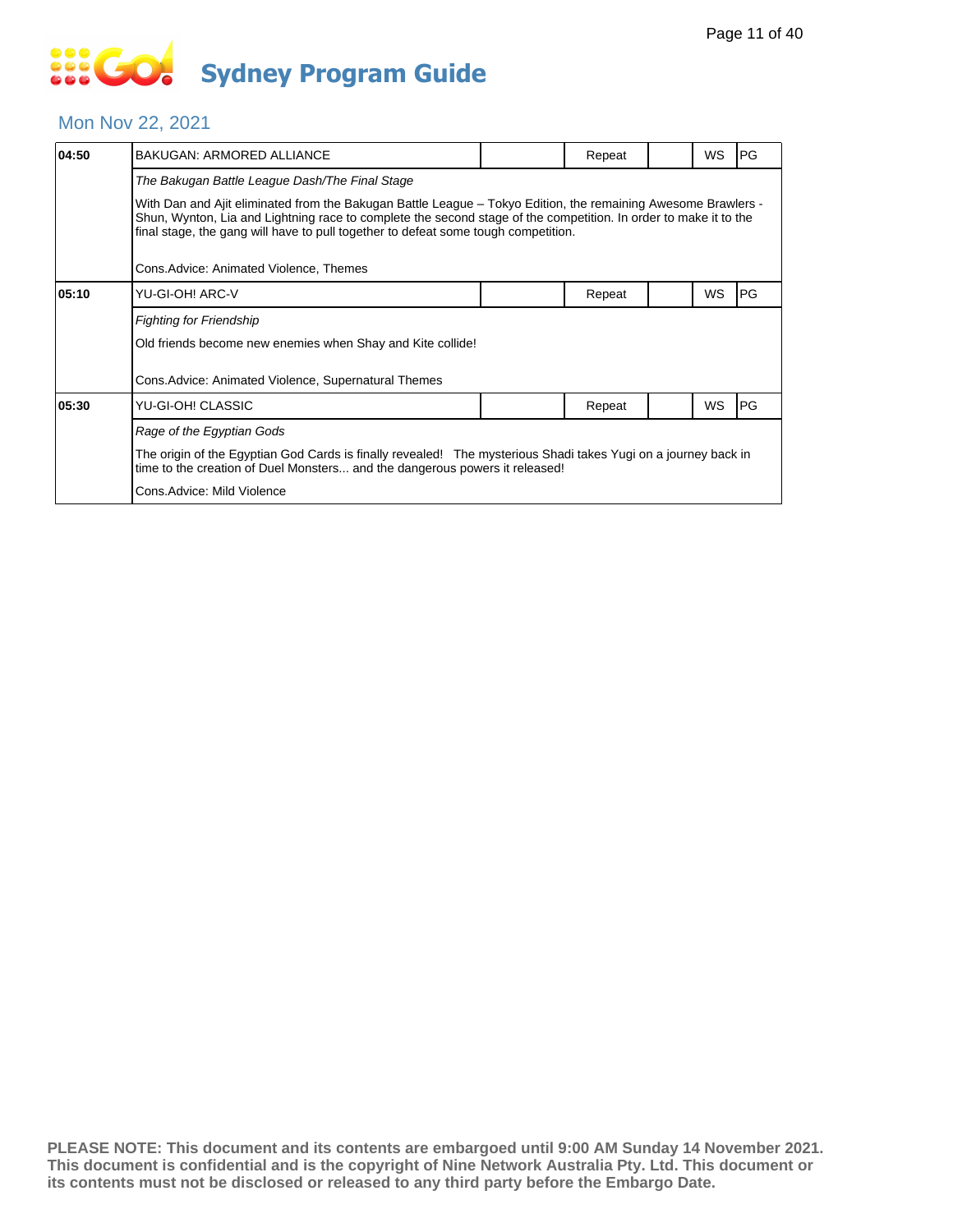### **SOCO Sydney Program Guide**

### Tue Nov 23, 2021

| 06:00 | <b>RAINBOW RANGERS</b>                                                                                                                                                                                                                                                                                                  |           | Repeat | WS | G  |  |  |  |  |
|-------|-------------------------------------------------------------------------------------------------------------------------------------------------------------------------------------------------------------------------------------------------------------------------------------------------------------------------|-----------|--------|----|----|--|--|--|--|
|       | Green is the New Black/Plastic Bottle Island                                                                                                                                                                                                                                                                            |           |        |    |    |  |  |  |  |
|       | Preston's fashion line releases microfibers into the ocean, causing environmental problems. / The Rangers go to try<br>to help a bottle-nosed dolphin when it gets a plastic six-pack ring stuck on its nose and mouth.                                                                                                 |           |        |    |    |  |  |  |  |
| 06:30 | <b>MY LITTLE PONY: PONY LIFE</b>                                                                                                                                                                                                                                                                                        |           | Repeat | WS | G  |  |  |  |  |
|       | Potion Mystery/Sick Day/Meet Potion Nova!/Pony Surfin' Safari<br>As Fluttershy joins a Trail Trotters troop, her friends try to protect her from a big disappointment.<br>Cons.Advice: Themes                                                                                                                           |           |        |    |    |  |  |  |  |
| 07:00 | POLLY POCKET                                                                                                                                                                                                                                                                                                            |           | Repeat | WS | G  |  |  |  |  |
|       | The Big Ball/Long Lost Friend                                                                                                                                                                                                                                                                                           |           |        |    |    |  |  |  |  |
|       | With her shrinking-powered magic locket around her neck and her friends by her side, Polly Pocket proves there's<br>no adventure too big for "tiny power!" Our pint-sized heroes use their unique point-of-view to help the neighbourhood<br>animals, conquer school assignments, and discover a big world full of fun. |           |        |    |    |  |  |  |  |
| 07:30 | TRANSFORMERS BUMBLEBEE:<br>CYBERVERSE ADVENTURES                                                                                                                                                                                                                                                                        |           | Repeat | WS | PG |  |  |  |  |
|       | The Sleeper/The Citizen                                                                                                                                                                                                                                                                                                 |           |        |    |    |  |  |  |  |
|       | Follow the adventures of Bumblebee as he and Windblade try to recover his missing memories after damaging his<br>memory chip. With the Decepticons after their friends, Bumblebee must find his missing memories to remember his<br>mission on Earth.                                                                   |           |        |    |    |  |  |  |  |
|       | Cons. Advice: Animated Violence, Themes                                                                                                                                                                                                                                                                                 |           |        |    |    |  |  |  |  |
| 08:00 | SMASHHDOWN!                                                                                                                                                                                                                                                                                                             | Captioned | Repeat | WS | C  |  |  |  |  |
|       | SEMI FINAL 1 – Laurie vs. Smiley Riley                                                                                                                                                                                                                                                                                  |           |        |    |    |  |  |  |  |
|       | The winners of Pool A and Pool B face off, Nick tries sandboarding, we discover the science of visualisation, plus a<br>world record attempt for the most chocolates eaten with chopsticks!                                                                                                                             |           |        |    |    |  |  |  |  |
| 08:30 | RICKY ZOOM                                                                                                                                                                                                                                                                                                              |           | Repeat | WS | G  |  |  |  |  |
|       | Family Sports Day/Trading Places                                                                                                                                                                                                                                                                                        |           |        |    |    |  |  |  |  |
|       | Little red rescue motorbike Ricky Zoom, along with his loyal and enthusiastic bike buddies Loop, Scootio and DJ,<br>race around the sports track, try new stunts at the park, and zoom into adventures.                                                                                                                 |           |        |    |    |  |  |  |  |
| 09:00 | SPIDEY AND HIS AMAZING FRIENDS                                                                                                                                                                                                                                                                                          |           |        | WS | G  |  |  |  |  |
|       | Pecking Prankster Pigeons/Green Thumb                                                                                                                                                                                                                                                                                   |           |        |    |    |  |  |  |  |
|       | Green goblin uses a remote to control the city's pigeons and wreak havoc / Green Goblin creates a machine to<br>control the weather.                                                                                                                                                                                    |           |        |    |    |  |  |  |  |
| 09:30 | TRUE AND THE RAINBOW KINGDOM                                                                                                                                                                                                                                                                                            |           | Repeat | WS | G  |  |  |  |  |
|       | <b>Frookie Sitting</b>                                                                                                                                                                                                                                                                                                  |           |        |    |    |  |  |  |  |
|       | True and Bartleby get more than they bargained for when they agree to castle-sit for the Rainbow King and watch<br>Frookie while Grizelda's away.                                                                                                                                                                       |           |        |    |    |  |  |  |  |
| 10:00 | NINJAGO: MASTERS OF SPINJITZU                                                                                                                                                                                                                                                                                           |           | Repeat | WS | PG |  |  |  |  |
|       |                                                                                                                                                                                                                                                                                                                         |           |        |    |    |  |  |  |  |
|       | Home                                                                                                                                                                                                                                                                                                                    |           |        |    |    |  |  |  |  |
|       | Sensei's dojo is too small for all of the ninjas.                                                                                                                                                                                                                                                                       |           |        |    |    |  |  |  |  |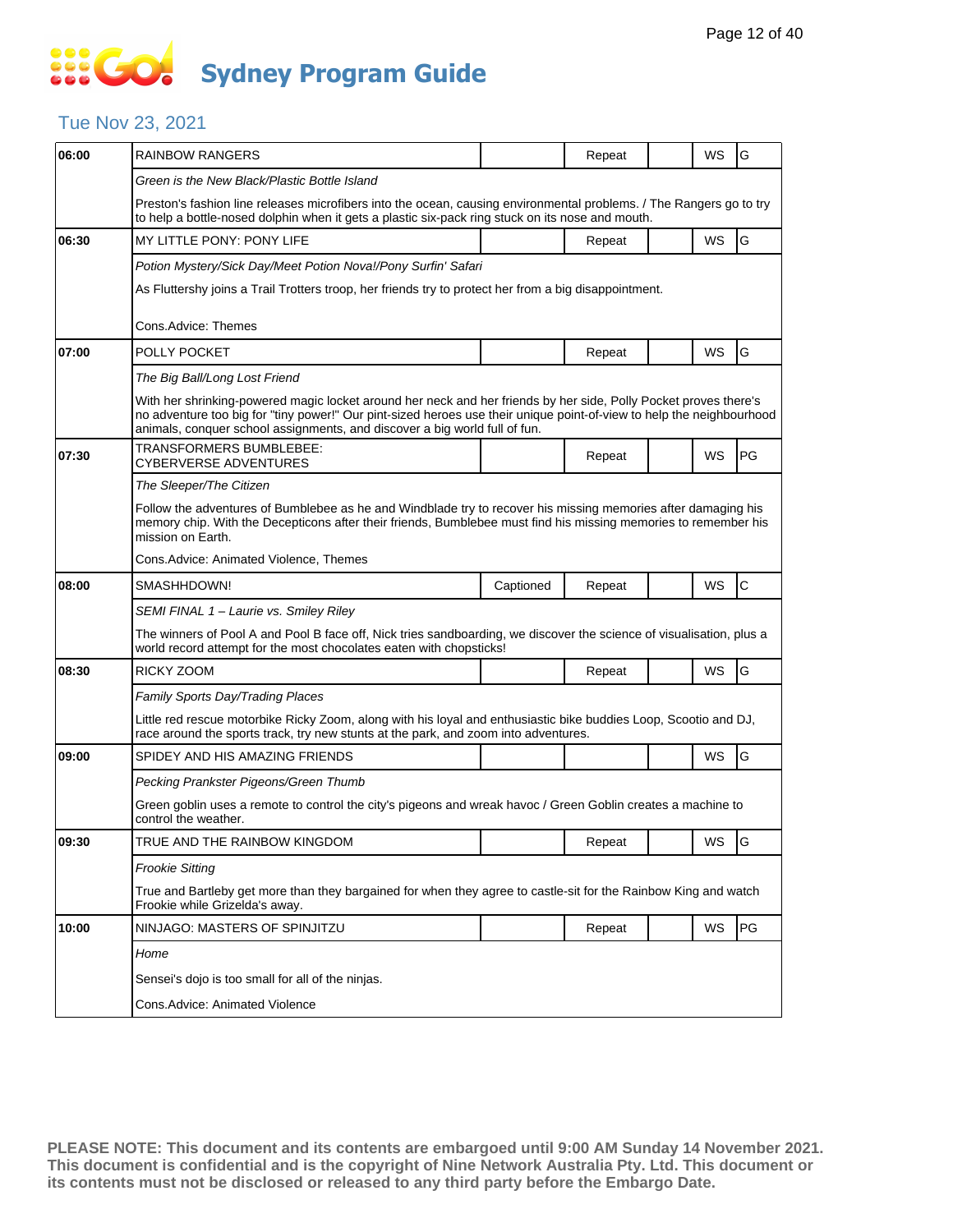## **SOCO Sydney Program Guide**

### Tue Nov 23, 2021

| 10:30 | POKEMON THE SERIES SUN & MOON -<br>ULTRA LEGENDS                                                                                                                                                                                                                             |           | Repeat |  | WS | G  |  |  |  |
|-------|------------------------------------------------------------------------------------------------------------------------------------------------------------------------------------------------------------------------------------------------------------------------------|-----------|--------|--|----|----|--|--|--|
|       | Keeping Your Eyes On The Ball!                                                                                                                                                                                                                                               |           |        |  |    |    |  |  |  |
|       | Ash has completed three of his four grand trials in the Alola region, and more adventures await as he and his<br>classmates acquire new Z-Crystals, make new Pokémon friends, and learn how to Mantine Surf!                                                                 |           |        |  |    |    |  |  |  |
|       | Cons. Advice: Animated Violence                                                                                                                                                                                                                                              |           |        |  |    |    |  |  |  |
| 11:00 | THE AMAZING WORLD OF GUMBALL                                                                                                                                                                                                                                                 |           |        |  | WS | PG |  |  |  |
|       | The Understanding/The Ad                                                                                                                                                                                                                                                     |           |        |  |    |    |  |  |  |
|       | Gumball and Darwin find themselves in serious trouble when they agree to everything the new kid in school says /<br>To make ends meet, the Wattersons are forced to rent out their house. However, with nowhere else to stay they<br>decide to secretly remain at the house. |           |        |  |    |    |  |  |  |
|       | Cons.Advice: Mild Violence, Themes                                                                                                                                                                                                                                           |           |        |  |    |    |  |  |  |
| 11:30 | TEEN TITANS GO!                                                                                                                                                                                                                                                              |           |        |  | WS | PG |  |  |  |
|       | The Power of Shrimps / My Name is Jose                                                                                                                                                                                                                                       |           |        |  |    |    |  |  |  |
|       | Aqualad uses shrimp and prime rib to win back Raven. / Raven gives the Titans new super powers.                                                                                                                                                                              |           |        |  |    |    |  |  |  |
|       | Cons. Advice: Themes, Mild Violence, Scary Scenes                                                                                                                                                                                                                            |           |        |  |    |    |  |  |  |
| 12:00 | <b>SUPERGIRL</b>                                                                                                                                                                                                                                                             |           |        |  | WS | M  |  |  |  |
|       | Luthors                                                                                                                                                                                                                                                                      |           |        |  |    |    |  |  |  |
|       | After Metallo breaks out of prison and frees Lillian Luthor, Lena is arrested by the police and blamed for the escape;<br>Alex introduces Maggie to the gang.                                                                                                                |           |        |  |    |    |  |  |  |
|       | Starring: Melissa Benoist, Chyler Leigh, David Harewood                                                                                                                                                                                                                      |           |        |  |    |    |  |  |  |
|       | Cons.Advice: Mature Themes, Some Violence                                                                                                                                                                                                                                    |           |        |  |    |    |  |  |  |
| 13:00 | VANDERPUMP RULES                                                                                                                                                                                                                                                             |           | Repeat |  | WS | M  |  |  |  |
|       | Reiki Breaky Heart                                                                                                                                                                                                                                                           |           |        |  |    |    |  |  |  |
|       | Ariana and Brittany seek relationship advice from Lisa; Stassi throws a party to relaunch Katie's beauty blog; Katie<br>and Tom celebrate their first wedding anniversary; Jax and Brittany's relationship takes a surprising turn.                                          |           |        |  |    |    |  |  |  |
|       | Starring: Katie Maloney, Kristen Doute, Stassi Schroeder                                                                                                                                                                                                                     |           |        |  |    |    |  |  |  |
|       | Cons. Advice: Some Coarse Language, Sexual References                                                                                                                                                                                                                        |           |        |  |    |    |  |  |  |
| 14:00 | REVENGE BODY WITH KHLOE<br><b>KARDASHIAN</b>                                                                                                                                                                                                                                 |           | Repeat |  | WS | M  |  |  |  |
|       | Untying The Knot & Giraffically Sexy                                                                                                                                                                                                                                         |           |        |  |    |    |  |  |  |
|       | Tiffany's pending divorce turns her world upside down, but Khloé and her team transform her pain into gain and help<br>her find true love along the way.                                                                                                                     |           |        |  |    |    |  |  |  |
|       | Cons.Advice: Some Coarse Language                                                                                                                                                                                                                                            |           |        |  |    |    |  |  |  |
| 15:00 | MALCOLM IN THE MIDDLE                                                                                                                                                                                                                                                        | Captioned | Repeat |  | WS | PG |  |  |  |
|       | <b>Family Reunion</b>                                                                                                                                                                                                                                                        |           |        |  |    |    |  |  |  |
|       | The family attends a birthday party for Hal's father; the children rally around Lois, who is forced to wear a name tag<br>at the family function.                                                                                                                            |           |        |  |    |    |  |  |  |
|       | Starring: Jane Kaczmarek, Bryan Cranston, Christopher Masterson, Frankie Muniz                                                                                                                                                                                               |           |        |  |    |    |  |  |  |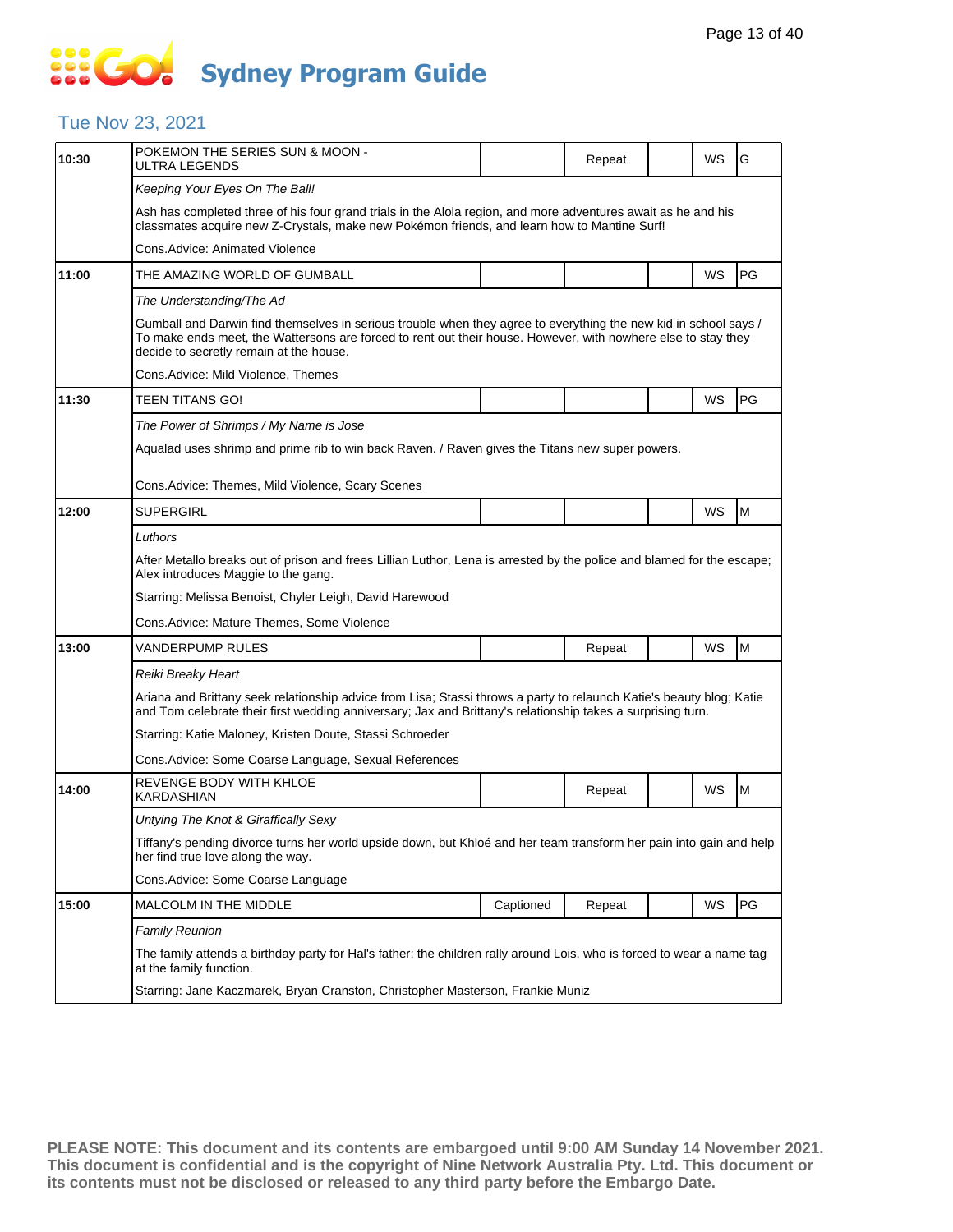# **SIS GO Sydney Program Guide**

#### Tue Nov 23, 2021

| 15:30 | THE NANNY                                                                                                                                                                                                       | Captioned | Repeat |  | WS | PG |  |  |
|-------|-----------------------------------------------------------------------------------------------------------------------------------------------------------------------------------------------------------------|-----------|--------|--|----|----|--|--|
|       | The Nose Knows                                                                                                                                                                                                  |           |        |  |    |    |  |  |
|       | Fran freaks out on Mr. Sheffield after he brings home a model and makes out with her in the living room.                                                                                                        |           |        |  |    |    |  |  |
|       | Starring: Fran Drescher, Charles Shaughnessy, Lauren Lane, Daniel Davis                                                                                                                                         |           |        |  |    |    |  |  |
| 16:00 | 3RD ROCK FROM THE SUN                                                                                                                                                                                           |           | Repeat |  | WS | PG |  |  |
|       | Dial M For Dick                                                                                                                                                                                                 |           |        |  |    |    |  |  |
|       | Mary invites the Solomons to accompany her on a murder mystery weekend at a mansion, but she takes to her bed<br>with food poisoning halfway through the event.                                                 |           |        |  |    |    |  |  |
|       | Starring: John Lithgow, Jane Curtin, Kristen Johnston                                                                                                                                                           |           |        |  |    |    |  |  |
|       | Cons. Advice: Mild Coarse Language, Sexual References                                                                                                                                                           |           |        |  |    |    |  |  |
| 16:30 | THAT 70'S SHOW                                                                                                                                                                                                  |           | Repeat |  | WS | PG |  |  |
|       | Eric's False Alarm                                                                                                                                                                                              |           |        |  |    |    |  |  |
|       | Eric crashes Donna and Casey's rendezvous at a motel in order to prevent her from doing something she may<br>regret.                                                                                            |           |        |  |    |    |  |  |
|       | Starring: Topher Grace, Laura Prepon, Mila Kunis, Ashton Kutcher                                                                                                                                                |           |        |  |    |    |  |  |
|       | Cons. Advice: Sexual References, Drug References, Some Coarse Language                                                                                                                                          |           |        |  |    |    |  |  |
| 17:00 | <b>MALCOLM IN THE MIDDLE</b>                                                                                                                                                                                    | Captioned | Repeat |  | WS | PG |  |  |
|       | <b>Forwards Backwards</b>                                                                                                                                                                                       |           |        |  |    |    |  |  |
|       | As Malcolm and Reese fight an escalating battle of revenge, they flash back to the chain of events that led to the<br>war. Meanwhile, Dewey prepares for his school play and Francis and Otto fear a devil cow. |           |        |  |    |    |  |  |
|       | Starring: Jane Kaczmarek, Bryan Cranston, Christopher Masterson, Frankie Muniz                                                                                                                                  |           |        |  |    |    |  |  |
| 17:30 | <b>MALCOLM IN THE MIDDLE</b>                                                                                                                                                                                    | Captioned | Repeat |  | WS | PG |  |  |
|       | <b>Forbidden Girlfriend</b>                                                                                                                                                                                     |           |        |  |    |    |  |  |
|       | While Malcolm dates a girl whose father hates him, Dewey discovers he's an 'evil twin' and Francis mediates a<br>dispute between Otto and his cowboy neighbours.                                                |           |        |  |    |    |  |  |
|       | Starring: Jane Kaczmarek, Bryan Cranston, Christopher Masterson, Frankie Muniz                                                                                                                                  |           |        |  |    |    |  |  |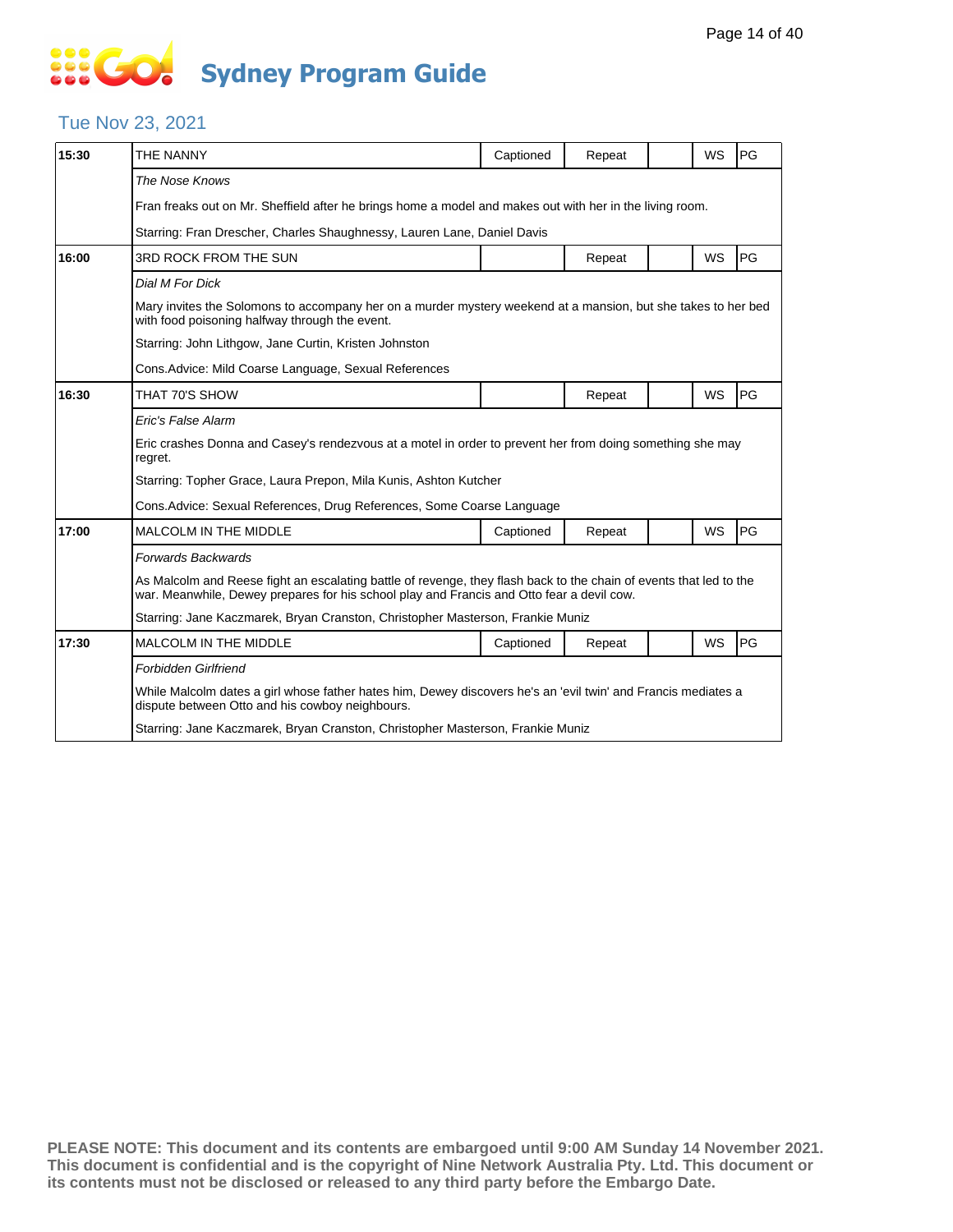# **SOCO Sydney Program Guide**

#### Tue Nov 23, 2021

| 18:00 | THE NANNY                                                                                                                                                                                                                                                                                                                                                                                                                                                                                                                  | Captioned | Repeat |  | WS        | PG |  |  |  |
|-------|----------------------------------------------------------------------------------------------------------------------------------------------------------------------------------------------------------------------------------------------------------------------------------------------------------------------------------------------------------------------------------------------------------------------------------------------------------------------------------------------------------------------------|-----------|--------|--|-----------|----|--|--|--|
|       | The Bank Robbery                                                                                                                                                                                                                                                                                                                                                                                                                                                                                                           |           |        |  |           |    |  |  |  |
|       | Yetta's got a new boyfriend, who's much younger than her and already proposed. However Sylvia is afraid he's after<br>Yetta's money.                                                                                                                                                                                                                                                                                                                                                                                       |           |        |  |           |    |  |  |  |
|       | Starring: Fran Drescher, Charles Shaughnessy, Lauren Lane, Daniel Davis                                                                                                                                                                                                                                                                                                                                                                                                                                                    |           |        |  |           |    |  |  |  |
| 18:30 | 3RD ROCK FROM THE SUN                                                                                                                                                                                                                                                                                                                                                                                                                                                                                                      |           |        |  | WS        | PG |  |  |  |
|       | <b>Dick and Tuck</b>                                                                                                                                                                                                                                                                                                                                                                                                                                                                                                       |           |        |  |           |    |  |  |  |
|       | When Dick consults a plastic surgeon about a make-over, the doctor proclaims that Harry has a perfect face.                                                                                                                                                                                                                                                                                                                                                                                                                |           |        |  |           |    |  |  |  |
|       | Starring: John Lithgow, Jane Curtin, Kristen Johnston                                                                                                                                                                                                                                                                                                                                                                                                                                                                      |           |        |  |           |    |  |  |  |
|       | Cons. Advice: Mild Coarse Language, Sexual References                                                                                                                                                                                                                                                                                                                                                                                                                                                                      |           |        |  |           |    |  |  |  |
| 19:00 | THAT 70'S SHOW                                                                                                                                                                                                                                                                                                                                                                                                                                                                                                             |           |        |  | <b>WS</b> | PG |  |  |  |
|       | Everybody Loves Casey                                                                                                                                                                                                                                                                                                                                                                                                                                                                                                      |           |        |  |           |    |  |  |  |
|       | Eric can't get over Donna, so he confronts Casey, who just plans to use her and move on.                                                                                                                                                                                                                                                                                                                                                                                                                                   |           |        |  |           |    |  |  |  |
|       | Starring: Topher Grace, Laura Prepon, Mila Kunis, Ashton Kutcher                                                                                                                                                                                                                                                                                                                                                                                                                                                           |           |        |  |           |    |  |  |  |
|       | Cons. Advice: Sexual References, Drug References, Some Coarse Language                                                                                                                                                                                                                                                                                                                                                                                                                                                     |           |        |  |           |    |  |  |  |
| 19:30 | DAMIAN LEWIS: SPY WARS                                                                                                                                                                                                                                                                                                                                                                                                                                                                                                     | Captioned |        |  | <b>WS</b> | M  |  |  |  |
|       | Spies Next Door                                                                                                                                                                                                                                                                                                                                                                                                                                                                                                            |           |        |  |           |    |  |  |  |
|       | It was the biggest East-West swap since the Cold War: four CIA and MI6 agents traded for ten deep cover Russian<br>agents caught posing as Americans across the country. The 2010 spy exchange itself was global news, but the<br>events leading up to and following the trade would shock the world to its core. Join host Damian Lewis as he details<br>the Russian plot and how the undoing of this operation marked the beginning of a new era of espionage with an ex-<br>KGB spymaster at its heart: Vladimir Putin. |           |        |  |           |    |  |  |  |
|       | Cons.Advice: Some Violence                                                                                                                                                                                                                                                                                                                                                                                                                                                                                                 |           |        |  |           |    |  |  |  |
| 20:30 | <b>SKYFALL</b><br>2012                                                                                                                                                                                                                                                                                                                                                                                                                                                                                                     | Captioned | Repeat |  | <b>WS</b> | M  |  |  |  |
|       | Skyfall                                                                                                                                                                                                                                                                                                                                                                                                                                                                                                                    |           |        |  |           |    |  |  |  |
|       | Bond's loyalty to M is tested when her past comes back to haunt her. When MI6 comes under attack, 007 must track<br>down and destroy the threat, no matter how personal the cost.                                                                                                                                                                                                                                                                                                                                          |           |        |  |           |    |  |  |  |
|       | Starring: Daniel Craig, Dame Judi Dench, Javier Bardem                                                                                                                                                                                                                                                                                                                                                                                                                                                                     |           |        |  |           |    |  |  |  |
|       | Cons.Advice: Some Violence, Some Coarse Language                                                                                                                                                                                                                                                                                                                                                                                                                                                                           |           |        |  |           |    |  |  |  |
| 23:30 | 3RD ROCK FROM THE SUN                                                                                                                                                                                                                                                                                                                                                                                                                                                                                                      |           | Repeat |  | WS        | PG |  |  |  |
|       | Dick and Tuck                                                                                                                                                                                                                                                                                                                                                                                                                                                                                                              |           |        |  |           |    |  |  |  |
|       | When Dick consults a plastic surgeon about a make-over, the doctor proclaims that Harry has a perfect face.                                                                                                                                                                                                                                                                                                                                                                                                                |           |        |  |           |    |  |  |  |
|       | Starring: John Lithgow, Jane Curtin, Kristen Johnston                                                                                                                                                                                                                                                                                                                                                                                                                                                                      |           |        |  |           |    |  |  |  |
|       | Cons. Advice: Mild Coarse Language, Sexual References                                                                                                                                                                                                                                                                                                                                                                                                                                                                      |           |        |  |           |    |  |  |  |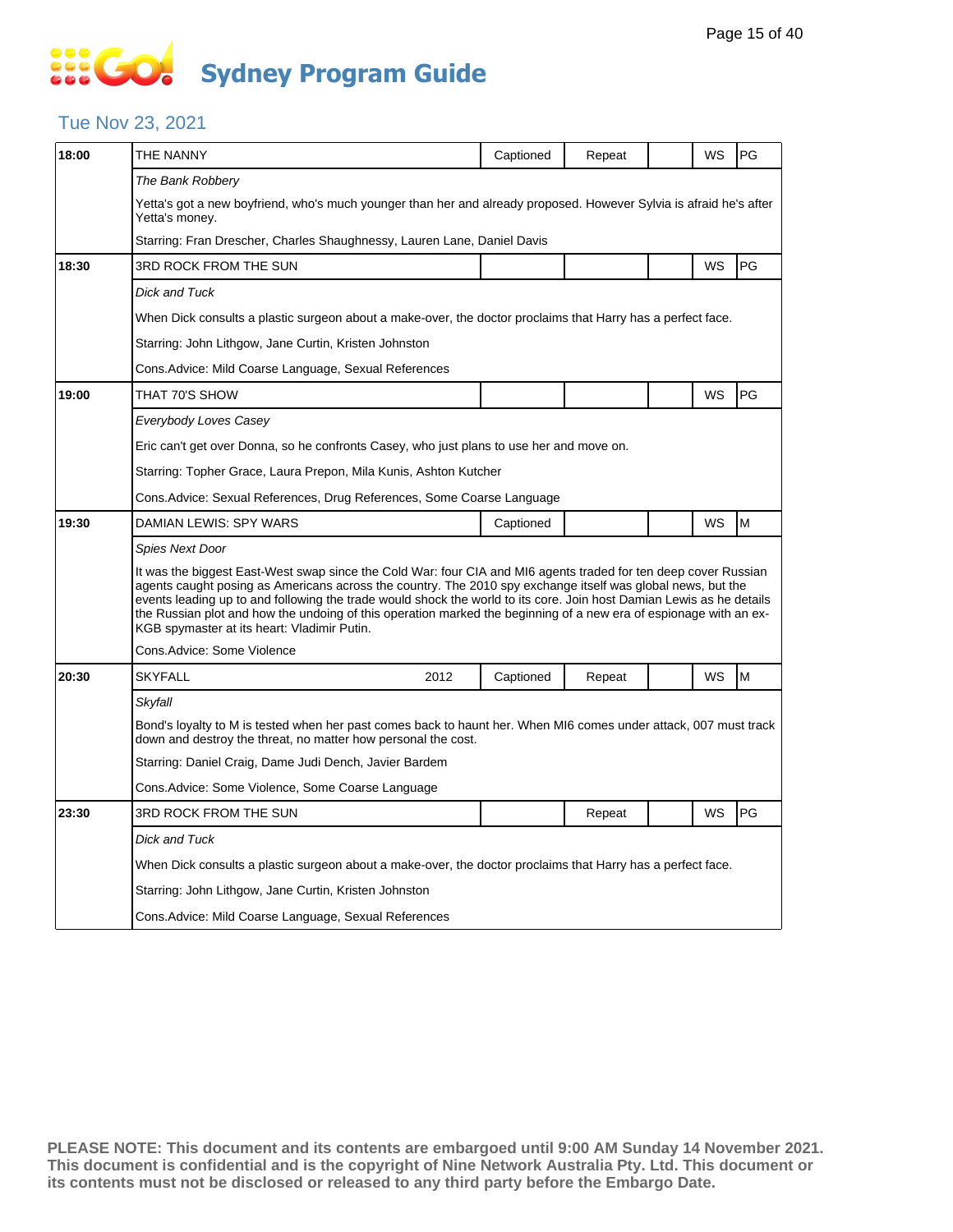# **SOPICION Sydney Program Guide**

### Tue Nov 23, 2021

| 00:00 | THE ARRANGEMENT                                                                                                                                                                                                                                    | Captioned                                                                                       | Repeat |  | WS | M  |  |  |  |
|-------|----------------------------------------------------------------------------------------------------------------------------------------------------------------------------------------------------------------------------------------------------|-------------------------------------------------------------------------------------------------|--------|--|----|----|--|--|--|
|       | On Location                                                                                                                                                                                                                                        |                                                                                                 |        |  |    |    |  |  |  |
|       | While on location for "Technicolor Highway," Kyle and Megan clash over possible career choices that could impact<br>their relationship.                                                                                                            |                                                                                                 |        |  |    |    |  |  |  |
|       | Starring: Josh Henderson, Christine Evangelista, Lexa Doig                                                                                                                                                                                         |                                                                                                 |        |  |    |    |  |  |  |
|       | Cons. Advice: Themes, Sexual References, Some Coarse Language, Some Violence                                                                                                                                                                       |                                                                                                 |        |  |    |    |  |  |  |
| 01:00 | VANDERPUMP RULES                                                                                                                                                                                                                                   |                                                                                                 | Repeat |  | WS | M  |  |  |  |
|       | Reiki Breaky Heart                                                                                                                                                                                                                                 |                                                                                                 |        |  |    |    |  |  |  |
|       | Ariana and Brittany seek relationship advice from Lisa; Stassi throws a party to relaunch Katie's beauty blog; Katie<br>and Tom celebrate their first wedding anniversary; Jax and Brittany's relationship takes a surprising turn.                |                                                                                                 |        |  |    |    |  |  |  |
|       | Starring: Katie Maloney, Kristen Doute, Stassi Schroeder                                                                                                                                                                                           |                                                                                                 |        |  |    |    |  |  |  |
|       | Cons. Advice: Some Coarse Language, Sexual References                                                                                                                                                                                              |                                                                                                 |        |  |    |    |  |  |  |
| 02:00 | REVENGE BODY WITH KHLOE<br>KARDASHIAN                                                                                                                                                                                                              |                                                                                                 | Repeat |  | WS | M  |  |  |  |
|       | Untying The Knot & Giraffically Sexy                                                                                                                                                                                                               |                                                                                                 |        |  |    |    |  |  |  |
|       | Tiffany's pending divorce turns her world upside down, but Khloé and her team transform her pain into gain and help<br>her find true love along the way.                                                                                           |                                                                                                 |        |  |    |    |  |  |  |
|       | Cons. Advice: Some Coarse Language                                                                                                                                                                                                                 |                                                                                                 |        |  |    |    |  |  |  |
| 02:50 | <b>CLARENCE</b>                                                                                                                                                                                                                                    |                                                                                                 | Repeat |  | WS | PG |  |  |  |
|       | Sumo Goes West                                                                                                                                                                                                                                     |                                                                                                 |        |  |    |    |  |  |  |
|       | Clarence is a boy who sees the best in everything. His unique perspective on life transforms even a mundane<br>situation into a wild one. Epic dirt fights, awkward crushes and secret tree forts are all par for the course for the<br>youngster. |                                                                                                 |        |  |    |    |  |  |  |
|       | Cons.Advice: Themes                                                                                                                                                                                                                                |                                                                                                 |        |  |    |    |  |  |  |
| 03:00 | TEEN TITANS GO!                                                                                                                                                                                                                                    |                                                                                                 | Repeat |  | WS | PG |  |  |  |
|       | The Power of Shrimps / My Name is Jose                                                                                                                                                                                                             |                                                                                                 |        |  |    |    |  |  |  |
|       |                                                                                                                                                                                                                                                    | Aqualad uses shrimp and prime rib to win back Raven. / Raven gives the Titans new super powers. |        |  |    |    |  |  |  |
|       | Cons. Advice: Themes, Mild Violence, Scary Scenes                                                                                                                                                                                                  |                                                                                                 |        |  |    |    |  |  |  |
| 03:30 | NINJAGO: MASTERS OF SPINJITZU                                                                                                                                                                                                                      |                                                                                                 | Repeat |  | WS | PG |  |  |  |
|       | Home                                                                                                                                                                                                                                               |                                                                                                 |        |  |    |    |  |  |  |
|       | Sensei's dojo is too small for all of the ninjas.                                                                                                                                                                                                  |                                                                                                 |        |  |    |    |  |  |  |
|       | Cons. Advice: Animated Violence                                                                                                                                                                                                                    |                                                                                                 |        |  |    |    |  |  |  |
| 04:00 | POKEMON THE SERIES SUN & MOON -<br>ULTRA LEGENDS                                                                                                                                                                                                   |                                                                                                 | Repeat |  | WS | G  |  |  |  |
|       | Keeping Your Eyes On The Ball!                                                                                                                                                                                                                     |                                                                                                 |        |  |    |    |  |  |  |
|       | Ash has completed three of his four grand trials in the Alola region, and more adventures await as he and his<br>classmates acquire new Z-Crystals, make new Pokémon friends, and learn how to Mantine Surf!                                       |                                                                                                 |        |  |    |    |  |  |  |
|       | Cons.Advice: Animated Violence                                                                                                                                                                                                                     |                                                                                                 |        |  |    |    |  |  |  |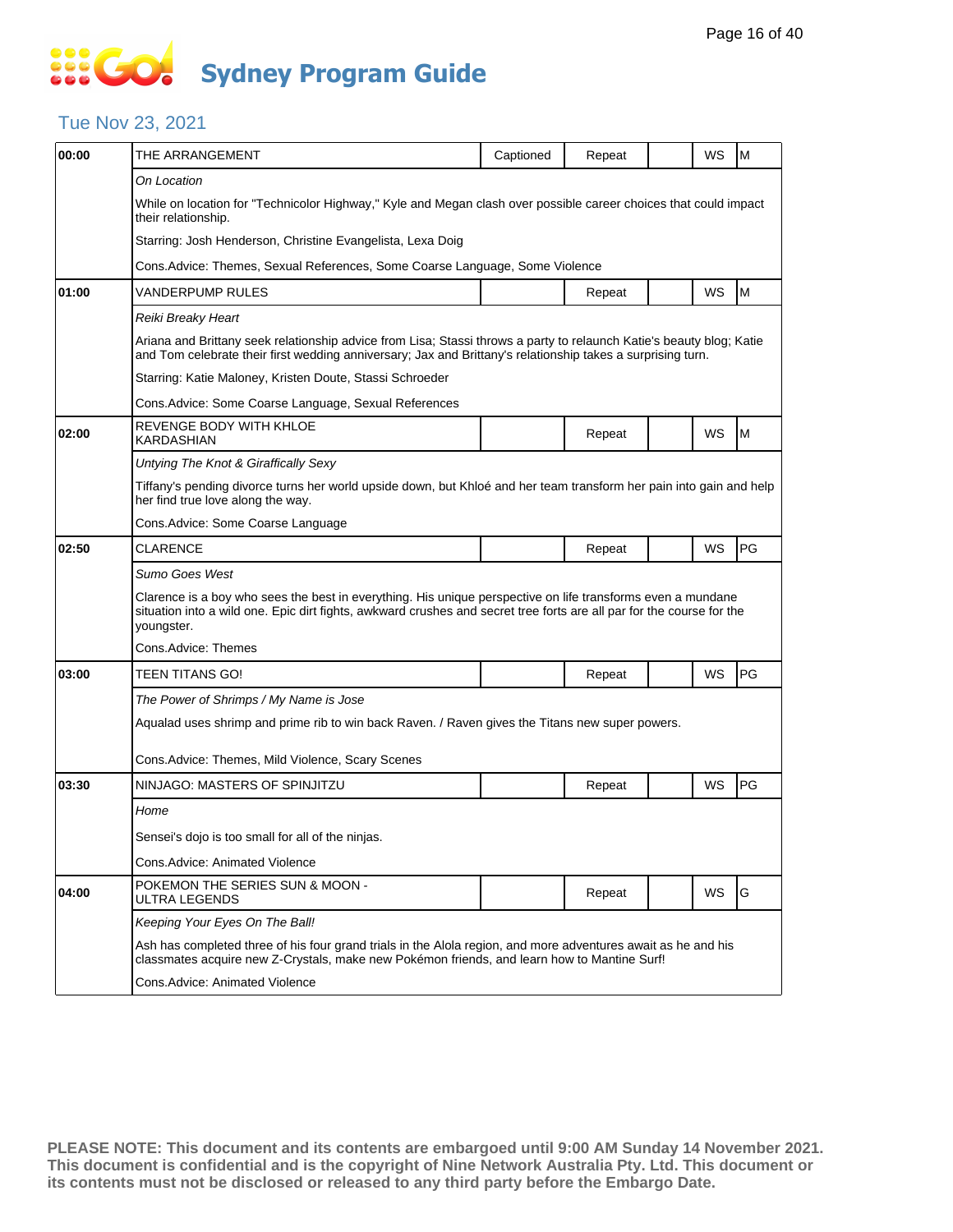# **SOS GO Sydney Program Guide**

### Tue Nov 23, 2021

| 04:30 | TRANSFORMERS BUMBLEBEE:<br>CYBERVERSE ADVENTURES                                                                                                                                                                                                                                                |  | Repeat |  | WS        | PG        |  |  |  |
|-------|-------------------------------------------------------------------------------------------------------------------------------------------------------------------------------------------------------------------------------------------------------------------------------------------------|--|--------|--|-----------|-----------|--|--|--|
|       | The Sleeper/The Citizen                                                                                                                                                                                                                                                                         |  |        |  |           |           |  |  |  |
|       | Follow the adventures of Bumblebee as he and Windblade try to recover his missing memories after damaging his<br>memory chip. With the Decepticons after their friends, Bumblebee must find his missing memories to remember his<br>mission on Earth.                                           |  |        |  |           |           |  |  |  |
|       | Cons.Advice: Animated Violence, Themes                                                                                                                                                                                                                                                          |  |        |  |           |           |  |  |  |
| 04:50 | <b>BAKUGAN: ARMORED ALLIANCE</b>                                                                                                                                                                                                                                                                |  | Repeat |  | WS        | PG        |  |  |  |
|       | The Tokyo Catastrophe/Bakugan Battle League Finale                                                                                                                                                                                                                                              |  |        |  |           |           |  |  |  |
|       | Haavik has highjacked the Bakugan Battle league - Tokyo Edition! He's been using the tournament as a platform for<br>his sinister plot to bring chaos and destruction to the city of Tokyo.                                                                                                     |  |        |  |           |           |  |  |  |
|       | Cons.Advice: Animated Violence, Themes                                                                                                                                                                                                                                                          |  |        |  |           |           |  |  |  |
| 05:10 | YU-GI-OH! ARC-V                                                                                                                                                                                                                                                                                 |  | Repeat |  | <b>WS</b> | <b>PG</b> |  |  |  |
|       | An Academic Test                                                                                                                                                                                                                                                                                |  |        |  |           |           |  |  |  |
|       | The secret behind Yuya's dad's disappearance is finally revealed!                                                                                                                                                                                                                               |  |        |  |           |           |  |  |  |
|       | Cons.Advice: Animated Violence, Supernatural Themes                                                                                                                                                                                                                                             |  |        |  |           |           |  |  |  |
| 05:30 | YU-GI-OH! CLASSIC                                                                                                                                                                                                                                                                               |  | Repeat |  | WS        | PG        |  |  |  |
|       | Awakening of Evil - Part 1                                                                                                                                                                                                                                                                      |  |        |  |           |           |  |  |  |
|       | In the second duel of the Battle City Finals, Odion, disguised as Marik, befuddles Joey with numerous traps to bring<br>the duel to a stalemate. However, Joey has Giant Trunade, the perfect counter to Odion's strategy that guarantees<br>Joey victory or is Joey falling into another trap? |  |        |  |           |           |  |  |  |
|       | Cons. Advice: Mild Violence                                                                                                                                                                                                                                                                     |  |        |  |           |           |  |  |  |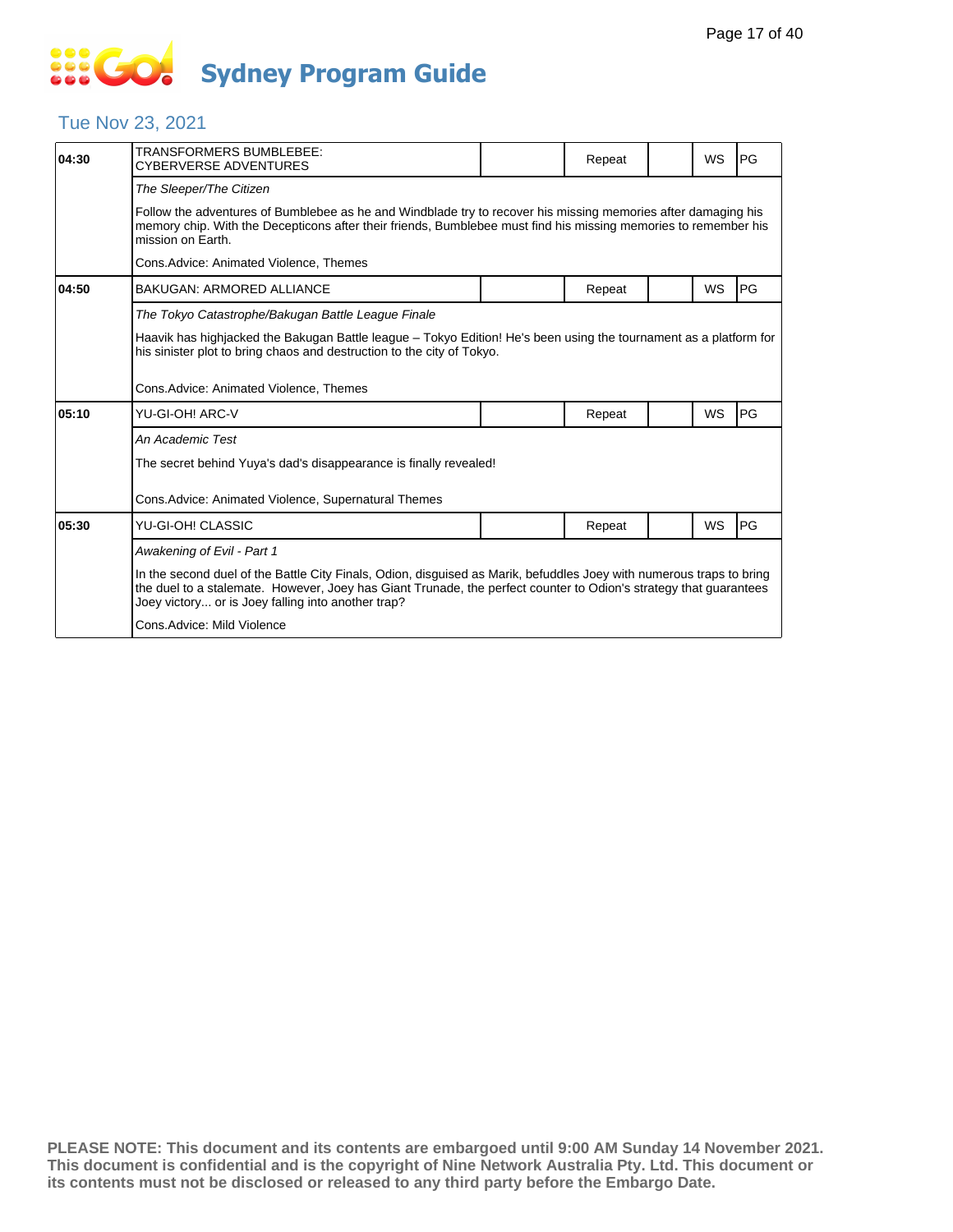### **SO GO Sydney Program Guide**

#### Wed Nov 24, 2021

| 06:00 | <b>RAINBOW RANGERS</b>                                                                                                                                                                                                                                                                                                  |           | Repeat |  | WS | G            |  |  |  |
|-------|-------------------------------------------------------------------------------------------------------------------------------------------------------------------------------------------------------------------------------------------------------------------------------------------------------------------------|-----------|--------|--|----|--------------|--|--|--|
|       | Calling Fowl/Tree House Trouble                                                                                                                                                                                                                                                                                         |           |        |  |    |              |  |  |  |
|       | The Rangers discover Preston Praxton is feeding ducks to keep them off his golf course and it's making them sick. /<br>Preston is harvesting trees so Patty can build her massive dream treehouse, and is in turn destroying the forest.                                                                                |           |        |  |    |              |  |  |  |
| 06:30 | MY LITTLE PONY: PONY LIFE                                                                                                                                                                                                                                                                                               |           | Repeat |  | WS | G            |  |  |  |
|       | All Bottled Up/All That Jitters/I, Cookie/Keynote Pie                                                                                                                                                                                                                                                                   |           |        |  |    |              |  |  |  |
|       | The ponies set out to earn their Trail Trotters Rare Animal Sighting Badge by searching for a terrifying creature<br>known as Bighoof.                                                                                                                                                                                  |           |        |  |    |              |  |  |  |
|       | Cons.Advice: Themes                                                                                                                                                                                                                                                                                                     |           |        |  |    |              |  |  |  |
| 07:00 | POLLY POCKET                                                                                                                                                                                                                                                                                                            |           | Repeat |  | WS | G            |  |  |  |
|       | The Unicorn Queen/Kingdom Keys                                                                                                                                                                                                                                                                                          |           |        |  |    |              |  |  |  |
|       | With her shrinking-powered magic locket around her neck and her friends by her side, Polly Pocket proves there's<br>no adventure too big for "tiny power!" Our pint-sized heroes use their unique point-of-view to help the neighbourhood<br>animals, conquer school assignments, and discover a big world full of fun. |           |        |  |    |              |  |  |  |
| 07:30 | TRANSFORMERS BUMBLEBEE:<br>CYBERVERSE ADVENTURES                                                                                                                                                                                                                                                                        |           | Repeat |  | WS | PG           |  |  |  |
|       | The Trial/The Prisoner                                                                                                                                                                                                                                                                                                  |           |        |  |    |              |  |  |  |
|       | Follow the adventures of Bumblebee as he and Windblade try to recover his missing memories after damaging his<br>memory chip. With the Decepticons after their friends, Bumblebee must find his missing memories to remember his<br>mission on Earth.                                                                   |           |        |  |    |              |  |  |  |
|       | Cons.Advice: Animated Violence, Themes                                                                                                                                                                                                                                                                                  |           |        |  |    |              |  |  |  |
| 08:00 | SMASHHDOWN!                                                                                                                                                                                                                                                                                                             | Captioned | Repeat |  | WS | $\mathsf{C}$ |  |  |  |
|       | SEMI FINAL 2 - Super Sar vs. Smeato                                                                                                                                                                                                                                                                                     |           |        |  |    |              |  |  |  |
|       | The winners of Pool C and Pool D go head to head, Nick pads up at Valleys junior cricket club, we find out the<br>science of hand-eye co-ordination and our players take on bungee-Aussie Rules!                                                                                                                        |           |        |  |    |              |  |  |  |
| 08:30 | RICKY ZOOM                                                                                                                                                                                                                                                                                                              |           | Repeat |  | WS | G            |  |  |  |
|       | Saving Mr. Speedy/Toot's Invisible Friend                                                                                                                                                                                                                                                                               |           |        |  |    |              |  |  |  |
|       | Little red rescue motorbike Ricky Zoom, along with his loyal and enthusiastic bike buddies Loop, Scootio and DJ,<br>race around the sports track, try new stunts at the park, and zoom into adventures.                                                                                                                 |           |        |  |    |              |  |  |  |
| 09:00 | SPIDEY AND HIS AMAZING FRIENDS                                                                                                                                                                                                                                                                                          |           |        |  | WS | G            |  |  |  |
|       | Mother's Day Mayhem/Not-So-Fun House                                                                                                                                                                                                                                                                                    |           |        |  |    |              |  |  |  |
|       | Doc Ock escapes from jail to interrupt the Mother's Day picnic in the park / Miles must make a big decision to save<br>his mother from Green Goblin's not-so-fun-funhouse.                                                                                                                                              |           |        |  |    |              |  |  |  |
| 09:30 | TRUE AND THE RAINBOW KINGDOM                                                                                                                                                                                                                                                                                            |           | Repeat |  | WS | G            |  |  |  |
|       |                                                                                                                                                                                                                                                                                                                         |           |        |  |    |              |  |  |  |
|       | Zappy Cling                                                                                                                                                                                                                                                                                                             |           |        |  |    |              |  |  |  |
|       | After mishandling Zee's powerful Zingy Zapper, an increasingly bulky Bartleby can't seem to stop objects from<br>sticking to him.                                                                                                                                                                                       |           |        |  |    |              |  |  |  |
| 10:00 | NINJAGO: MASTERS OF SPINJITZU                                                                                                                                                                                                                                                                                           |           | Repeat |  | WS | PG           |  |  |  |
|       | Snakebit                                                                                                                                                                                                                                                                                                                |           |        |  |    |              |  |  |  |
|       | The ninjas use their powers to turn the old windmill into a defensive fortress.                                                                                                                                                                                                                                         |           |        |  |    |              |  |  |  |
|       | Cons.Advice: Animated Violence                                                                                                                                                                                                                                                                                          |           |        |  |    |              |  |  |  |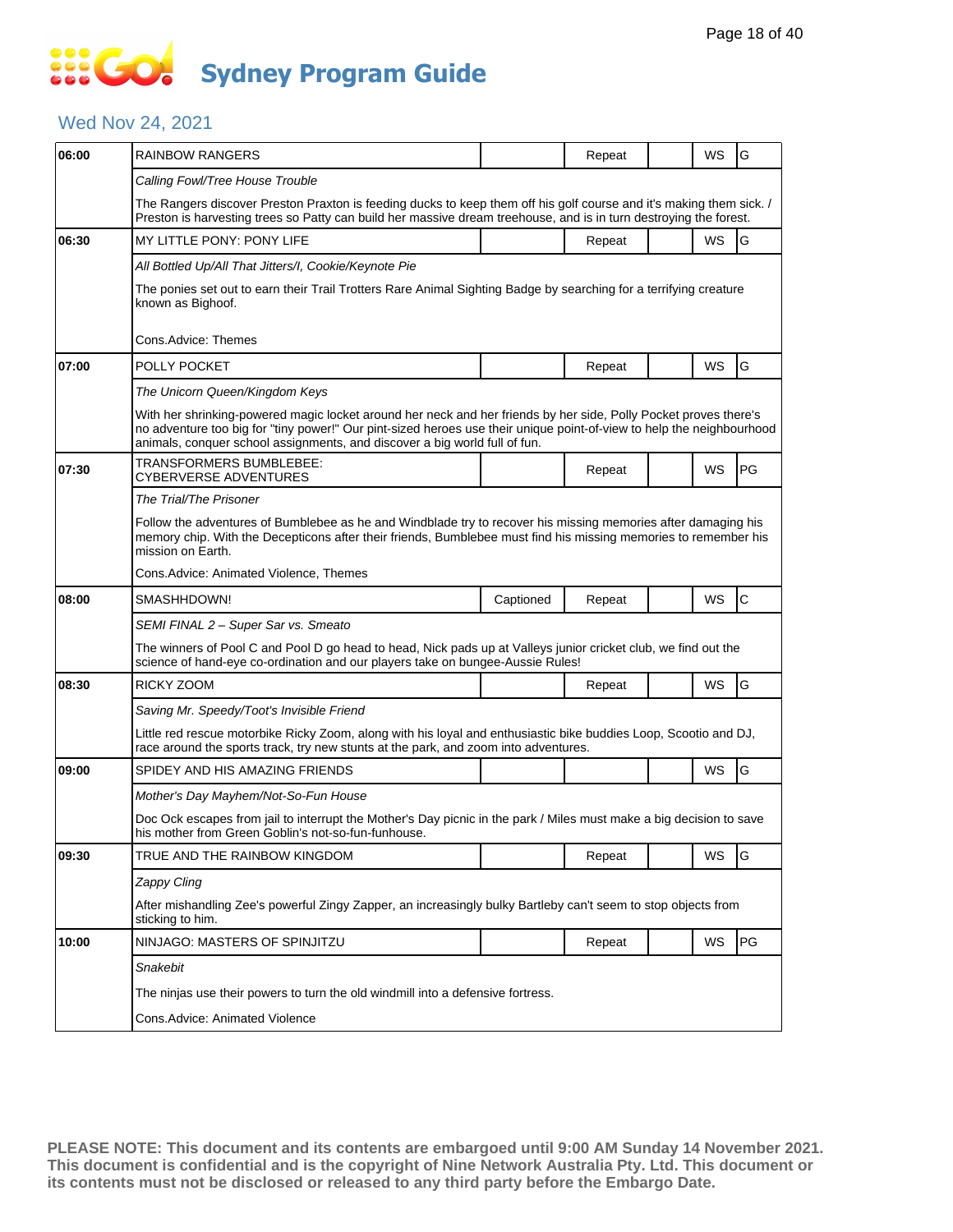# **SOCO Sydney Program Guide**

### Wed Nov 24, 2021

| 10:30 | POKEMON THE SERIES SUN & MOON -<br>ULTRA LEGENDS                                                                                                                                                                                                          |           | Repeat |  | WS | G  |  |  |  |  |
|-------|-----------------------------------------------------------------------------------------------------------------------------------------------------------------------------------------------------------------------------------------------------------|-----------|--------|--|----|----|--|--|--|--|
|       | Show Me The Metal!                                                                                                                                                                                                                                        |           |        |  |    |    |  |  |  |  |
|       | Ash has completed three of his four grand trials in the Alola region, and more adventures await as he and his<br>classmates acquire new Z-Crystals, make new Pokémon friends, and learn how to Mantine Surf!                                              |           |        |  |    |    |  |  |  |  |
|       | Cons.Advice: Animated Violence                                                                                                                                                                                                                            |           |        |  |    |    |  |  |  |  |
| 11:00 | THE AMAZING WORLD OF GUMBALL                                                                                                                                                                                                                              |           |        |  | WS | PG |  |  |  |  |
|       | The Ghouls/The Stink                                                                                                                                                                                                                                      |           |        |  |    |    |  |  |  |  |
|       | The boys join Carrie on an adventure to get all the ghouls of Elmore their scare back / Mr. Small goes feral after<br>Gumball and Darwin expose his hypocrisy.                                                                                            |           |        |  |    |    |  |  |  |  |
|       | Cons.Advice: Mild Violence, Themes                                                                                                                                                                                                                        |           |        |  |    |    |  |  |  |  |
| 11:30 | TEEN TITANS GO!                                                                                                                                                                                                                                           |           |        |  | WS | PG |  |  |  |  |
|       | The Real Orangins! / Monster Squad!                                                                                                                                                                                                                       |           |        |  |    |    |  |  |  |  |
|       | The real origin story of the Teen Titansagain./Raven turns the Titans into monsters for Halloween.                                                                                                                                                        |           |        |  |    |    |  |  |  |  |
|       | Cons.Advice: Themes, Mild Violence, Scary Scenes                                                                                                                                                                                                          |           |        |  |    |    |  |  |  |  |
| 12:00 | <b>SUPERGIRL</b>                                                                                                                                                                                                                                          |           |        |  | WS | M  |  |  |  |  |
|       | Mr. & Mrs. Mxyzptlk                                                                                                                                                                                                                                       |           |        |  |    |    |  |  |  |  |
|       | A magical imp shows up on Earth, and after declaring his love for Kara, begins to wreak havoc on National City;<br>Alex and Maggie celebrate their first Valentine's Day together.                                                                        |           |        |  |    |    |  |  |  |  |
|       | Starring: Melissa Benoist, Chyler Leigh, David Harewood                                                                                                                                                                                                   |           |        |  |    |    |  |  |  |  |
|       | Cons.Advice: Mature Themes, Some Violence                                                                                                                                                                                                                 |           |        |  |    |    |  |  |  |  |
| 13:00 | VANDERPUMP RULES                                                                                                                                                                                                                                          |           | Repeat |  | WS | M  |  |  |  |  |
|       | Lost Cause                                                                                                                                                                                                                                                |           |        |  |    |    |  |  |  |  |
|       | After a painful breakup, Brittany bounces back with new swagger and her sights set on a new man; Ariana blows up<br>at Sandoval for choosing to support Jax over spending time with her; Kristen tries to convince Carter of her loyalty.                 |           |        |  |    |    |  |  |  |  |
|       | Starring: Katie Maloney, Kristen Doute, Stassi Schroeder                                                                                                                                                                                                  |           |        |  |    |    |  |  |  |  |
|       | Cons.Advice: Some Coarse Language, Sexual References                                                                                                                                                                                                      |           |        |  |    |    |  |  |  |  |
| 14:00 | REVENGE BODY WITH KHLOE<br>KARDASHIAN                                                                                                                                                                                                                     |           | Repeat |  | WS | M  |  |  |  |  |
|       | The Lost Voice & Half Baked                                                                                                                                                                                                                               |           |        |  |    |    |  |  |  |  |
|       | Ranella's weight gain brought her singing career to a halt as she lost her confidence, her voice, and became her<br>mother's greatest disappointment. Khloé helps Ranella gain the courage to once again step on that stage and make<br>her mother proud. |           |        |  |    |    |  |  |  |  |
|       | Cons.Advice: Some Coarse Language                                                                                                                                                                                                                         |           |        |  |    |    |  |  |  |  |
| 15:00 | MALCOLM IN THE MIDDLE                                                                                                                                                                                                                                     | Captioned | Repeat |  | WS | PG |  |  |  |  |
|       | Forwards Backwards                                                                                                                                                                                                                                        |           |        |  |    |    |  |  |  |  |
|       | As Malcolm and Reese fight an escalating battle of revenge, they flash back to the chain of events that led to the<br>war. Meanwhile, Dewey prepares for his school play and Francis and Otto fear a devil cow.                                           |           |        |  |    |    |  |  |  |  |
|       | Starring: Jane Kaczmarek, Bryan Cranston, Christopher Masterson, Frankie Muniz                                                                                                                                                                            |           |        |  |    |    |  |  |  |  |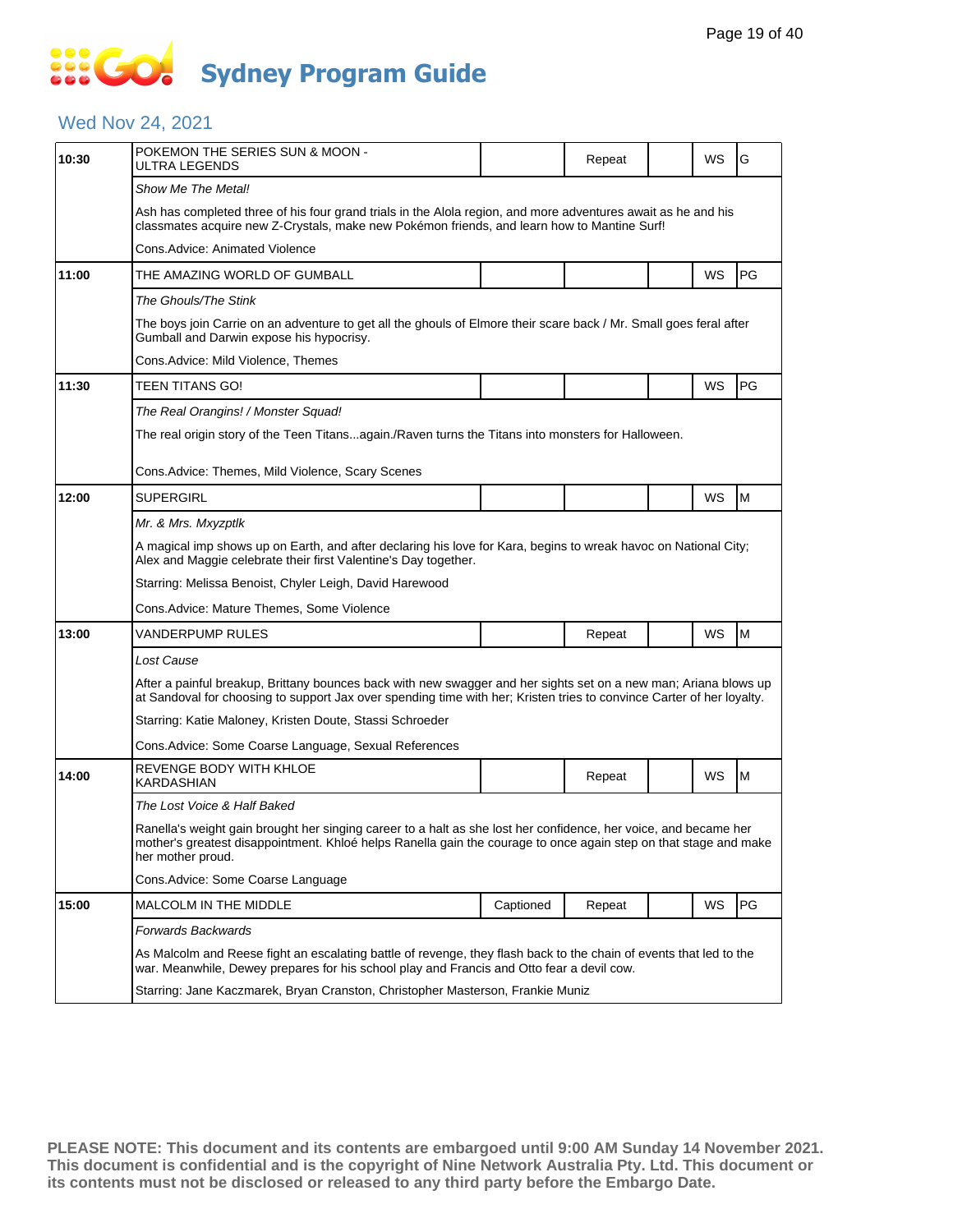# **... Go Sydney Program Guide**

### Wed Nov 24, 2021

| 15:30 | THE NANNY                                                                                                                                                                                               | Captioned                                                                                                   | Repeat |  | <b>WS</b> | PG |  |  |  |
|-------|---------------------------------------------------------------------------------------------------------------------------------------------------------------------------------------------------------|-------------------------------------------------------------------------------------------------------------|--------|--|-----------|----|--|--|--|
|       | The Bank Robbery                                                                                                                                                                                        |                                                                                                             |        |  |           |    |  |  |  |
|       | Yetta's got a new boyfriend, who's much younger than her and already proposed. However Sylvia is afraid he's after<br>Yetta's money.                                                                    |                                                                                                             |        |  |           |    |  |  |  |
|       | Starring: Fran Drescher, Charles Shaughnessy, Lauren Lane, Daniel Davis                                                                                                                                 |                                                                                                             |        |  |           |    |  |  |  |
| 16:00 | 3RD ROCK FROM THE SUN                                                                                                                                                                                   |                                                                                                             | Repeat |  | WS        | PG |  |  |  |
|       | <b>Dick and Tuck</b>                                                                                                                                                                                    |                                                                                                             |        |  |           |    |  |  |  |
|       |                                                                                                                                                                                                         | When Dick consults a plastic surgeon about a make-over, the doctor proclaims that Harry has a perfect face. |        |  |           |    |  |  |  |
|       | Starring: John Lithgow, Jane Curtin, Kristen Johnston                                                                                                                                                   |                                                                                                             |        |  |           |    |  |  |  |
|       | Cons. Advice: Mild Coarse Language, Sexual References                                                                                                                                                   |                                                                                                             |        |  |           |    |  |  |  |
| 16:30 | THAT 70'S SHOW                                                                                                                                                                                          |                                                                                                             | Repeat |  | WS        | PG |  |  |  |
|       | Everybody Loves Casey                                                                                                                                                                                   |                                                                                                             |        |  |           |    |  |  |  |
|       | Eric can't get over Donna, so he confronts Casey, who just plans to use her and move on.                                                                                                                |                                                                                                             |        |  |           |    |  |  |  |
|       | Starring: Topher Grace, Laura Prepon, Mila Kunis, Ashton Kutcher                                                                                                                                        |                                                                                                             |        |  |           |    |  |  |  |
|       | Cons.Advice: Sexual References, Drug References, Some Coarse Language                                                                                                                                   |                                                                                                             |        |  |           |    |  |  |  |
| 17:00 | <b>MALCOLM IN THE MIDDLE</b>                                                                                                                                                                            | Captioned                                                                                                   | Repeat |  | WS        | PG |  |  |  |
|       | Malcolm Holds His Tongue                                                                                                                                                                                |                                                                                                             |        |  |           |    |  |  |  |
|       | Malcolm requires medical treatment after trying to keep his opinions to himself. Meanwhile, Reese goes on a date<br>with his girlfriend and Craig.                                                      |                                                                                                             |        |  |           |    |  |  |  |
|       | Starring: Jane Kaczmarek, Bryan Cranston, Christopher Masterson, Frankie Muniz                                                                                                                          |                                                                                                             |        |  |           |    |  |  |  |
| 17:30 | <b>MALCOLM IN THE MIDDLE</b>                                                                                                                                                                            | Captioned                                                                                                   | Repeat |  | WS        | PG |  |  |  |
|       | <b>Boys At The Ranch</b>                                                                                                                                                                                |                                                                                                             |        |  |           |    |  |  |  |
|       | Reese and Malcolm fear Francis has turned into an overly responsible grown-up when they visit his ranch and<br>realise he's a success. Meanwhile, Gretchen punishes Dewey for breaking a valuable doll. |                                                                                                             |        |  |           |    |  |  |  |
|       | Starring: Jane Kaczmarek, Bryan Cranston, Christopher Masterson, Frankie Muniz                                                                                                                          |                                                                                                             |        |  |           |    |  |  |  |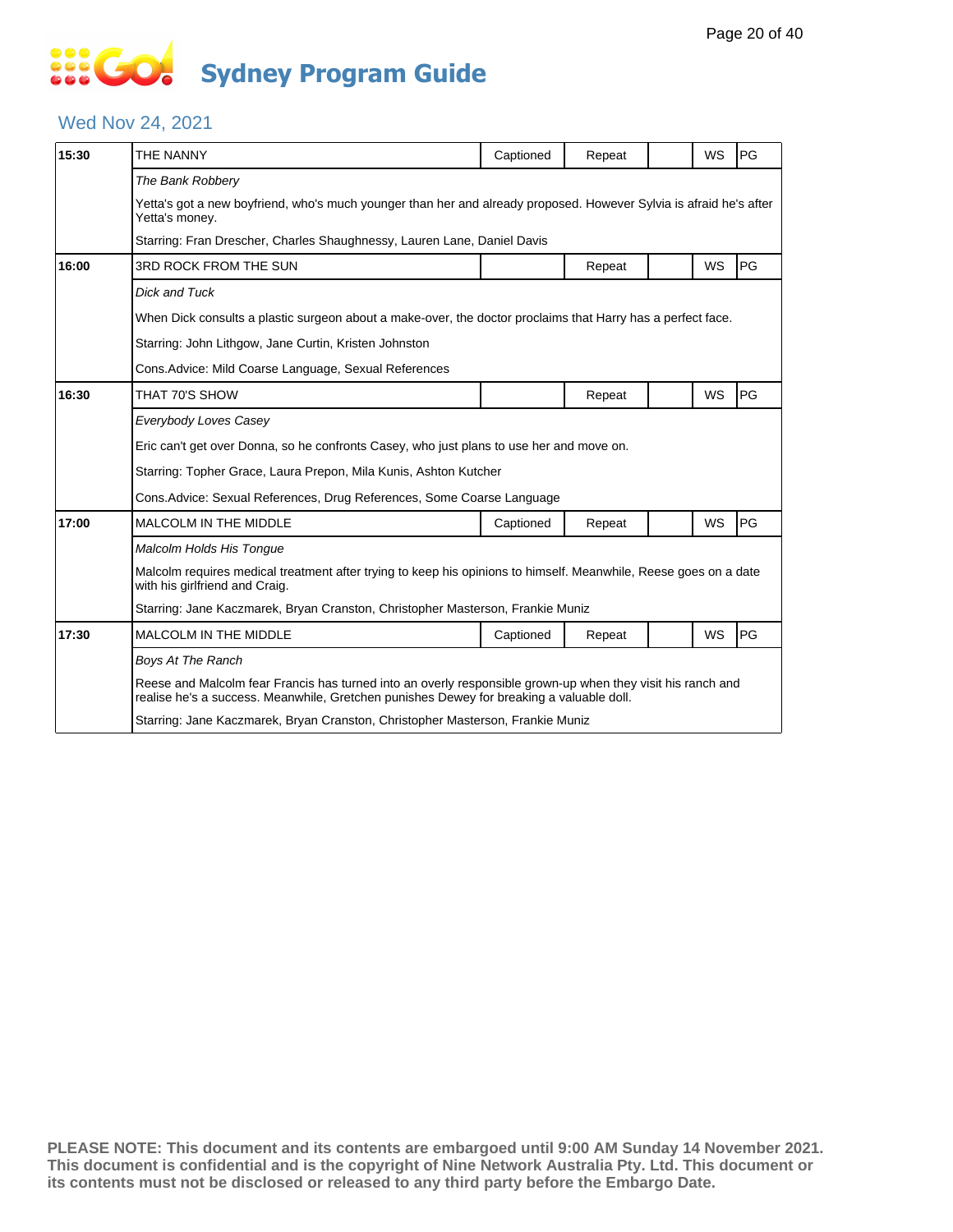# **SOCO Sydney Program Guide**

### Wed Nov 24, 2021

| 18:00 | THE NANNY                                                                                                                                                                                                                                                                                                                                   | Captioned | Repeat |  | WS | PG        |  |  |  |
|-------|---------------------------------------------------------------------------------------------------------------------------------------------------------------------------------------------------------------------------------------------------------------------------------------------------------------------------------------------|-----------|--------|--|----|-----------|--|--|--|
|       | Samson, He Denied Her                                                                                                                                                                                                                                                                                                                       |           |        |  |    |           |  |  |  |
|       | Mr. Sheffield calls from the limo saying he has to repair a mistake he made to Fran 6 months ago.                                                                                                                                                                                                                                           |           |        |  |    |           |  |  |  |
|       | Starring: Fran Drescher, Charles Shaughnessy, Lauren Lane, Daniel Davis                                                                                                                                                                                                                                                                     |           |        |  |    |           |  |  |  |
| 18:30 | <b>3RD ROCK FROM THE SUN</b>                                                                                                                                                                                                                                                                                                                |           |        |  | WS | PG        |  |  |  |
|       | Dick, Who's Coming To Dinner                                                                                                                                                                                                                                                                                                                |           |        |  |    |           |  |  |  |
|       | Dick inadvertently attends a white supremacy rally, and Sally, Harry and Tommy enter a contest intended for<br>children.                                                                                                                                                                                                                    |           |        |  |    |           |  |  |  |
|       | Starring: John Lithgow, Jane Curtin, Kristen Johnston                                                                                                                                                                                                                                                                                       |           |        |  |    |           |  |  |  |
|       | Cons.Advice: Mild Coarse Language, Sexual References                                                                                                                                                                                                                                                                                        |           |        |  |    |           |  |  |  |
| 19:00 | THAT 70'S SHOW                                                                                                                                                                                                                                                                                                                              |           |        |  | WS | <b>PG</b> |  |  |  |
|       | Love Wisconsin Style                                                                                                                                                                                                                                                                                                                        |           |        |  |    |           |  |  |  |
|       | Red and Kitty arrange an intervention to let Donna and Casey know that their love life is affecting friends and family.                                                                                                                                                                                                                     |           |        |  |    |           |  |  |  |
|       | Starring: Topher Grace, Laura Prepon, Mila Kunis, Ashton Kutcher                                                                                                                                                                                                                                                                            |           |        |  |    |           |  |  |  |
|       | Cons. Advice: Sexual References, Drug References, Some Coarse Language                                                                                                                                                                                                                                                                      |           |        |  |    |           |  |  |  |
| 19:30 | KALGOORLIE COPS                                                                                                                                                                                                                                                                                                                             | Captioned | Repeat |  | WS | PG        |  |  |  |
|       | Captures the challenges faced by the Kalgoorlie Cops who patrol the 'largest beat in the world'. You will be<br>introduced to a core team of police officers and will get to know and love the real people behind the uniforms - the<br>men and women who put their lives on the line every day in Australia's most notorious outback town. |           |        |  |    |           |  |  |  |
|       | Cons. Advice: Some Coarse Language, Some Violence, Adult Themes                                                                                                                                                                                                                                                                             |           |        |  |    |           |  |  |  |
| 20:00 | KALGOORLIE COPS                                                                                                                                                                                                                                                                                                                             | Captioned | Repeat |  | WS | PG        |  |  |  |
|       | Captures the challenges faced by the Kalgoorlie Cops who patrol the 'largest beat in the world'. You will be<br>introduced to a core team of police officers and will get to know and love the real people behind the uniforms - the<br>men and women who put their lives on the line every day in Australia's most notorious outback town. |           |        |  |    |           |  |  |  |
|       | Cons. Advice: Some Coarse Language, Some Violence                                                                                                                                                                                                                                                                                           |           |        |  |    |           |  |  |  |
| 20:30 | <b>SPECTRE</b><br>2015                                                                                                                                                                                                                                                                                                                      | Captioned | Repeat |  | WS | M         |  |  |  |
|       | Spectre                                                                                                                                                                                                                                                                                                                                     |           |        |  |    |           |  |  |  |
|       | A cryptic message from Bond's past sends him on a trail to uncover a sinister organization. While M battles political<br>forces to keep the secret service alive, Bond peels back the layers of deceit to reveal the terrible truth behind<br>SPECTRE.                                                                                      |           |        |  |    |           |  |  |  |
|       | Starring: Daniel Craig, Christoph Waltz, Ralph Fiennes                                                                                                                                                                                                                                                                                      |           |        |  |    |           |  |  |  |
|       | Cons.Advice: Action Violence                                                                                                                                                                                                                                                                                                                |           |        |  |    |           |  |  |  |
| 23:30 | 3RD ROCK FROM THE SUN                                                                                                                                                                                                                                                                                                                       |           | Repeat |  | WS | PG        |  |  |  |
|       | Dick, Who's Coming To Dinner                                                                                                                                                                                                                                                                                                                |           |        |  |    |           |  |  |  |
|       | Dick inadvertently attends a white supremacy rally, and Sally, Harry and Tommy enter a contest intended for<br>children.                                                                                                                                                                                                                    |           |        |  |    |           |  |  |  |
|       | Starring: John Lithgow, Jane Curtin, Kristen Johnston                                                                                                                                                                                                                                                                                       |           |        |  |    |           |  |  |  |
|       | Cons. Advice: Mild Coarse Language, Sexual References                                                                                                                                                                                                                                                                                       |           |        |  |    |           |  |  |  |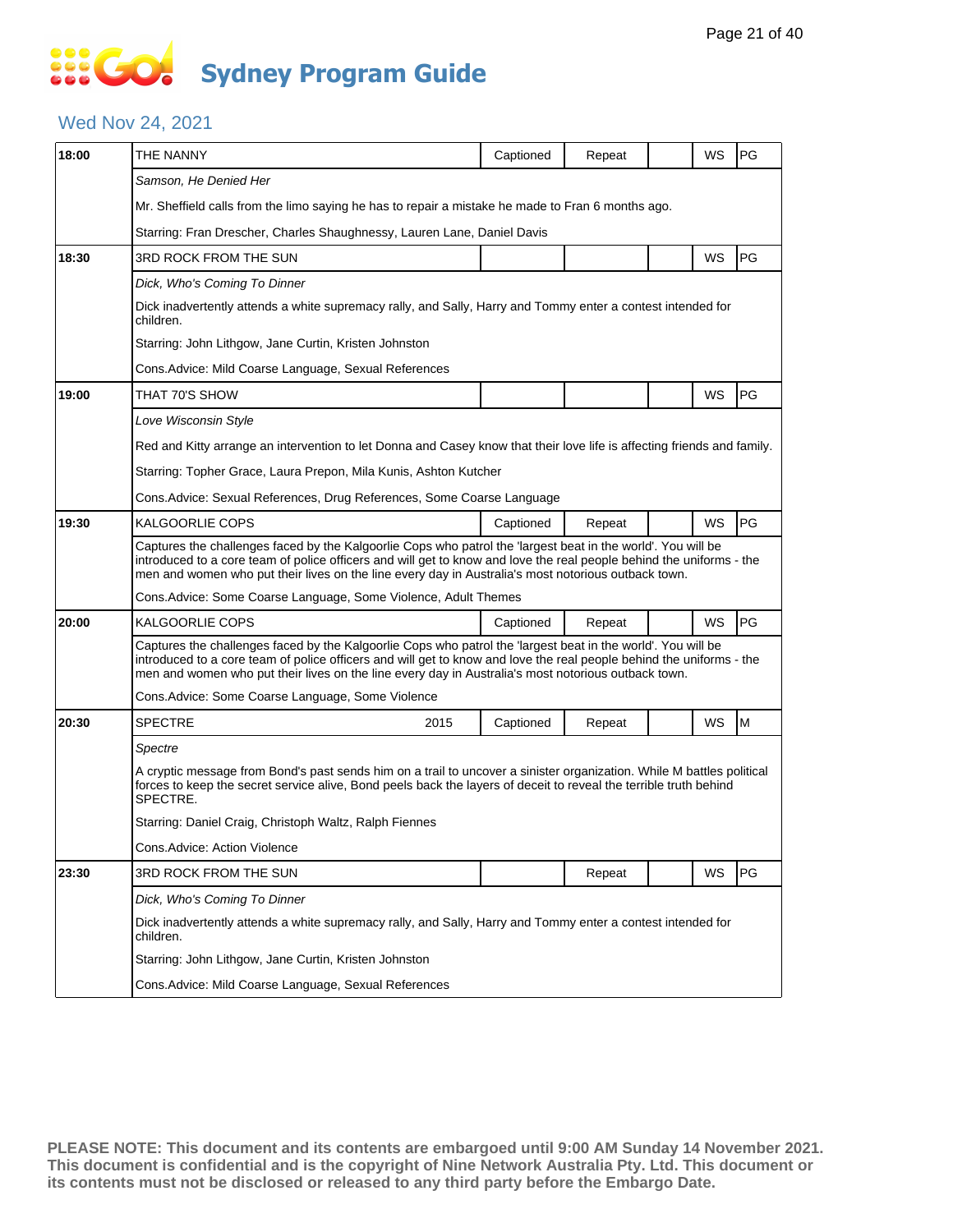# **SO GO Sydney Program Guide**

#### Wed Nov 24, 2021

| 00:00 | THE ARRANGEMENT                                                                                                                                                                                                                                           | Captioned | Repeat |  | WS | M  |  |  |  |
|-------|-----------------------------------------------------------------------------------------------------------------------------------------------------------------------------------------------------------------------------------------------------------|-----------|--------|--|----|----|--|--|--|
|       | Paso Robles                                                                                                                                                                                                                                               |           |        |  |    |    |  |  |  |
|       | Days before the wedding, Kyle has a chance run-in with someone from his past; Megan and Shaun head out of town<br>to investigate a lead.                                                                                                                  |           |        |  |    |    |  |  |  |
|       | Starring: Josh Henderson, Christine Evangelista, Lexa Doig                                                                                                                                                                                                |           |        |  |    |    |  |  |  |
|       | Cons. Advice: Themes, Sexual References, Some Coarse Language, Some Violence                                                                                                                                                                              |           |        |  |    |    |  |  |  |
| 01:00 | VANDERPUMP RULES                                                                                                                                                                                                                                          |           | Repeat |  | WS | M  |  |  |  |
|       | Lost Cause                                                                                                                                                                                                                                                |           |        |  |    |    |  |  |  |
|       | After a painful breakup, Brittany bounces back with new swagger and her sights set on a new man; Ariana blows up<br>at Sandoval for choosing to support Jax over spending time with her; Kristen tries to convince Carter of her loyalty.                 |           |        |  |    |    |  |  |  |
|       | Starring: Katie Maloney, Kristen Doute, Stassi Schroeder                                                                                                                                                                                                  |           |        |  |    |    |  |  |  |
|       | Cons.Advice: Some Coarse Language, Sexual References                                                                                                                                                                                                      |           |        |  |    |    |  |  |  |
| 02:00 | REVENGE BODY WITH KHLOE<br>KARDASHIAN                                                                                                                                                                                                                     |           | Repeat |  | WS | M  |  |  |  |
|       | The Lost Voice & Half Baked                                                                                                                                                                                                                               |           |        |  |    |    |  |  |  |
|       | Ranella's weight gain brought her singing career to a halt as she lost her confidence, her voice, and became her<br>mother's greatest disappointment. Khloé helps Ranella gain the courage to once again step on that stage and make<br>her mother proud. |           |        |  |    |    |  |  |  |
|       | Cons.Advice: Some Coarse Language                                                                                                                                                                                                                         |           |        |  |    |    |  |  |  |
| 02:50 | <b>CLARENCE</b>                                                                                                                                                                                                                                           |           | Repeat |  | WS | PG |  |  |  |
|       | Clarence Loves Schoopy                                                                                                                                                                                                                                    |           |        |  |    |    |  |  |  |
|       | Clarence is a boy who sees the best in everything. His unique perspective on life transforms even a mundane<br>situation into a wild one. Epic dirt fights, awkward crushes and secret tree forts are all par for the course for the<br>youngster.        |           |        |  |    |    |  |  |  |
|       | Cons.Advice: Themes                                                                                                                                                                                                                                       |           |        |  |    |    |  |  |  |
| 03:00 | TEEN TITANS GO!                                                                                                                                                                                                                                           |           | Repeat |  | WS | PG |  |  |  |
|       | The Real Orangins! / Monster Squad!                                                                                                                                                                                                                       |           |        |  |    |    |  |  |  |
|       | The real origin story of the Teen Titansagain./Raven turns the Titans into monsters for Halloween.                                                                                                                                                        |           |        |  |    |    |  |  |  |
|       | Cons.Advice: Themes, Mild Violence, Scary Scenes                                                                                                                                                                                                          |           |        |  |    |    |  |  |  |
| 03:30 | NINJAGO: MASTERS OF SPINJITZU                                                                                                                                                                                                                             |           | Repeat |  | WS | PG |  |  |  |
|       | Snakebit                                                                                                                                                                                                                                                  |           |        |  |    |    |  |  |  |
|       | The ninjas use their powers to turn the old windmill into a defensive fortress.                                                                                                                                                                           |           |        |  |    |    |  |  |  |
|       | Cons.Advice: Animated Violence                                                                                                                                                                                                                            |           |        |  |    |    |  |  |  |
| 04:00 | POKEMON THE SERIES SUN & MOON -<br><b>ULTRA LEGENDS</b>                                                                                                                                                                                                   |           | Repeat |  | WS | G  |  |  |  |
|       | Show Me The Metal!                                                                                                                                                                                                                                        |           |        |  |    |    |  |  |  |
|       | Ash has completed three of his four grand trials in the Alola region, and more adventures await as he and his<br>classmates acquire new Z-Crystals, make new Pokémon friends, and learn how to Mantine Surf!                                              |           |        |  |    |    |  |  |  |
|       | Cons.Advice: Animated Violence                                                                                                                                                                                                                            |           |        |  |    |    |  |  |  |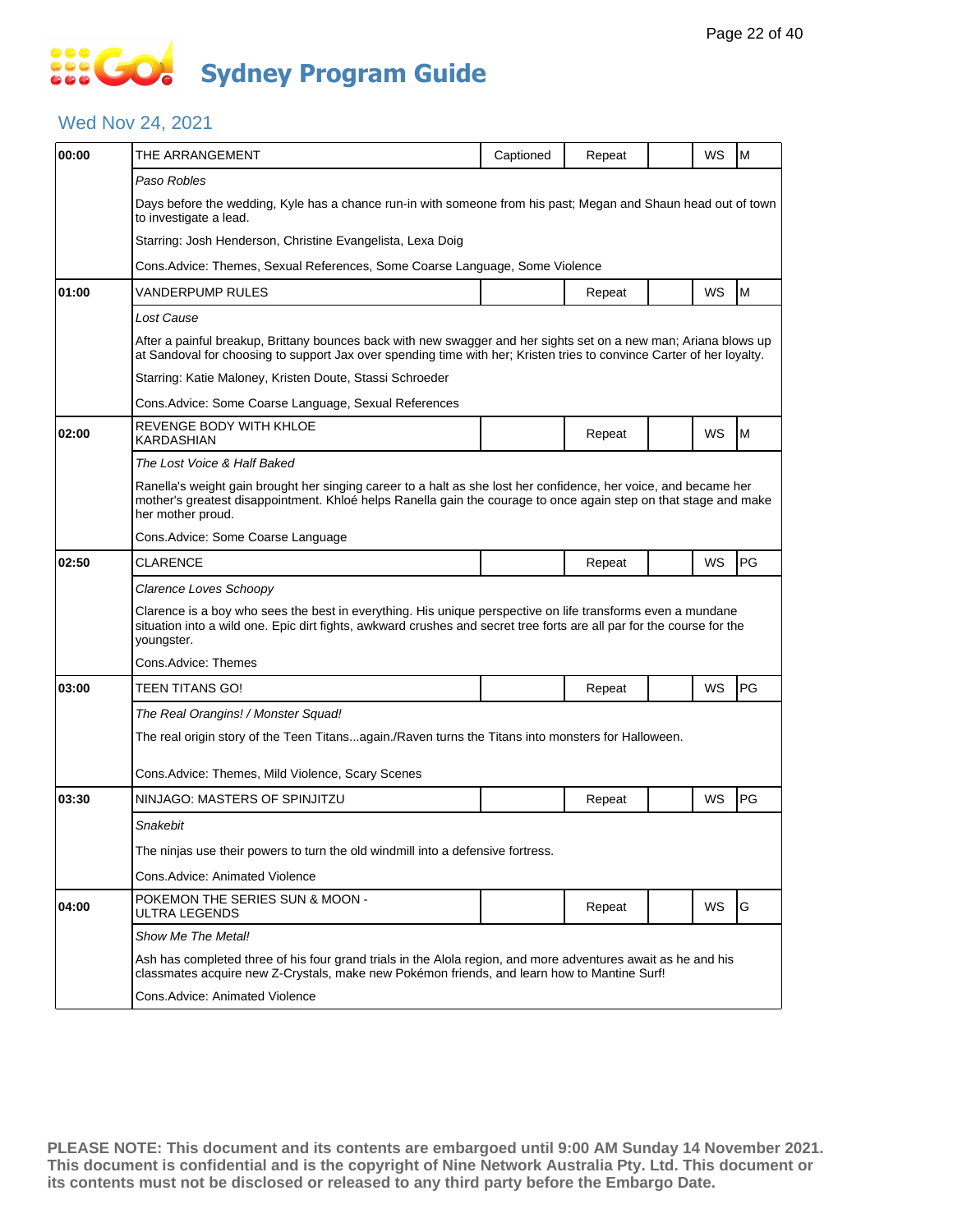# **... Go Sydney Program Guide**

### Wed Nov 24, 2021

| 04:30 | TRANSFORMERS BUMBLEBEE:<br>CYBERVERSE ADVENTURES                                                                                                                                                                                                      |  | Repeat |  | <b>WS</b> | PG         |  |  |  |
|-------|-------------------------------------------------------------------------------------------------------------------------------------------------------------------------------------------------------------------------------------------------------|--|--------|--|-----------|------------|--|--|--|
|       | The Trial/The Prisoner                                                                                                                                                                                                                                |  |        |  |           |            |  |  |  |
|       | Follow the adventures of Bumblebee as he and Windblade try to recover his missing memories after damaging his<br>memory chip. With the Decepticons after their friends, Bumblebee must find his missing memories to remember his<br>mission on Earth. |  |        |  |           |            |  |  |  |
|       | Cons.Advice: Animated Violence, Themes                                                                                                                                                                                                                |  |        |  |           |            |  |  |  |
| 04:50 | BAKUGAN: ARMORED ALLIANCE                                                                                                                                                                                                                             |  | Repeat |  | WS        | <b>IPG</b> |  |  |  |
|       | Champion of the Universe, Dan!/Operation Babysitter                                                                                                                                                                                                   |  |        |  |           |            |  |  |  |
|       | Dan starts "sleep brawling", rolling out Drago causing damage and confusion while he's fast asleep. With the help of<br>a "sleep expert", Ajit attempts to stop Dan and put his "sleep brawling" to rest once and for all.                            |  |        |  |           |            |  |  |  |
|       | Cons.Advice: Animated Violence, Themes                                                                                                                                                                                                                |  |        |  |           |            |  |  |  |
| 05:10 | YU-GI-OH! ARC-V                                                                                                                                                                                                                                       |  | Repeat |  | WS        | PG         |  |  |  |
|       | <b>Belles and Whistles</b>                                                                                                                                                                                                                            |  |        |  |           |            |  |  |  |
|       | Duel Academy's twins of terror arrive to destroy the Lancers!                                                                                                                                                                                         |  |        |  |           |            |  |  |  |
|       | Cons. Advice: Animated Violence, Supernatural Themes                                                                                                                                                                                                  |  |        |  |           |            |  |  |  |
| 05:30 | YU-GI-OH! CLASSIC                                                                                                                                                                                                                                     |  | Repeat |  | <b>WS</b> | PG         |  |  |  |
|       | Awakening of Evil - Part 2                                                                                                                                                                                                                            |  |        |  |           |            |  |  |  |
|       | Odion's Embodiments of Apophis run roughshod over Joey's monsters and his life points! Can Joey effectively<br>utilize the monsters he won earlier in the tournament, or is he already too flustered to mount a successful<br>counterattack?          |  |        |  |           |            |  |  |  |
|       | Cons.Advice: Mild Violence                                                                                                                                                                                                                            |  |        |  |           |            |  |  |  |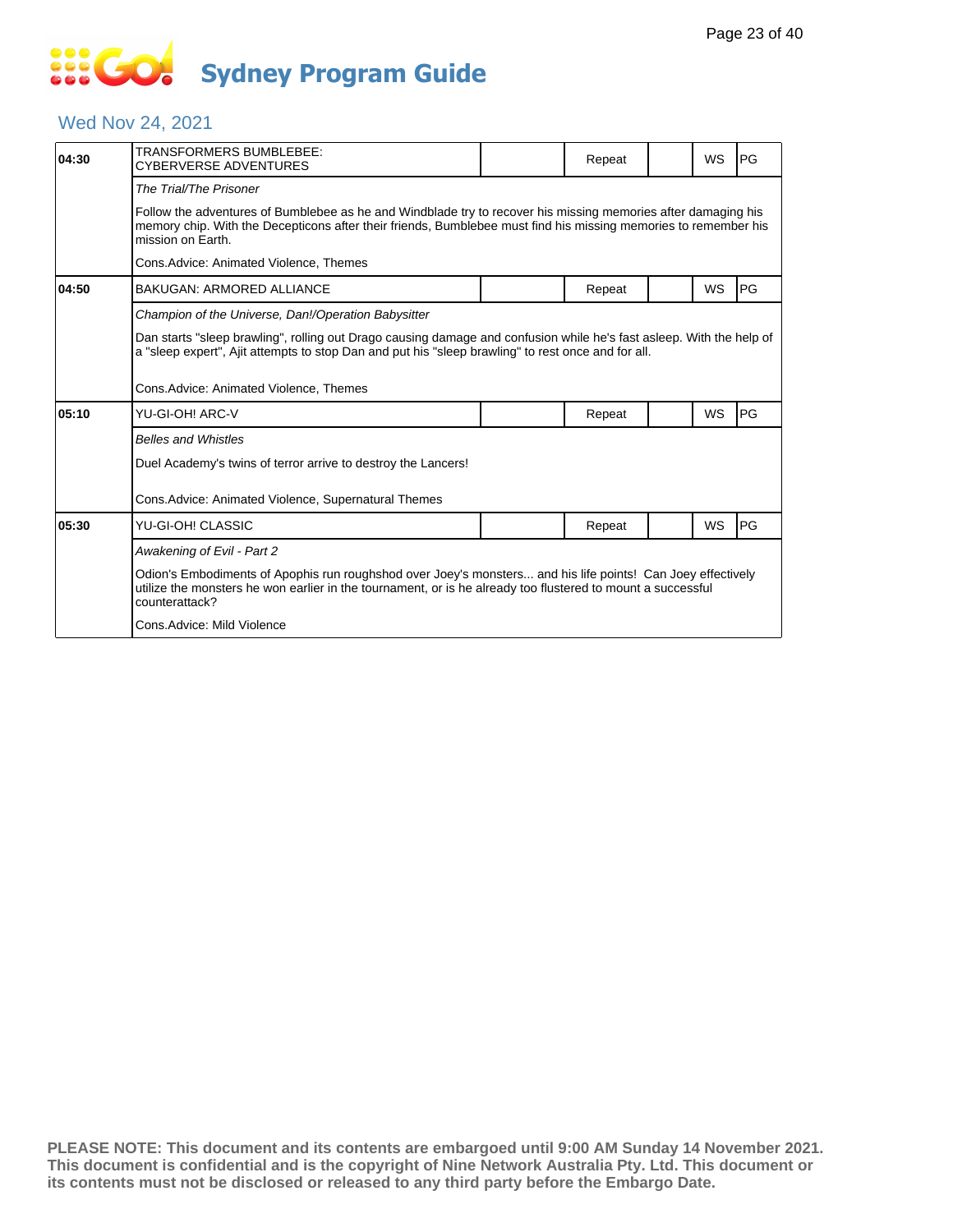# **SIS GO Sydney Program Guide**

#### Thu Nov 25, 2021

| 06:00 | RAINBOW RANGERS                                                                                                                                                                                                                                                                                                         |                                                                                            | Repeat |  | WS | G            |  |  |  |
|-------|-------------------------------------------------------------------------------------------------------------------------------------------------------------------------------------------------------------------------------------------------------------------------------------------------------------------------|--------------------------------------------------------------------------------------------|--------|--|----|--------------|--|--|--|
|       | Car Wash/Preston's Shipwreck                                                                                                                                                                                                                                                                                            |                                                                                            |        |  |    |              |  |  |  |
|       | Preston's washing his car in his orchard and the runoff from the chemicals in the soap is polluting the riverbed and<br>harming animals. / Preston's determination to find treasure in an old pirate shipwreck threatens an inter-marine-<br>species Utopian paradise.                                                  |                                                                                            |        |  |    |              |  |  |  |
| 06:30 | MY LITTLE PONY: PONY LIFE                                                                                                                                                                                                                                                                                               |                                                                                            | Repeat |  | WS | G            |  |  |  |
|       | Ponies of the Moment/One Click Wonder/Zound Off/Unboxing day                                                                                                                                                                                                                                                            |                                                                                            |        |  |    |              |  |  |  |
|       |                                                                                                                                                                                                                                                                                                                         | Feeling competitive, the ponies build derby cars and enter their pets in a thrilling race. |        |  |    |              |  |  |  |
|       | Cons.Advice: Themes                                                                                                                                                                                                                                                                                                     |                                                                                            |        |  |    |              |  |  |  |
| 07:00 | POLLY POCKET                                                                                                                                                                                                                                                                                                            |                                                                                            | Repeat |  | WS | G            |  |  |  |
|       | Slumber Polly/Magic is in the Heart                                                                                                                                                                                                                                                                                     |                                                                                            |        |  |    |              |  |  |  |
|       | With her shrinking-powered magic locket around her neck and her friends by her side, Polly Pocket proves there's<br>no adventure too big for "tiny power!" Our pint-sized heroes use their unique point-of-view to help the neighbourhood<br>animals, conquer school assignments, and discover a big world full of fun. |                                                                                            |        |  |    |              |  |  |  |
| 07:30 | TRANSFORMERS BUMBLEBEE:<br>CYBERVERSE ADVENTURES                                                                                                                                                                                                                                                                        |                                                                                            | Repeat |  | WS | PG           |  |  |  |
|       | The Scientist/The Alliance                                                                                                                                                                                                                                                                                              |                                                                                            |        |  |    |              |  |  |  |
|       | Follow the adventures of Bumblebee as he and Windblade try to recover his missing memories after damaging his<br>memory chip. With the Decepticons after their friends, Bumblebee must find his missing memories to remember his<br>mission on Earth.                                                                   |                                                                                            |        |  |    |              |  |  |  |
|       | Cons. Advice: Animated Violence, Themes                                                                                                                                                                                                                                                                                 |                                                                                            |        |  |    |              |  |  |  |
| 08:00 | SMASHHDOWN!                                                                                                                                                                                                                                                                                                             | Captioned                                                                                  | Repeat |  | WS | $\mathsf{C}$ |  |  |  |
|       | SEMI FINAL 3 - Laurie vs. Super Sar                                                                                                                                                                                                                                                                                     |                                                                                            |        |  |    |              |  |  |  |
|       | Our players take on an epic challenge inside the SMASHHDOWN wind chamber, we preview a new original<br>SMASHHDOWN movie and a giant obstacle course finale!                                                                                                                                                             |                                                                                            |        |  |    |              |  |  |  |
| 08:30 | RICKY ZOOM                                                                                                                                                                                                                                                                                                              |                                                                                            | Repeat |  | WS | G            |  |  |  |
|       | The Crosswalk Helper/Blip In Charge                                                                                                                                                                                                                                                                                     |                                                                                            |        |  |    |              |  |  |  |
|       | Little red rescue motorbike Ricky Zoom, along with his loyal and enthusiastic bike buddies Loop, Scootio and DJ,<br>race around the sports track, try new stunts at the park, and zoom into adventures.                                                                                                                 |                                                                                            |        |  |    |              |  |  |  |
| 09:00 | SPIDEY AND HIS AMAZING FRIENDS                                                                                                                                                                                                                                                                                          |                                                                                            |        |  | WS | G            |  |  |  |
|       | Camping Conundrum/The Great Green Crime Spree                                                                                                                                                                                                                                                                           |                                                                                            |        |  |    |              |  |  |  |
|       | The Spidey Team goes camping, but Old Dam is cracking and about to flood the park / Green Goblin frames the<br>Hulk, and Spidey and Ghosty are determined to prove he's innocent.                                                                                                                                       |                                                                                            |        |  |    |              |  |  |  |
| 09:30 | TRUE AND THE RAINBOW KINGDOM                                                                                                                                                                                                                                                                                            |                                                                                            | Repeat |  | WS | G            |  |  |  |
|       | Zip Zap Zooooom!                                                                                                                                                                                                                                                                                                        |                                                                                            |        |  |    |              |  |  |  |
|       | Grizelda is determined to win the kingdom's first Great Rainbow Rally, but her self-centred driving throws the rest of<br>the racers off course.                                                                                                                                                                        |                                                                                            |        |  |    |              |  |  |  |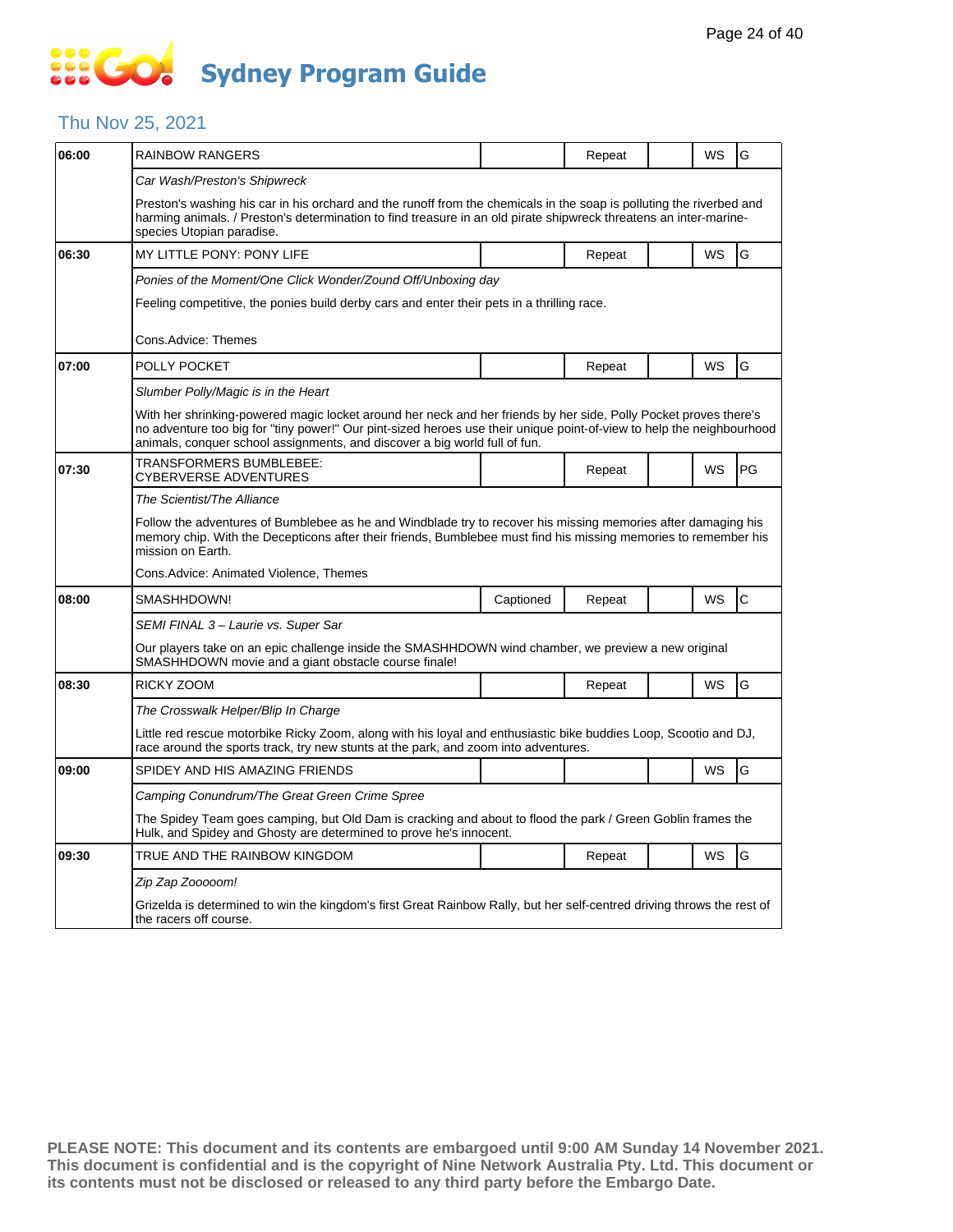# 888 **Sydney Program Guide**

#### Thu Nov 25, 2021

| 10:00 | NINJAGO: MASTERS OF SPINJITZU                                                                                                                                                                                                                                                 |  | Repeat |  | WS        | PG |  |  |  |
|-------|-------------------------------------------------------------------------------------------------------------------------------------------------------------------------------------------------------------------------------------------------------------------------------|--|--------|--|-----------|----|--|--|--|
|       | <b>Never Trust A Snake</b>                                                                                                                                                                                                                                                    |  |        |  |           |    |  |  |  |
|       | Lloyd loses his powers; a snake tomb is opened, but it is empty.                                                                                                                                                                                                              |  |        |  |           |    |  |  |  |
|       | Cons. Advice: Animated Violence                                                                                                                                                                                                                                               |  |        |  |           |    |  |  |  |
| 10:30 | POKEMON THE SERIES SUN & MOON -<br>ULTRA LEGENDS                                                                                                                                                                                                                              |  | Repeat |  | WS        | G  |  |  |  |
|       | Got Meltan?                                                                                                                                                                                                                                                                   |  |        |  |           |    |  |  |  |
|       | Ash has completed three of his four grand trials in the Alola region, and more adventures await as he and his<br>classmates acquire new Z-Crystals, make new Pokémon friends, and learn how to Mantine Surf!                                                                  |  |        |  |           |    |  |  |  |
|       | Cons.Advice: Animated Violence                                                                                                                                                                                                                                                |  |        |  |           |    |  |  |  |
| 11:00 | THE AMAZING WORLD OF GUMBALL                                                                                                                                                                                                                                                  |  |        |  | WS        | PG |  |  |  |
|       | The Awareness/The Slip                                                                                                                                                                                                                                                        |  |        |  |           |    |  |  |  |
|       | Gumball decides to engross himself in plant culture to appease Leslie after making an offensive comment / Richard<br>misses a package and is forced into an escalating feud with the delivery guy.                                                                            |  |        |  |           |    |  |  |  |
|       | Cons.Advice: Mild Violence, Themes                                                                                                                                                                                                                                            |  |        |  |           |    |  |  |  |
| 11:30 | TEEN TITANS GO!                                                                                                                                                                                                                                                               |  |        |  | <b>WS</b> | PG |  |  |  |
|       | Justice League's Next Top Talent Idol Star: Second Greatest Team Edition: Parts 1 & 2                                                                                                                                                                                         |  |        |  |           |    |  |  |  |
|       | The Justice League has a talent competition. / The talent competition heats up.                                                                                                                                                                                               |  |        |  |           |    |  |  |  |
|       | Cons. Advice: Themes, Mild Violence, Scary Scenes                                                                                                                                                                                                                             |  |        |  |           |    |  |  |  |
| 12:00 | <b>SUPERGIRL</b>                                                                                                                                                                                                                                                              |  |        |  | WS        | M  |  |  |  |
|       | Homecoming                                                                                                                                                                                                                                                                    |  |        |  |           |    |  |  |  |
|       | Alex and Kara are thrilled when Jeremiah Danvers is rescued from Cadmus, but things go awry when a suspicious<br>Mon-El questions Jeremiah about his sudden return.                                                                                                           |  |        |  |           |    |  |  |  |
|       | Starring: Melissa Benoist, Chyler Leigh, David Harewood                                                                                                                                                                                                                       |  |        |  |           |    |  |  |  |
|       | Cons.Advice: Mature Themes, Some Violence                                                                                                                                                                                                                                     |  |        |  |           |    |  |  |  |
| 13:00 | VANDERPUMP RULES                                                                                                                                                                                                                                                              |  | Repeat |  | WS        | M  |  |  |  |
|       | <b>Welcome to TomTom</b>                                                                                                                                                                                                                                                      |  |        |  |           |    |  |  |  |
|       | Lisa Vanderpump balances her motherly instinct with her shrewd business sense to maintain control over the<br>restaurant's wild group of employees who are working at the eatery while pursuing their dreams.                                                                 |  |        |  |           |    |  |  |  |
|       | Starring: Katie Maloney, Kristen Doute, Stassi Schroeder                                                                                                                                                                                                                      |  |        |  |           |    |  |  |  |
|       | Cons. Advice: Some Coarse Language, Sexual References                                                                                                                                                                                                                         |  |        |  |           |    |  |  |  |
| 14:00 | REVENGE BODY WITH KHLOE<br>KARDASHIAN                                                                                                                                                                                                                                         |  | Repeat |  | WS        | M  |  |  |  |
|       | From Mum To MILF                                                                                                                                                                                                                                                              |  |        |  |           |    |  |  |  |
|       | A heartbroken Gabriela emotionally eats to cope with her Fiancé's cheating. Her family is in the dark about his<br>unfaithfulness and she fears the news will devastate them. She is determined to lose the weight in order to be a<br>healthier role model for her daughter. |  |        |  |           |    |  |  |  |
|       | Cons.Advice: Some Coarse Language                                                                                                                                                                                                                                             |  |        |  |           |    |  |  |  |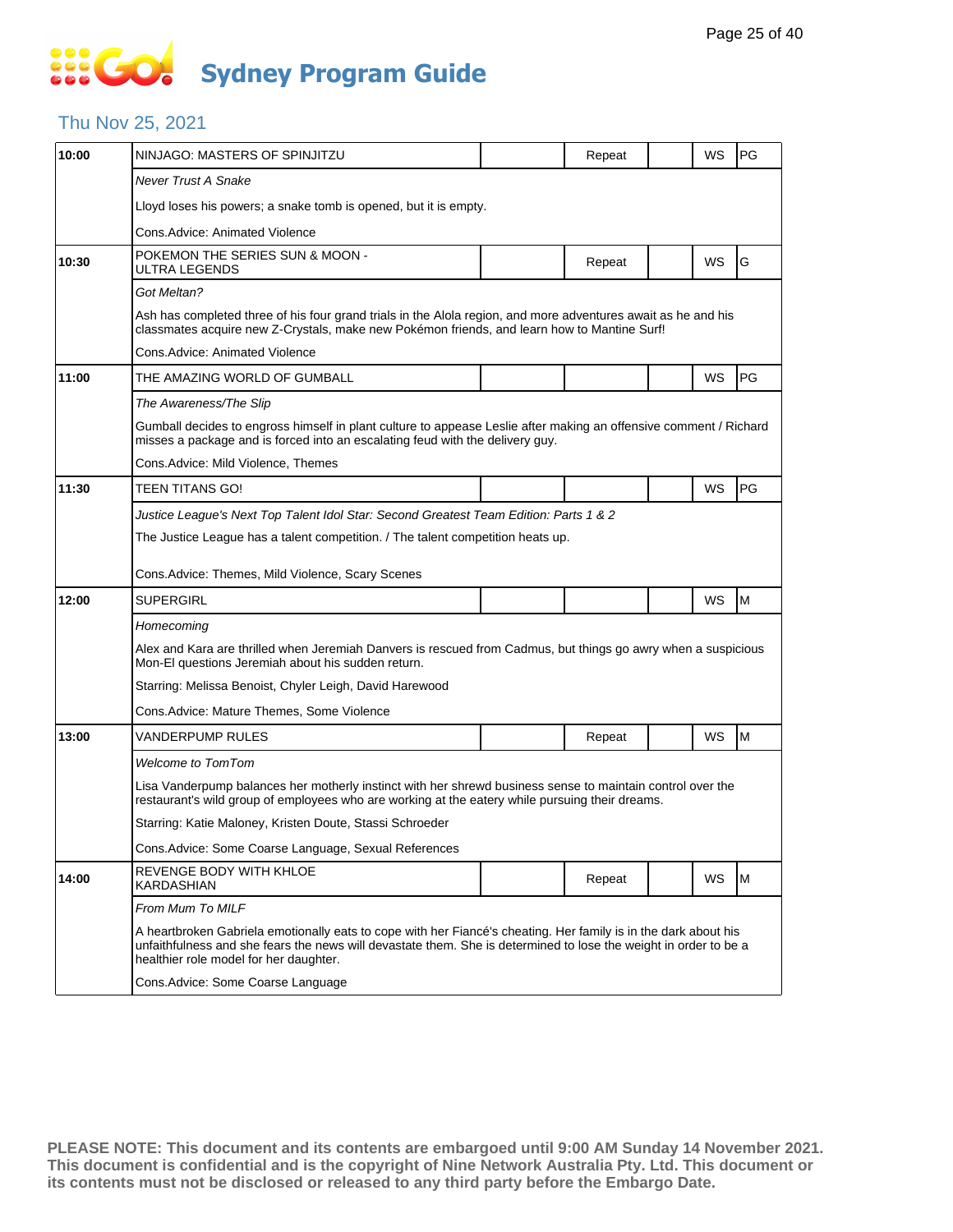# **SOCOL Sydney Program Guide**

### Thu Nov 25, 2021

| 15:00 | MALCOLM IN THE MIDDLE                                                                                                                              | Captioned | Repeat |  | WS        | PG |  |  |
|-------|----------------------------------------------------------------------------------------------------------------------------------------------------|-----------|--------|--|-----------|----|--|--|
|       | Malcolm Holds His Tongue                                                                                                                           |           |        |  |           |    |  |  |
|       | Malcolm requires medical treatment after trying to keep his opinions to himself. Meanwhile, Reese goes on a date<br>with his girlfriend and Craig. |           |        |  |           |    |  |  |
|       | Starring: Jane Kaczmarek, Bryan Cranston, Christopher Masterson, Frankie Muniz                                                                     |           |        |  |           |    |  |  |
| 15:30 | THE NANNY                                                                                                                                          | Captioned | Repeat |  | <b>WS</b> | PG |  |  |
|       | Samson, He Denied Her                                                                                                                              |           |        |  |           |    |  |  |
|       | Mr. Sheffield calls from the limo saying he has to repair a mistake he made to Fran 6 months ago.                                                  |           |        |  |           |    |  |  |
|       | Starring: Fran Drescher, Charles Shaughnessy, Lauren Lane, Daniel Davis                                                                            |           |        |  |           |    |  |  |
| 16:00 | 3RD ROCK FROM THE SUN                                                                                                                              |           | Repeat |  | WS        | PG |  |  |
|       | Dick, Who's Coming To Dinner                                                                                                                       |           |        |  |           |    |  |  |
|       | Dick inadvertently attends a white supremacy rally, and Sally, Harry and Tommy enter a contest intended for<br>children.                           |           |        |  |           |    |  |  |
|       | Starring: John Lithgow, Jane Curtin, Kristen Johnston                                                                                              |           |        |  |           |    |  |  |
|       | Cons. Advice: Mild Coarse Language, Sexual References                                                                                              |           |        |  |           |    |  |  |
| 16:30 | THAT 70'S SHOW                                                                                                                                     |           | Repeat |  | <b>WS</b> | PG |  |  |
|       | Love Wisconsin Style                                                                                                                               |           |        |  |           |    |  |  |
|       | Red and Kitty arrange an intervention to let Donna and Casey know that their love life is affecting friends and family.                            |           |        |  |           |    |  |  |
|       | Starring: Topher Grace, Laura Prepon, Mila Kunis, Ashton Kutcher                                                                                   |           |        |  |           |    |  |  |
|       | Cons. Advice: Sexual References, Drug References, Some Coarse Language                                                                             |           |        |  |           |    |  |  |
| 17:00 | MALCOLM IN THE MIDDLE                                                                                                                              | Captioned | Repeat |  | <b>WS</b> | PG |  |  |
|       | Grandma Sues                                                                                                                                       |           |        |  |           |    |  |  |
|       | Grandma Ida sues Lois and Hal after falling in their front yard; Lois discovers she is pregnant.                                                   |           |        |  |           |    |  |  |
|       | Starring: Jane Kaczmarek, Bryan Cranston, Christopher Masterson, Frankie Muniz                                                                     |           |        |  |           |    |  |  |
| 17:30 | MALCOLM IN THE MIDDLE                                                                                                                              | Captioned | Repeat |  | WS        | PG |  |  |
|       | If Boys Were Girls                                                                                                                                 |           |        |  |           |    |  |  |
|       | Lois imagines life with four obedient, well-mannered daughters named Mallory, Renee, Francine and Daisy.                                           |           |        |  |           |    |  |  |
|       | Starring: Jane Kaczmarek, Bryan Cranston, Christopher Masterson, Frankie Muniz                                                                     |           |        |  |           |    |  |  |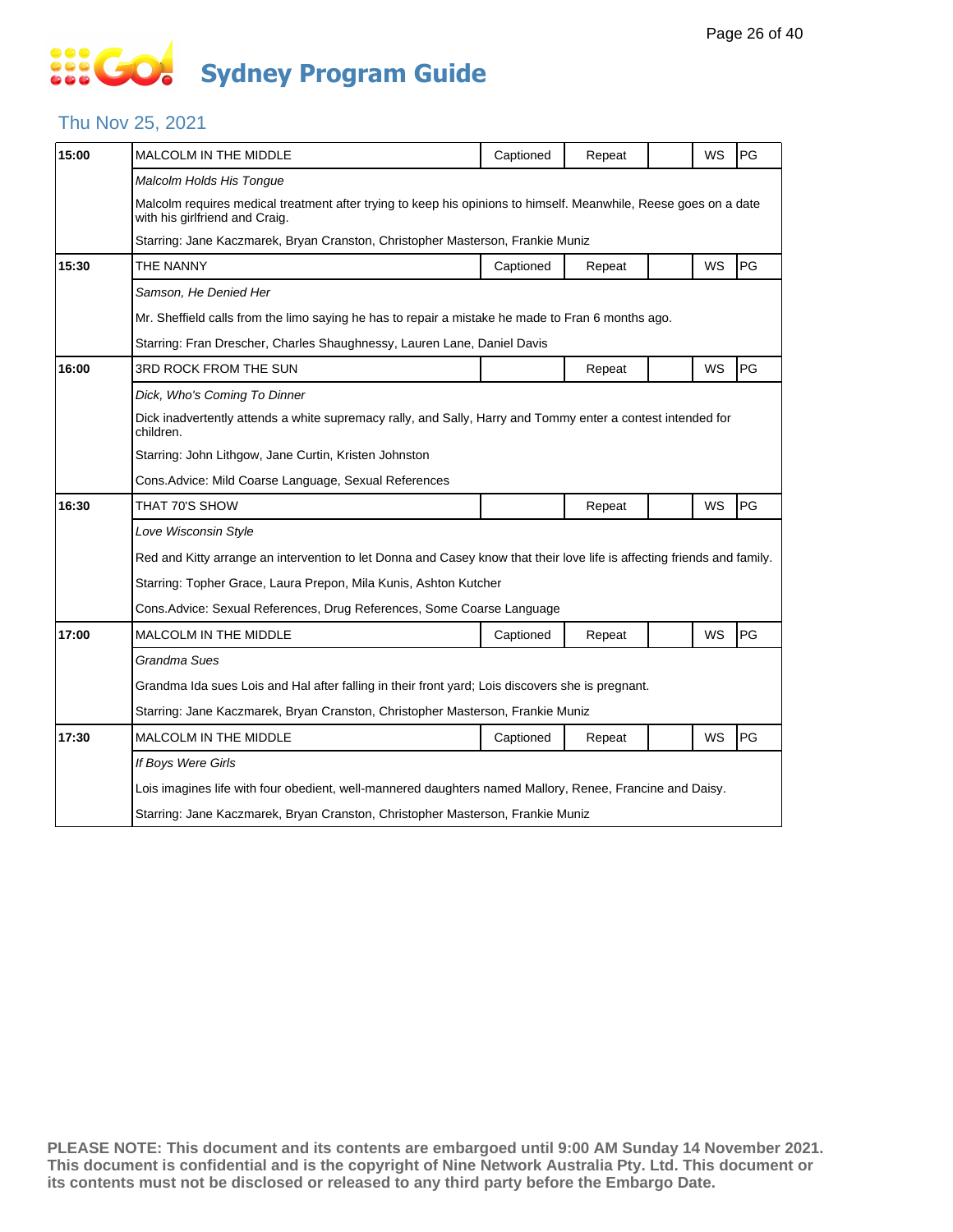# 888 **Sydney Program Guide**

#### Thu Nov 25, 2021

| 18:00 | THE NANNY                                                                                                                                                                                                                                                | Captioned                                                                                                                                                                                                                                     | Repeat |  | WS | <b>PG</b> |  |  |
|-------|----------------------------------------------------------------------------------------------------------------------------------------------------------------------------------------------------------------------------------------------------------|-----------------------------------------------------------------------------------------------------------------------------------------------------------------------------------------------------------------------------------------------|--------|--|----|-----------|--|--|
|       | The Facts of Lice                                                                                                                                                                                                                                        |                                                                                                                                                                                                                                               |        |  |    |           |  |  |
|       | After Niles is depressed about his life as a butler, he begins to act strange.                                                                                                                                                                           |                                                                                                                                                                                                                                               |        |  |    |           |  |  |
|       | Starring: Fran Drescher, Charles Shaughnessy, Lauren Lane, Daniel Davis                                                                                                                                                                                  |                                                                                                                                                                                                                                               |        |  |    |           |  |  |
| 18:30 | 3RD ROCK FROM THE SUN                                                                                                                                                                                                                                    |                                                                                                                                                                                                                                               |        |  | WS | <b>PG</b> |  |  |
|       | Sex and The Sally                                                                                                                                                                                                                                        |                                                                                                                                                                                                                                               |        |  |    |           |  |  |
|       | Sally goes on the pill without telling Officer Don, but the medication gives her terrible mood swings. Meanwhile, Mary<br>is shocked to discover that Dick has been pocketing all the tips she's been leaving in restaurants since they began<br>dating. |                                                                                                                                                                                                                                               |        |  |    |           |  |  |
|       | Starring: John Lithgow, Jane Curtin, Kristen Johnston                                                                                                                                                                                                    |                                                                                                                                                                                                                                               |        |  |    |           |  |  |
|       | Cons.Advice: Mild Coarse Language, Sexual References                                                                                                                                                                                                     |                                                                                                                                                                                                                                               |        |  |    |           |  |  |
| 19:00 | THAT 70'S SHOW                                                                                                                                                                                                                                           |                                                                                                                                                                                                                                               |        |  | WS | PG        |  |  |
|       | Going To California                                                                                                                                                                                                                                      |                                                                                                                                                                                                                                               |        |  |    |           |  |  |
|       | Kelso falls for a California girl while on the West Coast with Donna; Eric decides to follow Donna to California,<br>leaving the gang to cover for him.                                                                                                  |                                                                                                                                                                                                                                               |        |  |    |           |  |  |
|       | Starring: Topher Grace, Laura Prepon, Mila Kunis, Ashton Kutcher                                                                                                                                                                                         |                                                                                                                                                                                                                                               |        |  |    |           |  |  |
|       | Cons.Advice: Some Coarse Language, Sexual References, Drug References                                                                                                                                                                                    |                                                                                                                                                                                                                                               |        |  |    |           |  |  |
| 19:30 | SURVIVOR 41                                                                                                                                                                                                                                              |                                                                                                                                                                                                                                               |        |  | WS | PG        |  |  |
|       | Survivor 41 will see 18 all-new players and be fast-paced with new advantages and controversial twists. Castaways<br>will have to outwit, outplay and outlast each other to become the sole Survivor and take out the \$1 million prize.                 |                                                                                                                                                                                                                                               |        |  |    |           |  |  |
| 20:30 | SHOOTER<br>2007                                                                                                                                                                                                                                          | Captioned                                                                                                                                                                                                                                     | Repeat |  | WS | <b>MA</b> |  |  |
|       | Shooter                                                                                                                                                                                                                                                  |                                                                                                                                                                                                                                               |        |  |    |           |  |  |
|       | A marksman living in exile is coaxed back into action after learning of a plot to kill the President. Ultimately double-<br>crossed and framed for the attempt, he goes on the run to find the real killer and the reason he was set up.                 |                                                                                                                                                                                                                                               |        |  |    |           |  |  |
|       | Starring: Mark Wahlberg, Michael Pena, Danny Glover, Kate Mara                                                                                                                                                                                           |                                                                                                                                                                                                                                               |        |  |    |           |  |  |
|       | Cons.Advice: Strong Violence, Some Coarse Language                                                                                                                                                                                                       |                                                                                                                                                                                                                                               |        |  |    |           |  |  |
| 23:00 | YOUNG SHELDON                                                                                                                                                                                                                                            | Captioned                                                                                                                                                                                                                                     | Repeat |  | WS | PG        |  |  |
|       | A Secret Letter and a Lowly Disc of Processed Meat                                                                                                                                                                                                       |                                                                                                                                                                                                                                               |        |  |    |           |  |  |
|       | Sheldon discovers that Mary's been keeping a secret about his future. Also, Meemaw is furious when she learns<br>Dale fired Georgie.                                                                                                                     |                                                                                                                                                                                                                                               |        |  |    |           |  |  |
|       | Starring: Iain Armitage, Jim Parsons, Zoe Perry                                                                                                                                                                                                          |                                                                                                                                                                                                                                               |        |  |    |           |  |  |
|       | Cons.Advice: Themes                                                                                                                                                                                                                                      |                                                                                                                                                                                                                                               |        |  |    |           |  |  |
| 23:30 | 3RD ROCK FROM THE SUN                                                                                                                                                                                                                                    |                                                                                                                                                                                                                                               | Repeat |  | WS | PG        |  |  |
|       | Sex and The Sally                                                                                                                                                                                                                                        |                                                                                                                                                                                                                                               |        |  |    |           |  |  |
|       | dating.                                                                                                                                                                                                                                                  | Sally goes on the pill without telling Officer Don, but the medication gives her terrible mood swings. Meanwhile, Mary<br>is shocked to discover that Dick has been pocketing all the tips she's been leaving in restaurants since they began |        |  |    |           |  |  |
|       | Starring: John Lithgow, Jane Curtin, Kristen Johnston                                                                                                                                                                                                    |                                                                                                                                                                                                                                               |        |  |    |           |  |  |
|       | Cons.Advice: Mild Coarse Language, Sexual References                                                                                                                                                                                                     |                                                                                                                                                                                                                                               |        |  |    |           |  |  |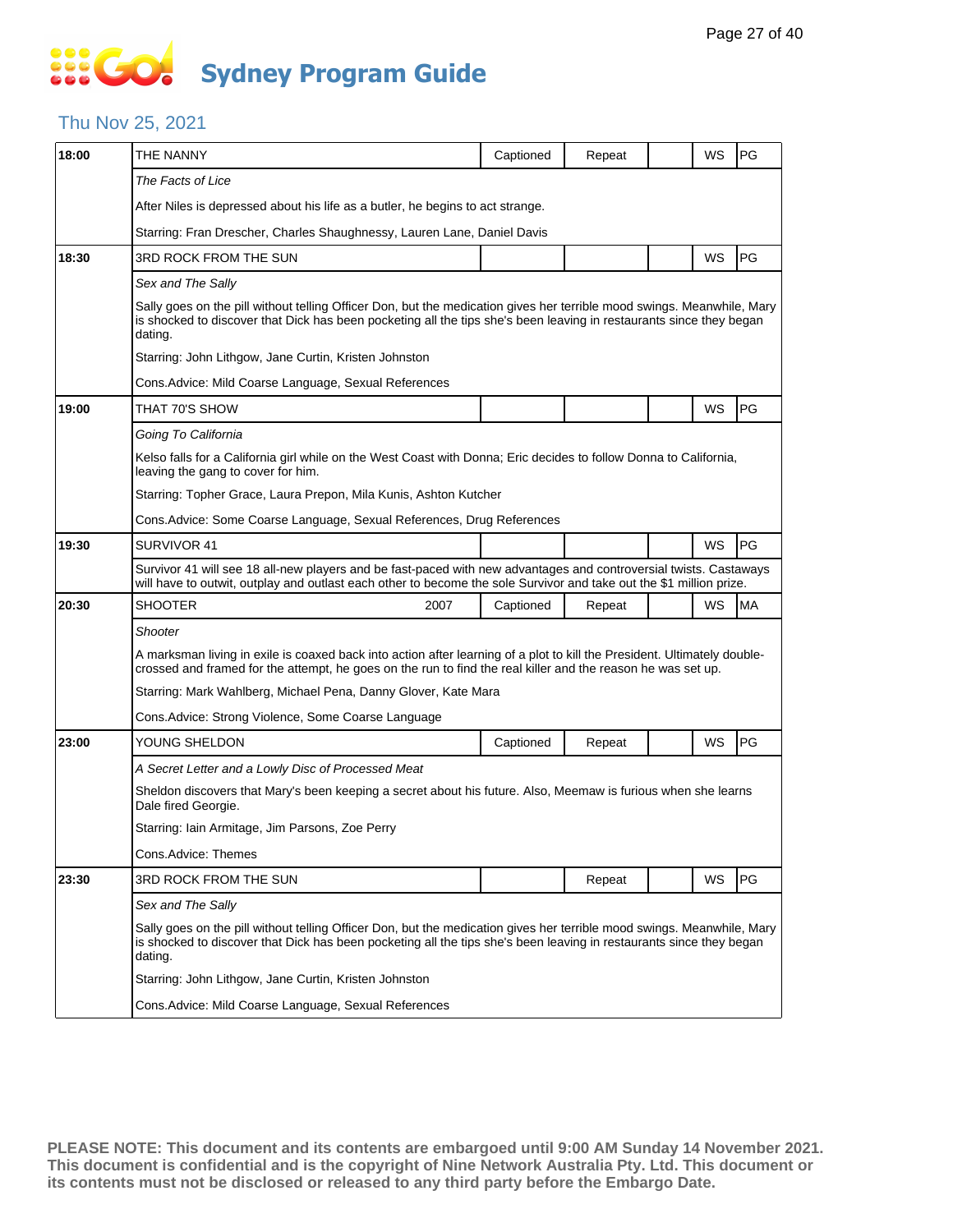## **SO GO Sydney Program Guide**

#### Thu Nov 25, 2021

| 00:00 | THE ARRANGEMENT                                                                                                                                                                                                                                                               | Captioned | Repeat |  | WS | M  |  |  |
|-------|-------------------------------------------------------------------------------------------------------------------------------------------------------------------------------------------------------------------------------------------------------------------------------|-----------|--------|--|----|----|--|--|
|       | Truth                                                                                                                                                                                                                                                                         |           |        |  |    |    |  |  |
|       | Megan and Kyle confront a dark truth from Kyle's past, putting both of them at odds with Terence; DeAnn moves<br>forward with a new project with Megan.                                                                                                                       |           |        |  |    |    |  |  |
|       | Starring: Josh Henderson, Christine Evangelista, Lexa Doig                                                                                                                                                                                                                    |           |        |  |    |    |  |  |
|       | Cons. Advice: Themes, Sexual References, Some Coarse Language, Some Violence                                                                                                                                                                                                  |           |        |  |    |    |  |  |
| 01:00 | VANDERPUMP RULES                                                                                                                                                                                                                                                              |           | Repeat |  | WS | M  |  |  |
|       | <b>Welcome to TomTom</b>                                                                                                                                                                                                                                                      |           |        |  |    |    |  |  |
|       | Lisa Vanderpump balances her motherly instinct with her shrewd business sense to maintain control over the<br>restaurant's wild group of employees who are working at the eatery while pursuing their dreams.                                                                 |           |        |  |    |    |  |  |
|       | Starring: Katie Maloney, Kristen Doute, Stassi Schroeder                                                                                                                                                                                                                      |           |        |  |    |    |  |  |
|       | Cons.Advice: Some Coarse Language, Sexual References                                                                                                                                                                                                                          |           |        |  |    |    |  |  |
| 02:00 | REVENGE BODY WITH KHLOE<br>KARDASHIAN                                                                                                                                                                                                                                         |           | Repeat |  | WS | M  |  |  |
|       | <b>From Mum To MILF</b>                                                                                                                                                                                                                                                       |           |        |  |    |    |  |  |
|       | A heartbroken Gabriela emotionally eats to cope with her Fiancé's cheating. Her family is in the dark about his<br>unfaithfulness and she fears the news will devastate them. She is determined to lose the weight in order to be a<br>healthier role model for her daughter. |           |        |  |    |    |  |  |
|       | Cons. Advice: Some Coarse Language                                                                                                                                                                                                                                            |           |        |  |    |    |  |  |
| 02:50 | CLARENCE                                                                                                                                                                                                                                                                      |           | Repeat |  | WS | PG |  |  |
|       | <b>Rock Show</b>                                                                                                                                                                                                                                                              |           |        |  |    |    |  |  |
|       | Clarence is a boy who sees the best in everything. His unique perspective on life transforms even a mundane<br>situation into a wild one. Epic dirt fights, awkward crushes and secret tree forts are all par for the course for the<br>youngster.                            |           |        |  |    |    |  |  |
|       | Cons.Advice: Themes                                                                                                                                                                                                                                                           |           |        |  |    |    |  |  |
| 03:00 | TEEN TITANS GO!                                                                                                                                                                                                                                                               |           | Repeat |  | WS | PG |  |  |
|       | Justice League's Next Top Talent Idol Star: Second Greatest Team Edition: Parts 1 & 2                                                                                                                                                                                         |           |        |  |    |    |  |  |
|       | The Justice League has a talent competition. / The talent competition heats up.                                                                                                                                                                                               |           |        |  |    |    |  |  |
|       | Cons.Advice: Themes, Mild Violence, Scary Scenes                                                                                                                                                                                                                              |           |        |  |    |    |  |  |
| 03:30 | NINJAGO: MASTERS OF SPINJITZU                                                                                                                                                                                                                                                 |           | Repeat |  | WS | PG |  |  |
|       | Never Trust A Snake                                                                                                                                                                                                                                                           |           |        |  |    |    |  |  |
|       | Lloyd loses his powers; a snake tomb is opened, but it is empty.                                                                                                                                                                                                              |           |        |  |    |    |  |  |
|       | Cons.Advice: Animated Violence                                                                                                                                                                                                                                                |           |        |  |    |    |  |  |
| 04:00 | POKEMON THE SERIES SUN & MOON -<br>ULTRA LEGENDS                                                                                                                                                                                                                              |           | Repeat |  | WS | G  |  |  |
|       | Got Meltan?                                                                                                                                                                                                                                                                   |           |        |  |    |    |  |  |
|       | Ash has completed three of his four grand trials in the Alola region, and more adventures await as he and his<br>classmates acquire new Z-Crystals, make new Pokémon friends, and learn how to Mantine Surf!                                                                  |           |        |  |    |    |  |  |
|       | Cons.Advice: Animated Violence                                                                                                                                                                                                                                                |           |        |  |    |    |  |  |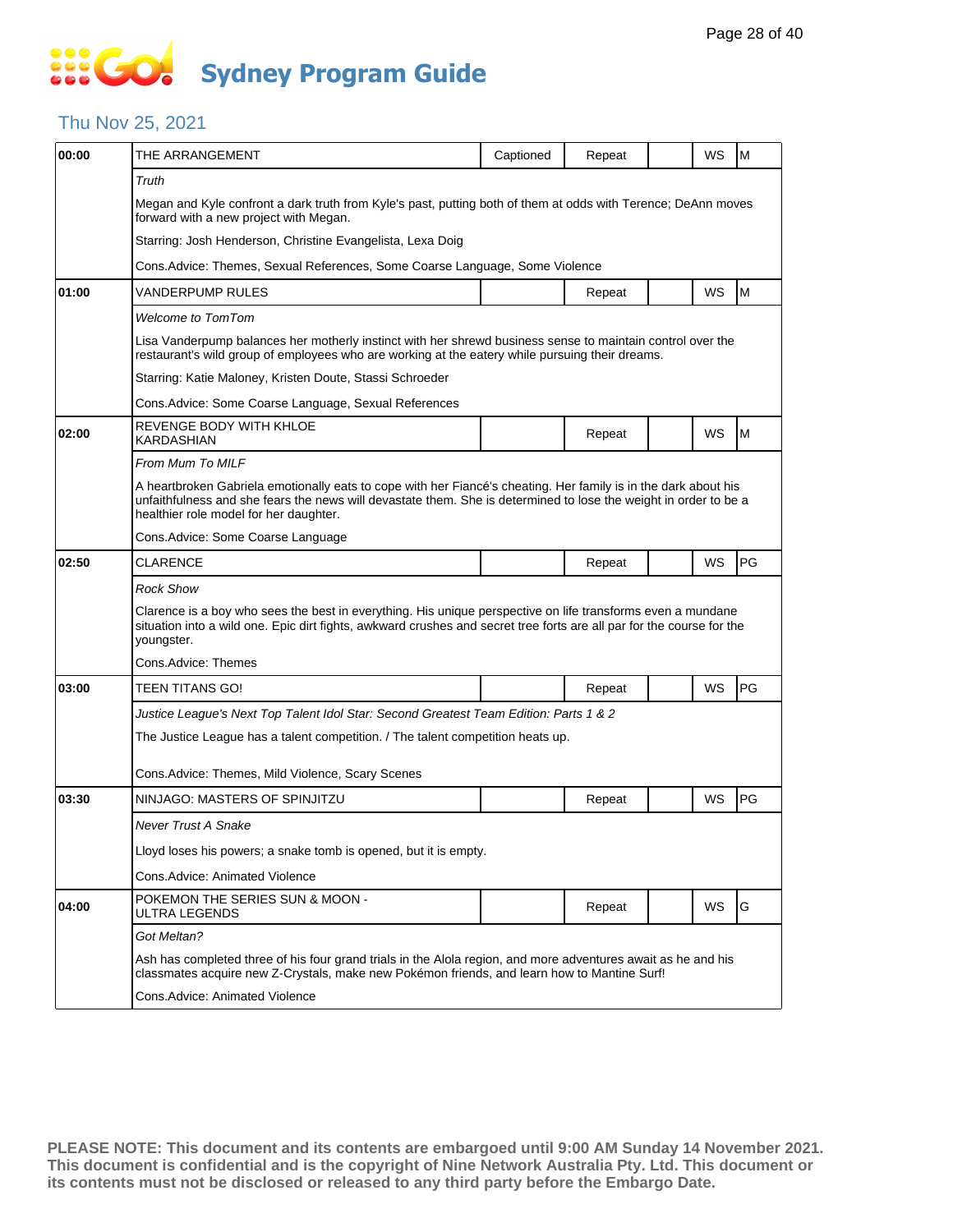# **SIS GO Sydney Program Guide**

### Thu Nov 25, 2021

| 04:30 | TRANSFORMERS BUMBLEBEE:<br>CYBERVERSE ADVENTURES                                                                                                                                                                                                      |  | Repeat |  | WS | PG |  |  |  |
|-------|-------------------------------------------------------------------------------------------------------------------------------------------------------------------------------------------------------------------------------------------------------|--|--------|--|----|----|--|--|--|
|       | The Scientist/The Alliance                                                                                                                                                                                                                            |  |        |  |    |    |  |  |  |
|       | Follow the adventures of Bumblebee as he and Windblade try to recover his missing memories after damaging his<br>memory chip. With the Decepticons after their friends, Bumblebee must find his missing memories to remember his<br>mission on Earth. |  |        |  |    |    |  |  |  |
|       | Cons.Advice: Animated Violence, Themes                                                                                                                                                                                                                |  |        |  |    |    |  |  |  |
| 04:50 | <b>BAKUGAN: ARMORED ALLIANCE</b>                                                                                                                                                                                                                      |  | Repeat |  | WS | PG |  |  |  |
|       | Bestie Team Battle/Ajit and Lia                                                                                                                                                                                                                       |  |        |  |    |    |  |  |  |
|       | China Riot is on the lookout for a partner to team up with in the new Bakugan battle team tournament being held in<br>Los Volmos. Riot may have only been after a brawling partner, but ends up with a new friend.                                    |  |        |  |    |    |  |  |  |
|       | Cons.Advice: Animated Violence, Themes                                                                                                                                                                                                                |  |        |  |    |    |  |  |  |
| 05:10 | YU-GI-OH! ARC-V                                                                                                                                                                                                                                       |  | Repeat |  | WS | PG |  |  |  |
|       | <b>Twins With Tudes</b>                                                                                                                                                                                                                               |  |        |  |    |    |  |  |  |
|       | Yuya and Shay face a double dose of danger when they take on the Professor's go-to goonettes – the Tyler twins!                                                                                                                                       |  |        |  |    |    |  |  |  |
|       | Cons.Advice: Animated Violence, Supernatural Themes                                                                                                                                                                                                   |  |        |  |    |    |  |  |  |
| 05:30 | YU-GI-OH! CLASSIC                                                                                                                                                                                                                                     |  | Repeat |  | WS | PG |  |  |  |
|       | Awakening of Evil - Part 3                                                                                                                                                                                                                            |  |        |  |    |    |  |  |  |
|       | It's a feeding frenzy as Odion's Serket devours Joey's monsters to morph into greater and powerful stages of<br>evolution! How can Joey defeat Serket when it ingests Joey's monsters whenever they're summoned on to the field?                      |  |        |  |    |    |  |  |  |
|       | Cons.Advice: Mild Violence                                                                                                                                                                                                                            |  |        |  |    |    |  |  |  |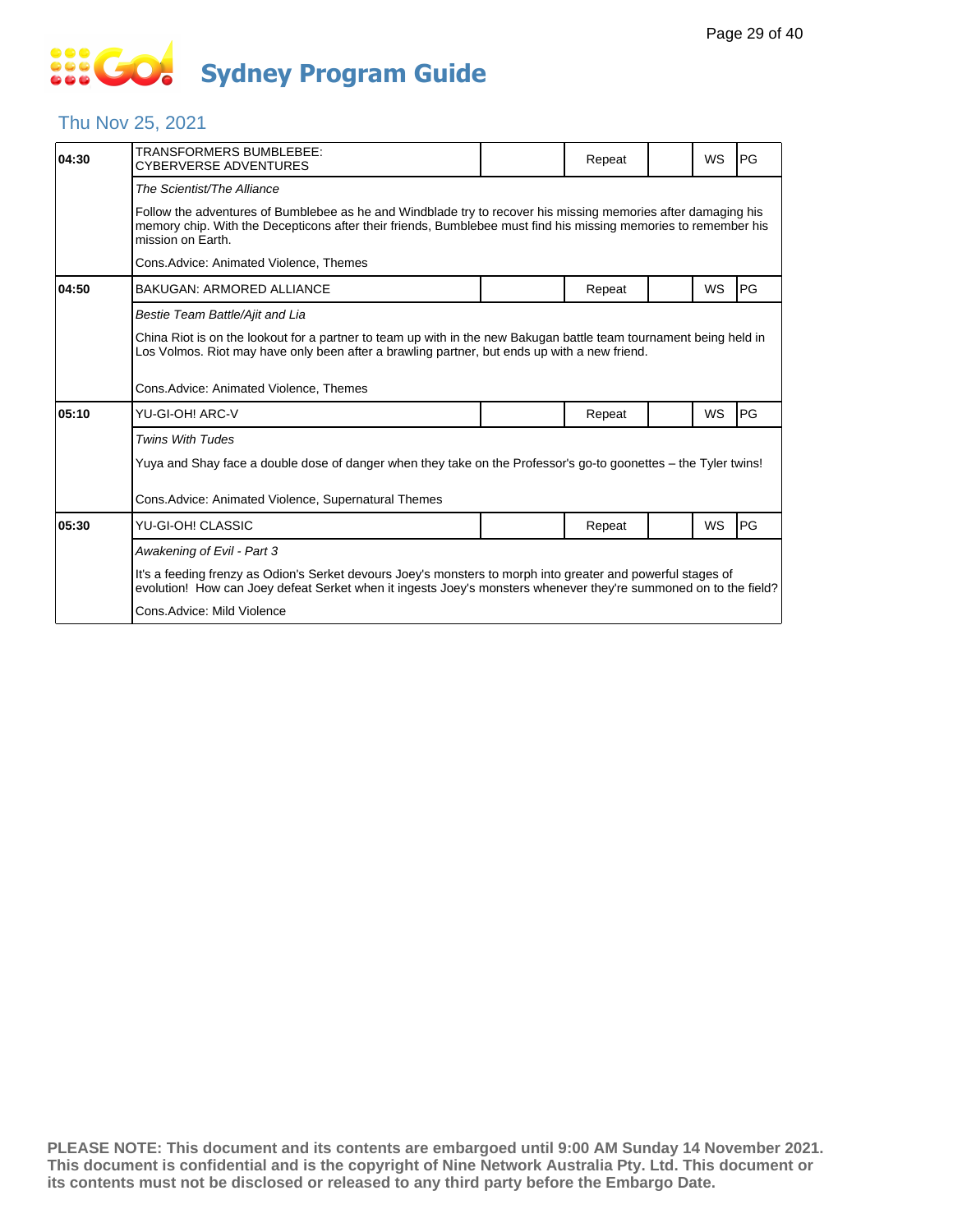# **SO GO Sydney Program Guide**

### Fri Nov 26, 2021

| 06:00 | RAINBOW RANGERS                                                                                                                                                                                                                                                                                                         |           | Repeat |  | WS | G            |  |  |
|-------|-------------------------------------------------------------------------------------------------------------------------------------------------------------------------------------------------------------------------------------------------------------------------------------------------------------------------|-----------|--------|--|----|--------------|--|--|
|       | Wild Wild Horses/Safari Away from Me                                                                                                                                                                                                                                                                                    |           |        |  |    |              |  |  |
|       | The Rangers step in when Preston's latest get-rich-quick scheme to sell wild mustangs results in a mustang<br>galloping off with Patty. / A man encroaches on a baby elephant who becomes separated from her mother and the<br>Rangers race to reunite them.                                                            |           |        |  |    |              |  |  |
| 06:30 | MY LITTLE PONY: PONY LIFE                                                                                                                                                                                                                                                                                               |           | Repeat |  | WS | G            |  |  |
|       | Don't Look a GIF. Horse in the Mouth/The Root of it/The Mysterious Voice/The 5 Habits of Highly Effe                                                                                                                                                                                                                    |           |        |  |    |              |  |  |
|       | Twilight Sparkle attempts to earn her Trail Trotters Engineering Badge by facing a foe unlike any other, a list of<br>incomprehensible instructions.                                                                                                                                                                    |           |        |  |    |              |  |  |
|       | Cons.Advice: Themes                                                                                                                                                                                                                                                                                                     |           |        |  |    |              |  |  |
| 07:00 | POLLY POCKET                                                                                                                                                                                                                                                                                                            |           | Repeat |  | WS | G            |  |  |
|       | Grandma's Big Day                                                                                                                                                                                                                                                                                                       |           |        |  |    |              |  |  |
|       | With her shrinking-powered magic locket around her neck and her friends by her side, Polly Pocket proves there's<br>no adventure too big for "tiny power!" Our pint-sized heroes use their unique point-of-view to help the neighbourhood<br>animals, conquer school assignments, and discover a big world full of fun. |           |        |  |    |              |  |  |
| 07:30 | TRANSFORMERS BUMBLEBEE:<br>CYBERVERSE ADVENTURES                                                                                                                                                                                                                                                                        |           | Repeat |  | WS | PG           |  |  |
|       | The Judge/The End of the Universe I                                                                                                                                                                                                                                                                                     |           |        |  |    |              |  |  |
|       | Follow the adventures of Bumblebee as he and Windblade try to recover his missing memories after damaging his<br>memory chip. With the Decepticons after their friends, Bumblebee must find his missing memories to remember his<br>mission on Earth.                                                                   |           |        |  |    |              |  |  |
|       | Cons.Advice: Animated Violence, Themes                                                                                                                                                                                                                                                                                  |           |        |  |    |              |  |  |
| 08:00 | SMASHHDOWN!                                                                                                                                                                                                                                                                                                             | Captioned | Repeat |  | WS | $\mathsf{C}$ |  |  |
|       | PRELIM FINAL - Smiley Riley vs. Smeato                                                                                                                                                                                                                                                                                  |           |        |  |    |              |  |  |
|       | The final place in tomorrow's grand final is on the line as our players test their netball and cricket skills, plus we cut<br>open a boxing glove to see what's inside and Nick goes indoor go-karting!                                                                                                                 |           |        |  |    |              |  |  |
| 08:30 | RICKY ZOOM                                                                                                                                                                                                                                                                                                              |           | Repeat |  | WS | G            |  |  |
|       | Ruled by Ricky/Mrs Bikely Up All Nightly                                                                                                                                                                                                                                                                                |           |        |  |    |              |  |  |
|       | Little red rescue motorbike Ricky Zoom, along with his loyal and enthusiastic bike buddies Loop, Scootio and DJ,<br>race around the sports track, try new stunts at the park, and zoom into adventures.                                                                                                                 |           |        |  |    |              |  |  |
| 09:00 | SPIDEY AND HIS AMAZING FRIENDS                                                                                                                                                                                                                                                                                          |           |        |  | WS | G            |  |  |
|       | Follow Peter Parker, Gwen Stacy and Miles Morales and their adventures as the young heroes team up with Hulk,<br>Ms. Marvel and Black Panther to defeat foes like Rhino, Doc Ock and Green Goblin and learn that teamwork is the<br>best way to save the day.                                                           |           |        |  |    |              |  |  |
| 09:30 | TRUE AND THE RAINBOW KINGDOM                                                                                                                                                                                                                                                                                            |           | Repeat |  | WS | G            |  |  |
|       | A Royal Stink                                                                                                                                                                                                                                                                                                           |           |        |  |    |              |  |  |
|       | It's up to True to rid the kingdom of a horrible smell when the Rainbow King goes away on family business and<br>makes her Queen for a Day.                                                                                                                                                                             |           |        |  |    |              |  |  |
| 10:00 | NINJAGO: MASTERS OF SPINJITZU                                                                                                                                                                                                                                                                                           |           | Repeat |  | WS | PG           |  |  |
|       | Can of Worms                                                                                                                                                                                                                                                                                                            |           |        |  |    |              |  |  |
|       | Lloyd feels bad about the evil he's unleashed and helps with the chores, only to mess everything up.                                                                                                                                                                                                                    |           |        |  |    |              |  |  |
|       | Cons.Advice: Animated Violence                                                                                                                                                                                                                                                                                          |           |        |  |    |              |  |  |
|       |                                                                                                                                                                                                                                                                                                                         |           |        |  |    |              |  |  |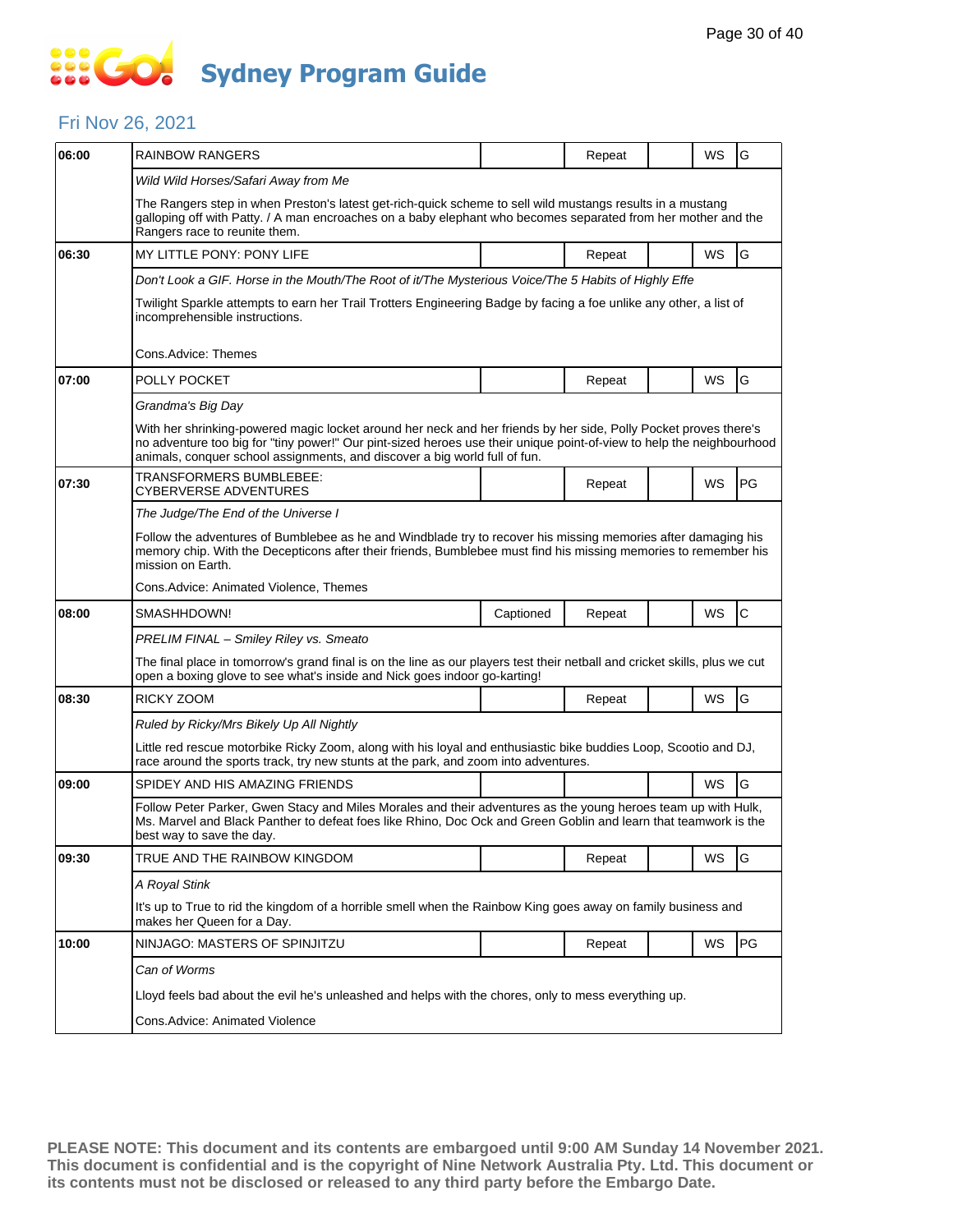# **SOCOL Sydney Program Guide**

### Fri Nov 26, 2021

| 10:30 | POKEMON THE SERIES SUN & MOON -<br>ULTRA LEGENDS                                                                                                                                                                                          |           | Repeat |  | WS | G  |  |  |  |
|-------|-------------------------------------------------------------------------------------------------------------------------------------------------------------------------------------------------------------------------------------------|-----------|--------|--|----|----|--|--|--|
|       | This Magik Moment!                                                                                                                                                                                                                        |           |        |  |    |    |  |  |  |
|       | Ash has completed three of his four grand trials in the Alola region, and more adventures await as he and his<br>classmates acquire new Z-Crystals, make new Pokémon friends, and learn how to Mantine Surf!                              |           |        |  |    |    |  |  |  |
|       | Cons.Advice: Animated Violence                                                                                                                                                                                                            |           |        |  |    |    |  |  |  |
| 11:00 | THE AMAZING WORLD OF GUMBALL                                                                                                                                                                                                              |           |        |  | WS | PG |  |  |  |
|       | The Drama/The Buddy                                                                                                                                                                                                                       |           |        |  |    |    |  |  |  |
|       | Gumball tries to protect Darwin from his unsuitable undead girlfriend Carrie / Anais and Jamie form an unlikely<br>partnership when they're accused of a crime they didn't commit.                                                        |           |        |  |    |    |  |  |  |
|       | Cons.Advice: Mild Violence. Themes                                                                                                                                                                                                        |           |        |  |    |    |  |  |  |
| 11:30 | TEEN TITANS GO!                                                                                                                                                                                                                           |           |        |  | WS | PG |  |  |  |
|       | BBRBDAY / Tall Titan Tales                                                                                                                                                                                                                |           |        |  |    |    |  |  |  |
|       | Robin isn't invited to Beast Boy's birthday party. / Robin & the Titans tell some tall tales.                                                                                                                                             |           |        |  |    |    |  |  |  |
|       | Cons.Advice: Themes, Mild Violence, Scary Scenes                                                                                                                                                                                          |           |        |  |    |    |  |  |  |
| 12:00 | <b>SUPERGIRL</b>                                                                                                                                                                                                                          |           |        |  | WS | M  |  |  |  |
|       | Exodus                                                                                                                                                                                                                                    |           |        |  |    |    |  |  |  |
|       | Alex searches for Jeremiah while Kara investigates a series of alien abductions; in an effort to get Snapper Carr to<br>run a story that would help her stop Cadmus, Kara agrees to set up an interview between Snapper and Supergirl.    |           |        |  |    |    |  |  |  |
|       | Starring: Melissa Benoist, Chyler Leigh, David Harewood                                                                                                                                                                                   |           |        |  |    |    |  |  |  |
|       | Cons.Advice: Mature Themes, Some Violence                                                                                                                                                                                                 |           |        |  |    |    |  |  |  |
| 13:00 | VANDERPUMP RULES                                                                                                                                                                                                                          |           | Repeat |  | WS | M  |  |  |  |
|       | Reunion - Part 1                                                                                                                                                                                                                          |           |        |  |    |    |  |  |  |
|       | Host Andy Cohen sits down with the SUR gang to discuss Brittany's engagement, the rap that ended James'<br>friendship with Jax and the trials and tribulations of Tom and Tom's first year in business; Jax and James go head to<br>head. |           |        |  |    |    |  |  |  |
|       | Starring: Katie Maloney, Kristen Doute, Stassi Schroeder                                                                                                                                                                                  |           |        |  |    |    |  |  |  |
|       | Cons. Advice: Some Coarse Language, Sexual References                                                                                                                                                                                     |           |        |  |    |    |  |  |  |
| 14:00 | MAKING A MODEL WITH YOLANDA HADID                                                                                                                                                                                                         |           | Repeat |  | WS | PG |  |  |  |
|       | Lesson of All Lessons!                                                                                                                                                                                                                    |           |        |  |    |    |  |  |  |
|       | The girls hit the streets of New York City for go-sees with Seventeen magazine and Showroom Seven, attend a<br>casting with celebrity designer Nicole Miller, and see how well they fare at a fashion networking event.                   |           |        |  |    |    |  |  |  |
| 15:00 | MALCOLM IN THE MIDDLE                                                                                                                                                                                                                     | Captioned | Repeat |  | WS | PG |  |  |  |
|       |                                                                                                                                                                                                                                           |           |        |  |    |    |  |  |  |
|       | Grandma Sues                                                                                                                                                                                                                              |           |        |  |    |    |  |  |  |
|       |                                                                                                                                                                                                                                           |           |        |  |    |    |  |  |  |
|       | Grandma Ida sues Lois and Hal after falling in their front yard; Lois discovers she is pregnant.<br>Starring: Jane Kaczmarek, Bryan Cranston, Christopher Masterson, Frankie Muniz                                                        |           |        |  |    |    |  |  |  |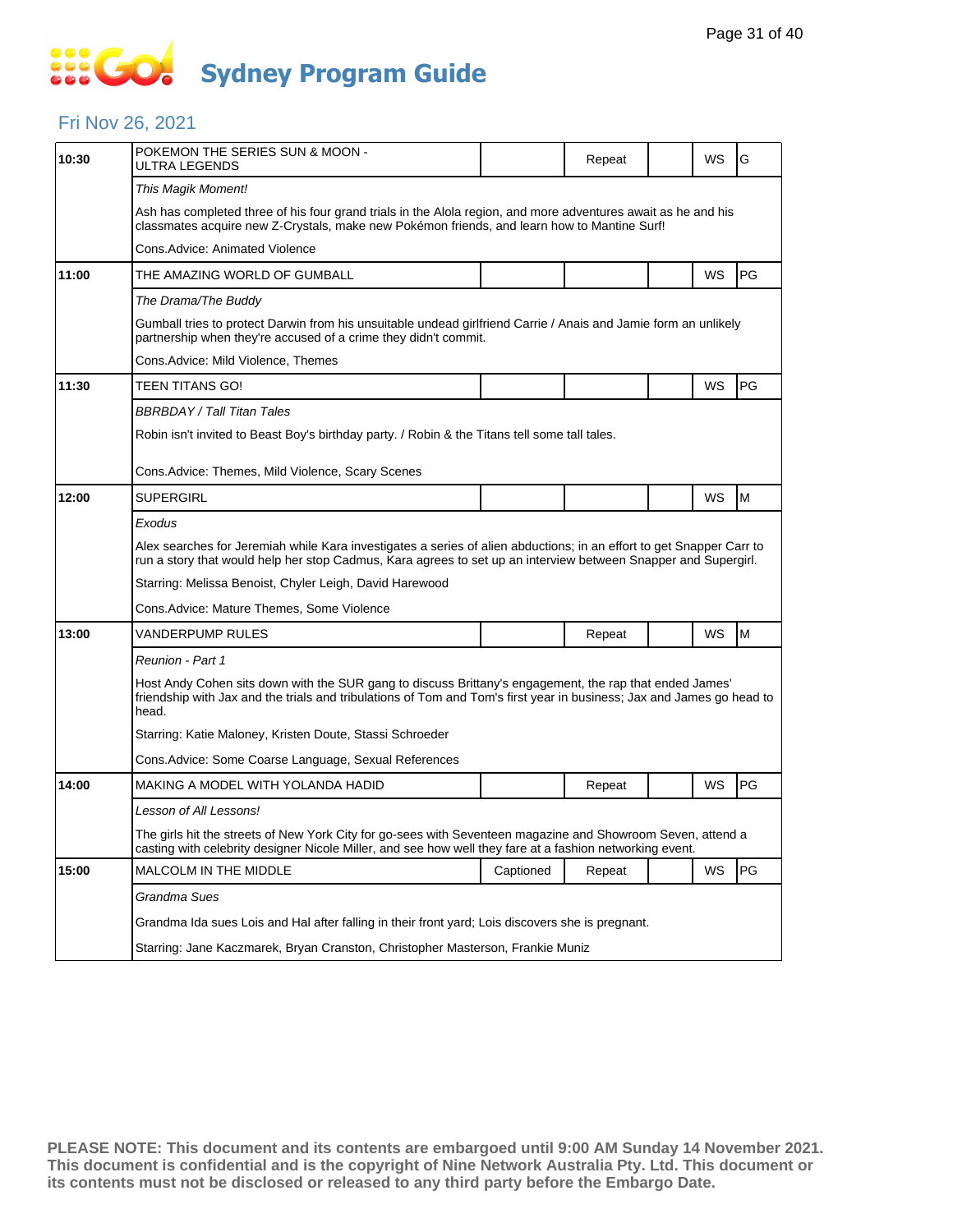# **SO GO Sydney Program Guide**

### Fri Nov 26, 2021

| 15:30 | THE NANNY                                                                                                                                                                                                                                                | Captioned | Repeat |  | WS        | PG |  |  |  |
|-------|----------------------------------------------------------------------------------------------------------------------------------------------------------------------------------------------------------------------------------------------------------|-----------|--------|--|-----------|----|--|--|--|
|       | The Facts of Lice                                                                                                                                                                                                                                        |           |        |  |           |    |  |  |  |
|       | After Niles is depressed about his life as a butler, he begins to act strange.                                                                                                                                                                           |           |        |  |           |    |  |  |  |
|       | Starring: Fran Drescher, Charles Shaughnessy, Lauren Lane, Daniel Davis                                                                                                                                                                                  |           |        |  |           |    |  |  |  |
| 16:00 | 3RD ROCK FROM THE SUN                                                                                                                                                                                                                                    |           | Repeat |  | WS        | PG |  |  |  |
|       | Sex and The Sally                                                                                                                                                                                                                                        |           |        |  |           |    |  |  |  |
|       | Sally goes on the pill without telling Officer Don, but the medication gives her terrible mood swings. Meanwhile, Mary<br>is shocked to discover that Dick has been pocketing all the tips she's been leaving in restaurants since they began<br>dating. |           |        |  |           |    |  |  |  |
|       | Starring: John Lithgow, Jane Curtin, Kristen Johnston                                                                                                                                                                                                    |           |        |  |           |    |  |  |  |
|       | Cons. Advice: Mild Coarse Language, Sexual References                                                                                                                                                                                                    |           |        |  |           |    |  |  |  |
| 16:30 | THAT 70'S SHOW                                                                                                                                                                                                                                           |           | Repeat |  | <b>WS</b> | PG |  |  |  |
|       | Going To California                                                                                                                                                                                                                                      |           |        |  |           |    |  |  |  |
|       | Kelso falls for a California girl while on the West Coast with Donna; Eric decides to follow Donna to California,<br>leaving the gang to cover for him.                                                                                                  |           |        |  |           |    |  |  |  |
|       | Starring: Topher Grace, Laura Prepon, Mila Kunis, Ashton Kutcher                                                                                                                                                                                         |           |        |  |           |    |  |  |  |
|       | Cons. Advice: Some Coarse Language, Sexual References, Drug References                                                                                                                                                                                   |           |        |  |           |    |  |  |  |
| 17:00 | <b>MALCOLM IN THE MIDDLE</b>                                                                                                                                                                                                                             | Captioned | Repeat |  | <b>WS</b> | PG |  |  |  |
|       | Long Drive                                                                                                                                                                                                                                               |           |        |  |           |    |  |  |  |
|       | Lois uses a long drive with Malcolm to further his sex education, Reese spends a day in prison, and Francis has<br>trouble branding Otto's favourite cow.                                                                                                |           |        |  |           |    |  |  |  |
|       | Starring: Jane Kaczmarek, Bryan Cranston, Christopher Masterson, Frankie Muniz                                                                                                                                                                           |           |        |  |           |    |  |  |  |
| 17:30 | <b>MALCOLM IN THE MIDDLE</b>                                                                                                                                                                                                                             | Captioned | Repeat |  | WS        | PG |  |  |  |
|       | <b>Kicked Out</b>                                                                                                                                                                                                                                        |           |        |  |           |    |  |  |  |
|       | Hal papers the neighbourhood with notices in an effort to find Malcolm, who is hiding out in his girlfriend's attic.                                                                                                                                     |           |        |  |           |    |  |  |  |
|       | Starring: Jane Kaczmarek, Bryan Cranston, Christopher Masterson, Frankie Muniz                                                                                                                                                                           |           |        |  |           |    |  |  |  |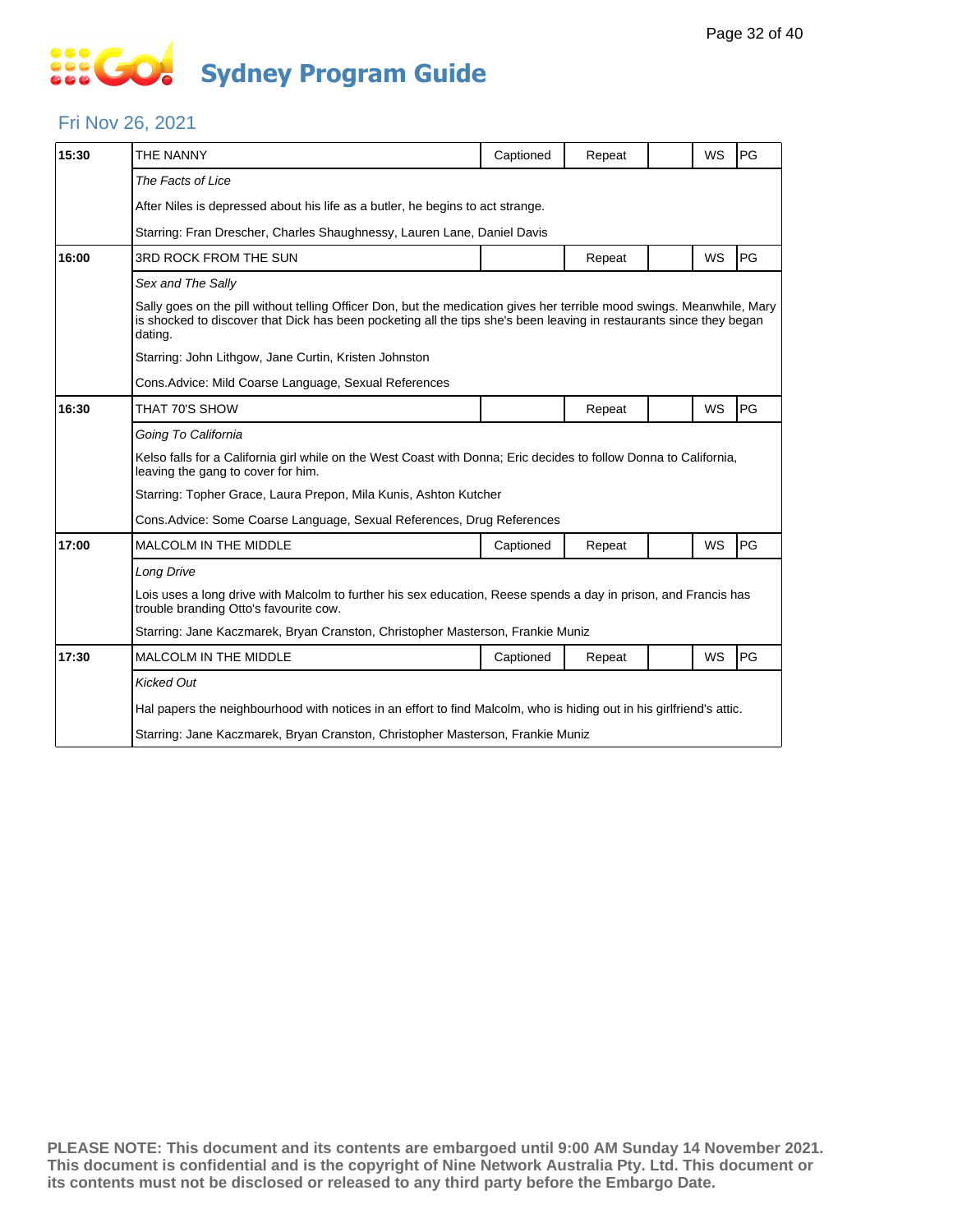# **SOCOL Sydney Program Guide**

### Fri Nov 26, 2021

| 18:00 | YOUNG SHELDON                                                                                                                                                                                                                             |                                                                                                                                                                                                                         | Captioned | Repeat |  | WS | PG |  |  |
|-------|-------------------------------------------------------------------------------------------------------------------------------------------------------------------------------------------------------------------------------------------|-------------------------------------------------------------------------------------------------------------------------------------------------------------------------------------------------------------------------|-----------|--------|--|----|----|--|--|
|       | A Secret Letter and a Lowly Disc of Processed Meat                                                                                                                                                                                        |                                                                                                                                                                                                                         |           |        |  |    |    |  |  |
|       | Sheldon discovers that Mary's been keeping a secret about his future. Also, Meemaw is furious when she learns<br>Dale fired Georgie.                                                                                                      |                                                                                                                                                                                                                         |           |        |  |    |    |  |  |
|       | Starring: Iain Armitage, Jim Parsons, Zoe Perry                                                                                                                                                                                           |                                                                                                                                                                                                                         |           |        |  |    |    |  |  |
|       | Cons.Advice: Themes                                                                                                                                                                                                                       |                                                                                                                                                                                                                         |           |        |  |    |    |  |  |
| 18:30 | SONIC THE HEDGEHOG                                                                                                                                                                                                                        | 2020                                                                                                                                                                                                                    | Captioned |        |  | WS | PG |  |  |
|       | Sonic the Hedgehog                                                                                                                                                                                                                        |                                                                                                                                                                                                                         |           |        |  |    |    |  |  |
|       | After discovering a small, blue, fast hedgehog, a small-town police officer must help him defeat an evil genius who<br>wants to do experiments on him.                                                                                    |                                                                                                                                                                                                                         |           |        |  |    |    |  |  |
|       | Starring: Jim Carrey, James Marsden                                                                                                                                                                                                       |                                                                                                                                                                                                                         |           |        |  |    |    |  |  |
|       | Cons.Advice: Action Violence, Mild Coarse Language                                                                                                                                                                                        |                                                                                                                                                                                                                         |           |        |  |    |    |  |  |
| 20:30 | THE HOBBIT: AN UNEXPECTED JOURNEY                                                                                                                                                                                                         | 2012                                                                                                                                                                                                                    | Captioned | Repeat |  | WS | M  |  |  |
|       | The Hobbit: An Unexpected Journey                                                                                                                                                                                                         |                                                                                                                                                                                                                         |           |        |  |    |    |  |  |
|       | A reluctant hobbit, Bilbo Baggins, sets out on an epic adventure with a spirited group of dwarves and a powerful<br>Wizard to reclaim their mountain home - and the gold within it - from the dragon Smaug.                               |                                                                                                                                                                                                                         |           |        |  |    |    |  |  |
|       | Starring: Martin Freeman, Ian McKellen, Richard Armitage, Ken Scott                                                                                                                                                                       |                                                                                                                                                                                                                         |           |        |  |    |    |  |  |
|       | Cons.Advice: Stylised Violence                                                                                                                                                                                                            |                                                                                                                                                                                                                         |           |        |  |    |    |  |  |
| 00:10 | THE ARRANGEMENT                                                                                                                                                                                                                           |                                                                                                                                                                                                                         | Captioned | Repeat |  | WS | M  |  |  |
|       | Suite Revenge                                                                                                                                                                                                                             |                                                                                                                                                                                                                         |           |        |  |    |    |  |  |
|       | Megan comes to a decision about her relationship with Kyle; Kyle makes a move that could upend his entire life;<br>Terence and DeAnn move forward with a plan that could change everything.                                               |                                                                                                                                                                                                                         |           |        |  |    |    |  |  |
|       |                                                                                                                                                                                                                                           | Starring: Josh Henderson, Christine Evangelista, Lexa Doig                                                                                                                                                              |           |        |  |    |    |  |  |
|       | Cons.Advice: Themes, Sexual References, Some Coarse Language, Some Violence                                                                                                                                                               |                                                                                                                                                                                                                         |           |        |  |    |    |  |  |
| 01:10 | VANDERPUMP RULES                                                                                                                                                                                                                          |                                                                                                                                                                                                                         |           | Repeat |  | WS | M  |  |  |
|       | Reunion - Part 1                                                                                                                                                                                                                          |                                                                                                                                                                                                                         |           |        |  |    |    |  |  |
|       | Host Andy Cohen sits down with the SUR gang to discuss Brittany's engagement, the rap that ended James'<br>friendship with Jax and the trials and tribulations of Tom and Tom's first year in business; Jax and James go head to<br>head. |                                                                                                                                                                                                                         |           |        |  |    |    |  |  |
|       | Starring: Katie Maloney, Kristen Doute, Stassi Schroeder                                                                                                                                                                                  |                                                                                                                                                                                                                         |           |        |  |    |    |  |  |
|       | Cons.Advice: Some Coarse Language, Sexual References                                                                                                                                                                                      |                                                                                                                                                                                                                         |           |        |  |    |    |  |  |
| 02:00 | MAKING A MODEL WITH YOLANDA HADID                                                                                                                                                                                                         |                                                                                                                                                                                                                         |           | Repeat |  | WS | PG |  |  |
|       | Lesson of All Lessons!                                                                                                                                                                                                                    |                                                                                                                                                                                                                         |           |        |  |    |    |  |  |
|       |                                                                                                                                                                                                                                           | The girls hit the streets of New York City for go-sees with Seventeen magazine and Showroom Seven, attend a<br>casting with celebrity designer Nicole Miller, and see how well they fare at a fashion networking event. |           |        |  |    |    |  |  |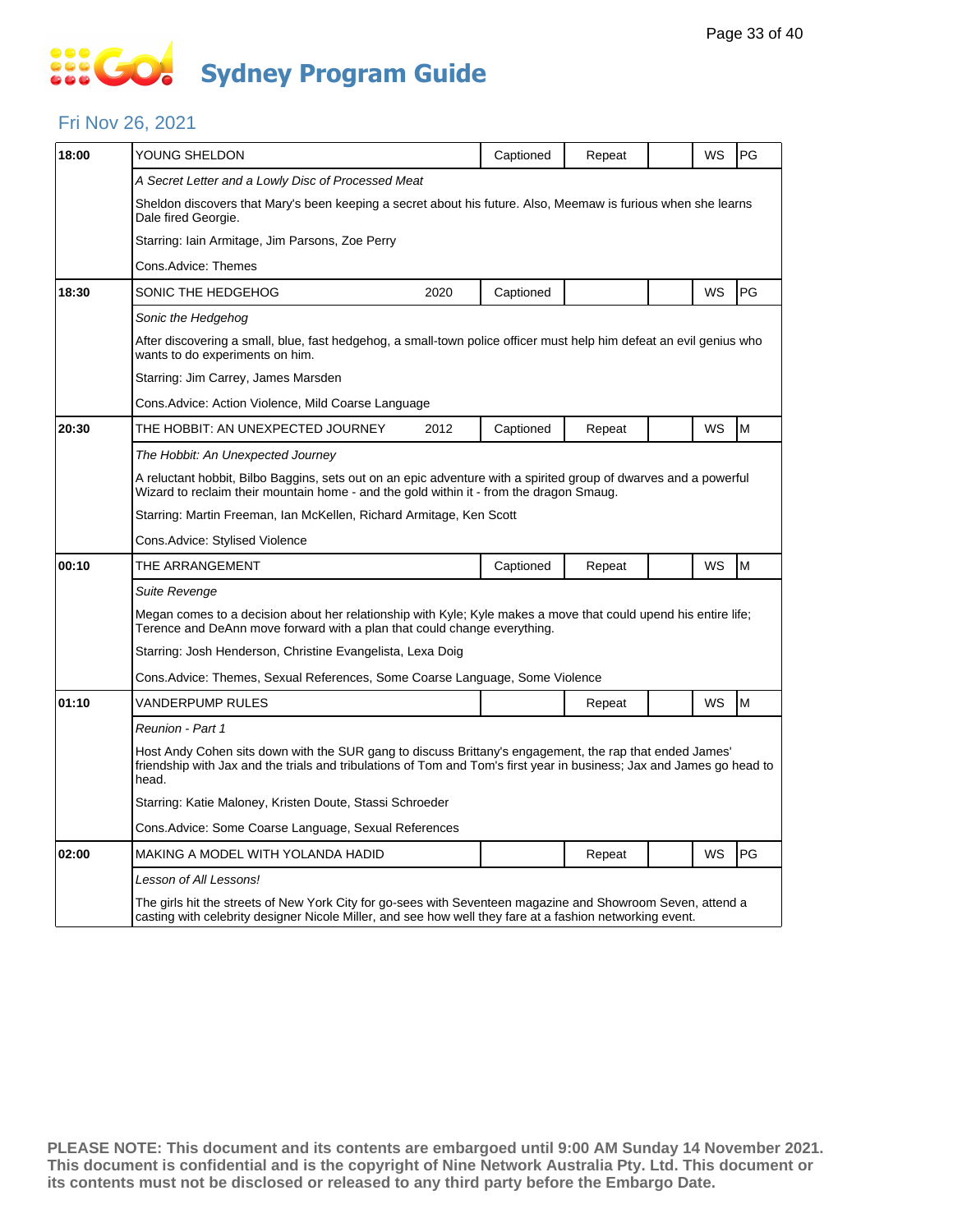# **SO GO Sydney Program Guide**

### Fri Nov 26, 2021

| 02:50 | <b>CLARENCE</b>                                                                                                                                                                                                                                       |  | Repeat |  | WS | PG |  |  |  |
|-------|-------------------------------------------------------------------------------------------------------------------------------------------------------------------------------------------------------------------------------------------------------|--|--------|--|----|----|--|--|--|
|       | Missing Cat                                                                                                                                                                                                                                           |  |        |  |    |    |  |  |  |
|       | Clarence is a boy who sees the best in everything. His unique perspective on life transforms even a mundane<br>situation into a wild one. Epic dirt fights, awkward crushes and secret tree forts are all par for the course for the<br>youngster.    |  |        |  |    |    |  |  |  |
|       | Cons.Advice: Themes                                                                                                                                                                                                                                   |  |        |  |    |    |  |  |  |
| 03:00 | TEEN TITANS GO!                                                                                                                                                                                                                                       |  | Repeat |  | WS | PG |  |  |  |
|       | BBRBDAY / Tall Titan Tales                                                                                                                                                                                                                            |  |        |  |    |    |  |  |  |
|       | Robin isn't invited to Beast Boy's birthday party. / Robin & the Titans tell some tall tales.                                                                                                                                                         |  |        |  |    |    |  |  |  |
|       | Cons. Advice: Themes, Mild Violence, Scary Scenes                                                                                                                                                                                                     |  |        |  |    |    |  |  |  |
| 03:30 | NINJAGO: MASTERS OF SPINJITZU                                                                                                                                                                                                                         |  | Repeat |  | WS | PG |  |  |  |
|       | Can of Worms                                                                                                                                                                                                                                          |  |        |  |    |    |  |  |  |
|       | Lloyd feels bad about the evil he's unleashed and helps with the chores, only to mess everything up.                                                                                                                                                  |  |        |  |    |    |  |  |  |
|       | Cons. Advice: Animated Violence                                                                                                                                                                                                                       |  |        |  |    |    |  |  |  |
| 04:00 | POKEMON THE SERIES SUN & MOON -<br>ULTRA LEGENDS                                                                                                                                                                                                      |  | Repeat |  | WS | G  |  |  |  |
|       | This Magik Moment!                                                                                                                                                                                                                                    |  |        |  |    |    |  |  |  |
|       | Ash has completed three of his four grand trials in the Alola region, and more adventures await as he and his<br>classmates acquire new Z-Crystals, make new Pokémon friends, and learn how to Mantine Surf!                                          |  |        |  |    |    |  |  |  |
|       | Cons.Advice: Animated Violence                                                                                                                                                                                                                        |  |        |  |    |    |  |  |  |
| 04:30 | TRANSFORMERS BUMBLEBEE:<br>CYBERVERSE ADVENTURES                                                                                                                                                                                                      |  | Repeat |  | WS | PG |  |  |  |
|       | The Judge/The End of the Universe I                                                                                                                                                                                                                   |  |        |  |    |    |  |  |  |
|       | Follow the adventures of Bumblebee as he and Windblade try to recover his missing memories after damaging his<br>memory chip. With the Decepticons after their friends, Bumblebee must find his missing memories to remember his<br>mission on Earth. |  |        |  |    |    |  |  |  |
|       | Cons. Advice: Animated Violence, Themes                                                                                                                                                                                                               |  |        |  |    |    |  |  |  |
| 04:50 | BAKUGAN: ARMORED ALLIANCE                                                                                                                                                                                                                             |  | Repeat |  | WS | PG |  |  |  |
|       | Once More into the Maze/Grandpas in the Wild                                                                                                                                                                                                          |  |        |  |    |    |  |  |  |
|       | Storm, McQ, Sophie and Everett were spotted at the ruins where the great core cell is housed! Alarmed by the<br>report from Benton Dusk, the Awesome Brawlers head to the Yucatan Peninsula to investigate.                                           |  |        |  |    |    |  |  |  |
|       | Cons.Advice: Animated Violence, Themes                                                                                                                                                                                                                |  |        |  |    |    |  |  |  |
| 05:10 | YU-GI-OH! ARC-V                                                                                                                                                                                                                                       |  | Repeat |  | WS | PG |  |  |  |
|       | <b>Surprise Showing</b>                                                                                                                                                                                                                               |  |        |  |    |    |  |  |  |
|       | Yuya and his pals are ambushed by Obelisk Force and their dogs of doom!                                                                                                                                                                               |  |        |  |    |    |  |  |  |
|       | Cons.Advice: Animated Violence, Supernatural Themes                                                                                                                                                                                                   |  |        |  |    |    |  |  |  |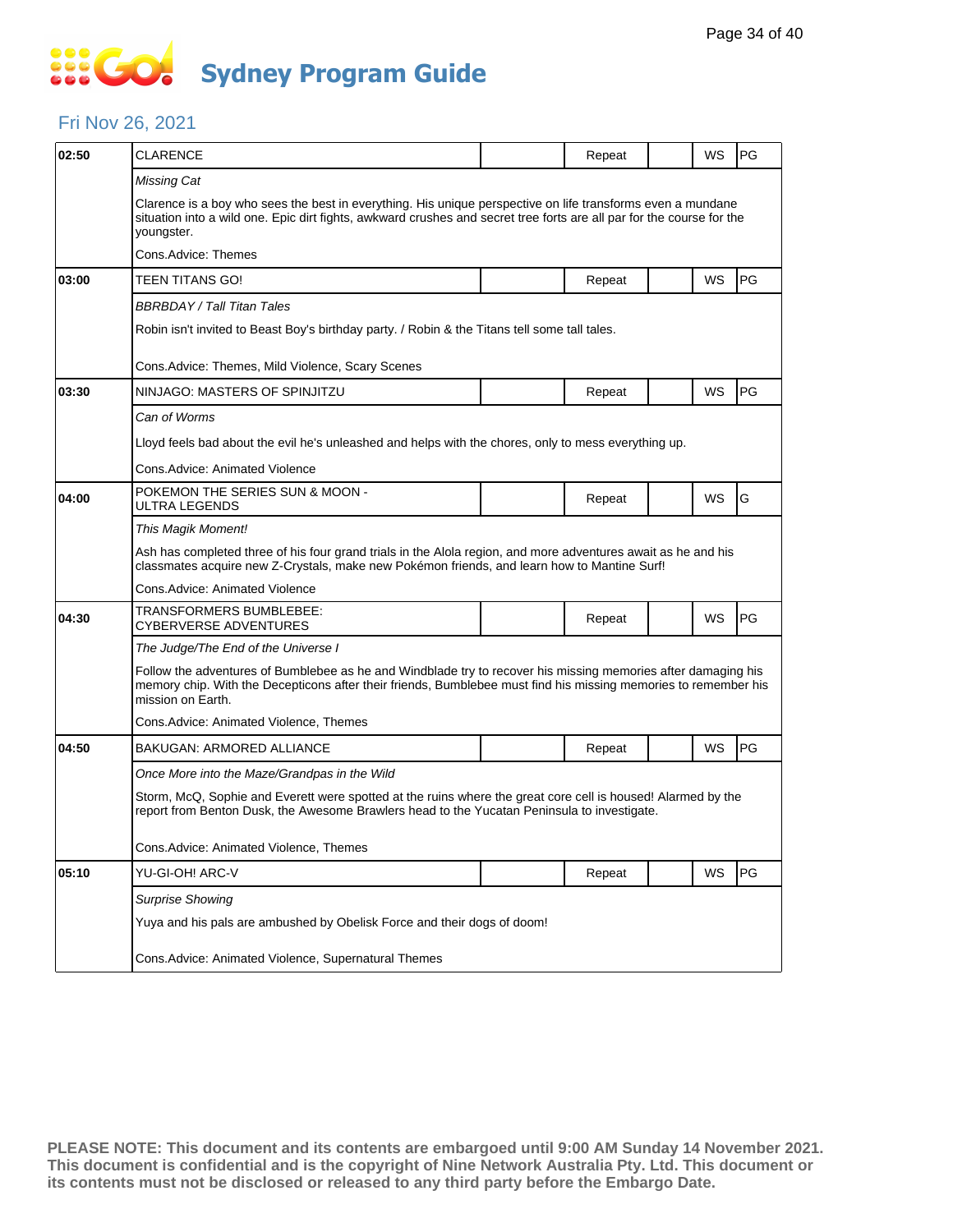# **... Go Sydney Program Guide**

### Fri Nov 26, 2021

| 05:30                                                                                                                                                                                                                                                                                                                        | YU-GI-OH! CLASSIC           |  | Repeat |  |  | <b>PG</b> |
|------------------------------------------------------------------------------------------------------------------------------------------------------------------------------------------------------------------------------------------------------------------------------------------------------------------------------|-----------------------------|--|--------|--|--|-----------|
|                                                                                                                                                                                                                                                                                                                              | Awakening of Evil - Part 4  |  |        |  |  |           |
| Odion uses a phony Egyptian God Card to summon the third Egyptian God Monster The Winged Dragon of Ra and<br>targets it to annihilate the rest of Joey's life points! However, is Odion able to control the ultimate power of an<br>Eqyptian God, or will The Winged Dragon of Ra punish all those unworthy of summoning it? |                             |  |        |  |  |           |
|                                                                                                                                                                                                                                                                                                                              | Cons. Advice: Mild Violence |  |        |  |  |           |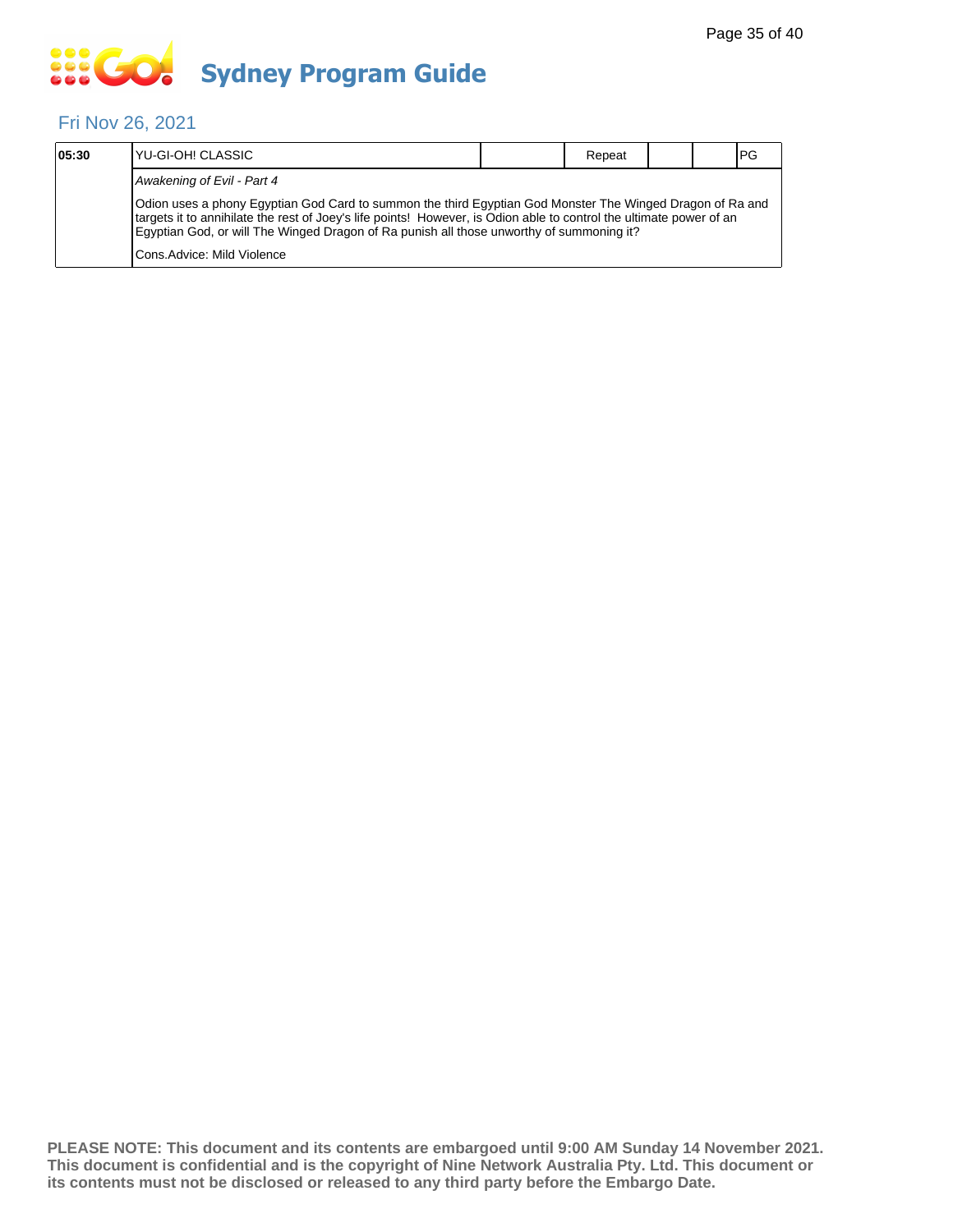# **SOCOL Sydney Program Guide**

### Sat Nov 27, 2021

| 06:00 | POLLY POCKET                                                                                                                                                                                                                                                                                                            |           | Repeat |  | WS | G            |  |  |  |
|-------|-------------------------------------------------------------------------------------------------------------------------------------------------------------------------------------------------------------------------------------------------------------------------------------------------------------------------|-----------|--------|--|----|--------------|--|--|--|
|       | Area Fifty None/Happy Polly Days                                                                                                                                                                                                                                                                                        |           |        |  |    |              |  |  |  |
|       | With her shrinking-powered magic locket around her neck and her friends by her side, Polly Pocket proves there's<br>no adventure too big for "tiny power!" Our pint-sized heroes use their unique point-of-view to help the neighbourhood<br>animals, conquer school assignments, and discover a big world full of fun. |           |        |  |    |              |  |  |  |
| 06:30 | CARE BEARS: UNLOCK THE MAGIC                                                                                                                                                                                                                                                                                            |           | Repeat |  | WS | G            |  |  |  |
|       | Water, Water Everywhere/The Ultimate Bad Seed                                                                                                                                                                                                                                                                           |           |        |  |    |              |  |  |  |
|       | Grumpy doesn't believe Funshine's warning that an invisible "Big Blob in the sky" is stealing the water from a Whiffle<br>garden -- Funshine has pulled too many practical jokes on him before.                                                                                                                         |           |        |  |    |              |  |  |  |
| 07:00 | GIGANTOSAURUS                                                                                                                                                                                                                                                                                                           |           | Repeat |  | WS | G            |  |  |  |
|       | The Shortest Day/Mazu's Comet                                                                                                                                                                                                                                                                                           |           |        |  |    |              |  |  |  |
|       | Four curious young dinosaur friends explore the mystery of Gigantosaurus, the largest, fiercest dinosaur of all, as<br>they face their individual fears and work together to solve problems during their many adventures.                                                                                               |           |        |  |    |              |  |  |  |
| 07:30 | <b>SPACE NOVA</b>                                                                                                                                                                                                                                                                                                       | Captioned | Repeat |  | WS | $\mathsf{C}$ |  |  |  |
|       | <b>Black Hampster</b>                                                                                                                                                                                                                                                                                                   |           |        |  |    |              |  |  |  |
|       | It's 2162 and life is a blast for space adventurer siblings, Jet and Adelaide Nova. After all, what tween wouldn't want<br>to divide their days between living on an international space station and accompanying their parents on awesome<br>interstellar missions!                                                    |           |        |  |    |              |  |  |  |
| 08:00 | TRUE AND THE RAINBOW KINGDOM                                                                                                                                                                                                                                                                                            |           | Repeat |  | WS | G            |  |  |  |
|       | Zappy Cling                                                                                                                                                                                                                                                                                                             |           |        |  |    |              |  |  |  |
|       | After mishandling Zee's powerful Zingy Zapper, an increasingly bulky Bartleby can't seem to stop objects from<br>sticking to him.                                                                                                                                                                                       |           |        |  |    |              |  |  |  |
| 08:30 | THE TOM & JERRY SHOW                                                                                                                                                                                                                                                                                                    |           | Repeat |  | WS | G            |  |  |  |
|       | Frenemies/ Cat Cop/ Hockey Jockeys                                                                                                                                                                                                                                                                                      |           |        |  |    |              |  |  |  |
|       | The iconic cat and mouse rivals are back in THE TOM AND JERRY SHOW, a fresh take on the classic series.                                                                                                                                                                                                                 |           |        |  |    |              |  |  |  |
|       | Cons.Advice: Animated Violence                                                                                                                                                                                                                                                                                          |           |        |  |    |              |  |  |  |
| 09:00 | TEEN TITANS GO!                                                                                                                                                                                                                                                                                                         |           | Repeat |  | WS | PG           |  |  |  |
|       | Jinxed / Hot Salad Water                                                                                                                                                                                                                                                                                                |           |        |  |    |              |  |  |  |
|       | Robin loses his voice in a game of jinx./Drinking tea turns the Titans (except Robin) English.                                                                                                                                                                                                                          |           |        |  |    |              |  |  |  |
|       | Cons.Advice: Themes, Mild Violence, Scary Scenes                                                                                                                                                                                                                                                                        |           |        |  |    |              |  |  |  |
| 09:30 | THE AMAZING WORLD OF GUMBALL                                                                                                                                                                                                                                                                                            |           | Repeat |  | WS | PG           |  |  |  |
|       | The Rival/The Lady                                                                                                                                                                                                                                                                                                      |           |        |  |    |              |  |  |  |
|       | Back in time to when Anais is a newborn baby and Gumball and Darwin are jealous of her sparking a baby war / The<br>kids find out Dad has been dressing as a woman to make friends.                                                                                                                                     |           |        |  |    |              |  |  |  |
|       | Cons. Advice: Mild Violence, Themes                                                                                                                                                                                                                                                                                     |           |        |  |    |              |  |  |  |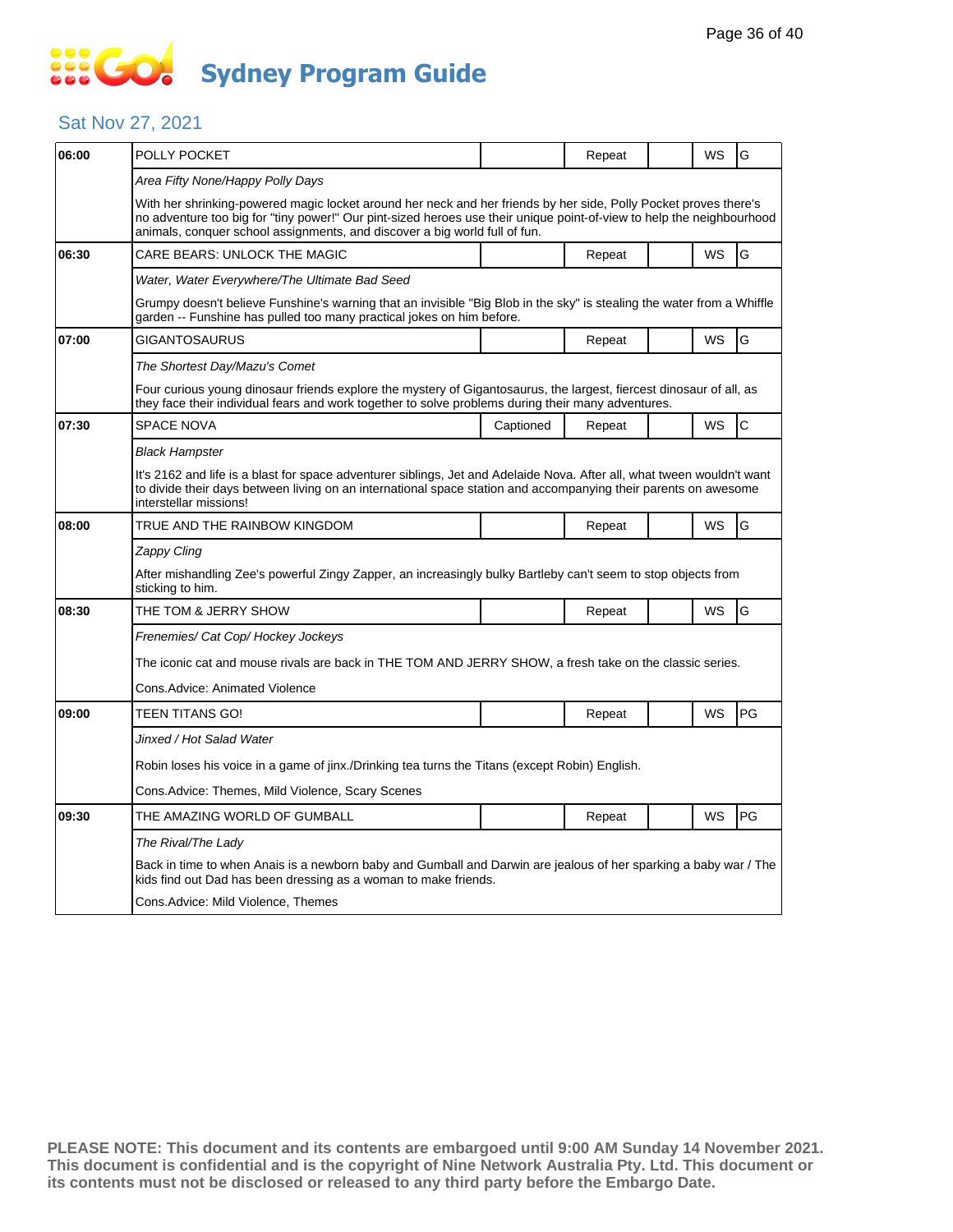# **SOCOL Sydney Program Guide**

### Sat Nov 27, 2021

| 10:00 | NINJAGO: MASTERS OF SPINJITZU                                                                                                                          |           | Repeat |  | WS | PG           |  |  |  |
|-------|--------------------------------------------------------------------------------------------------------------------------------------------------------|-----------|--------|--|----|--------------|--|--|--|
|       | Green Destiny                                                                                                                                          |           |        |  |    |              |  |  |  |
|       | The Ninja finally return home and unite to stop Emperor Garmadon, forcing Lloyd to make a decision that will forever<br>change Ninjago.                |           |        |  |    |              |  |  |  |
|       | Cons.Advice: Themes, Animated Violence                                                                                                                 |           |        |  |    |              |  |  |  |
| 10:30 | <b>NINJAGO</b>                                                                                                                                         |           | Repeat |  | WS | PG           |  |  |  |
|       | Never Trust a Human/Under Siege                                                                                                                        |           |        |  |    |              |  |  |  |
|       | A flashback episode tells the story of Young Wu and Young Garmadon meeting Aspheera and teaching her the<br>secrets of Spinjitzu                       |           |        |  |    |              |  |  |  |
|       | Cons.Advice: Themes, Animated Violence                                                                                                                 |           |        |  |    |              |  |  |  |
| 11:00 | <b>BERRY BEES</b>                                                                                                                                      | Captioned | Repeat |  | WS | $\mathsf{C}$ |  |  |  |
|       | Mission to Mars/License to Munch                                                                                                                       |           |        |  |    |              |  |  |  |
|       | The Berry Bees go undercover as a bobsled team in a town in the Swiss Alps, where the soil has suddenly warmed<br>up and the snow is melting.          |           |        |  |    |              |  |  |  |
| 11:30 | TRANSFORMERS: RESCUE BOTS<br>ACADEMY                                                                                                                   |           | Repeat |  | WS | G            |  |  |  |
|       | Back to School/Mission Dinobot                                                                                                                         |           |        |  |    |              |  |  |  |
|       | It's back to school for Year Two - but the recruits find the teachers are planning to take things up a gear. Things are<br>about to get tough!/        |           |        |  |    |              |  |  |  |
| 12:00 | BAKUGAN: GEOGAN RISING                                                                                                                                 |           | Repeat |  | WS | PG           |  |  |  |
|       | The Trial of Pyrule/Passing Through Darkness                                                                                                           |           |        |  |    |              |  |  |  |
|       | Dan Kouzo and his pals bond with the mysterious creatures known as Bakugan while fighting sinister forces out to<br>control the world.                 |           |        |  |    |              |  |  |  |
|       | Cons.Advice: Animated Violence, Themes                                                                                                                 |           |        |  |    |              |  |  |  |
| 12:30 | BEYBLADE BURST SURGE                                                                                                                                   |           | Repeat |  | WS | PG           |  |  |  |
|       | Counterattack! Lucius Endbringer!                                                                                                                      |           |        |  |    |              |  |  |  |
|       | Frustrated by his loss to Shu, Lain evolves Lucius and challenges Shu to a rematch. How will Spryzen hold up<br>against the evolved Lucius Endbringer? |           |        |  |    |              |  |  |  |
|       | Cons.Advice: Mild Violence                                                                                                                             |           |        |  |    |              |  |  |  |
| 13:00 | POWER RANGERS BEAST MORPHERS                                                                                                                           |           | Repeat |  | WS | PG           |  |  |  |
|       | The Evox Snare                                                                                                                                         |           |        |  |    |              |  |  |  |
|       | Grid Battleforce shuts down the Morph-X towers to lure Evox into a trap.                                                                               |           |        |  |    |              |  |  |  |
|       | Cons.Advice: Themes, Mild Violence, Scary Scenes                                                                                                       |           |        |  |    |              |  |  |  |
| 13:30 | MALCOLM IN THE MIDDLE                                                                                                                                  | Captioned | Repeat |  | WS | PG           |  |  |  |
|       | <b>Stupid Girl</b>                                                                                                                                     |           |        |  |    |              |  |  |  |
|       | Malcolm tries to dumb down to attract a cute, non-intellectual girl while Hal rents a steamroller and becomes<br>addicted to crushing things.          |           |        |  |    |              |  |  |  |
|       | Starring: Jane Kaczmarek, Bryan Cranston, Christopher Masterson, Frankie Muniz                                                                         |           |        |  |    |              |  |  |  |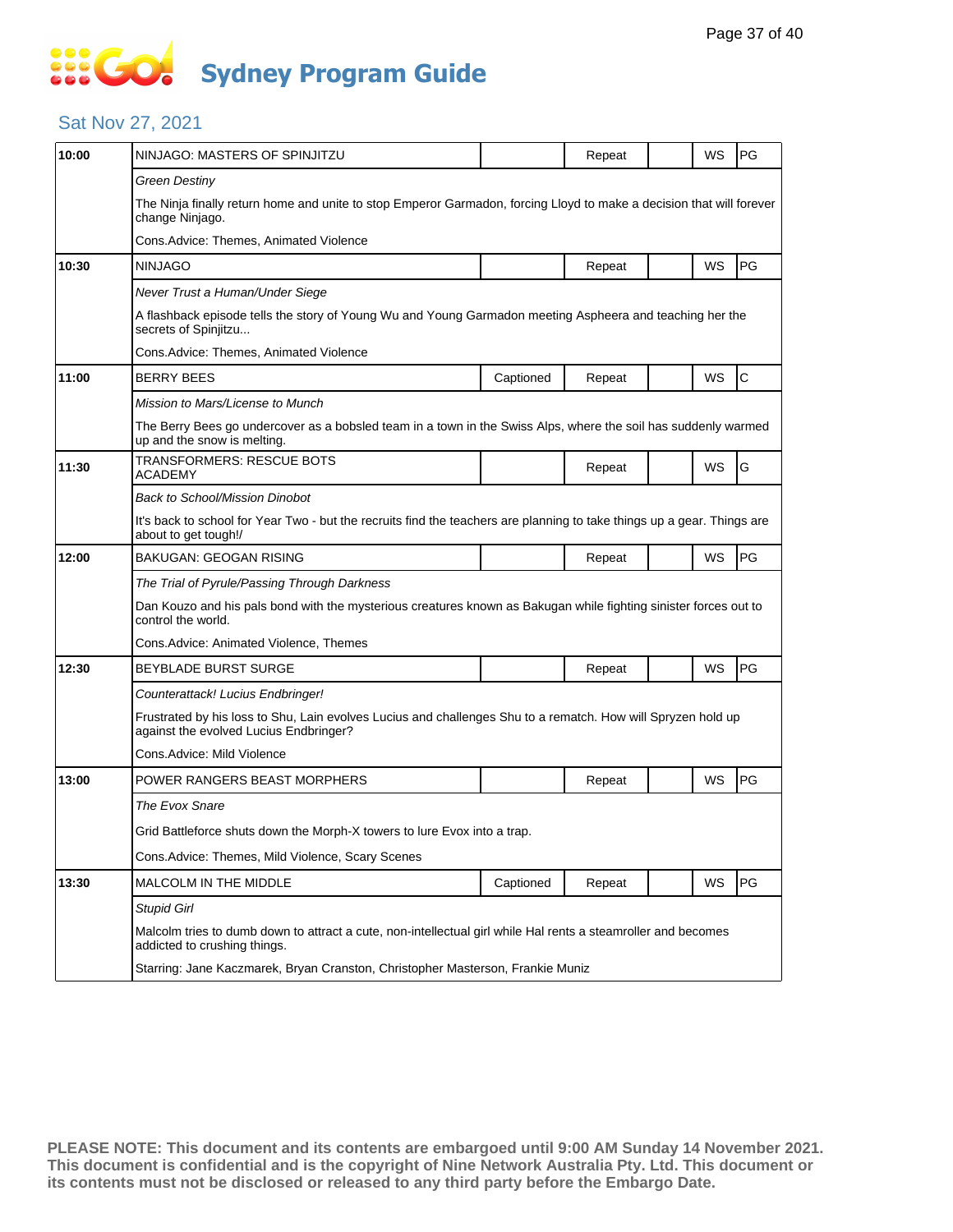# **SIS GO Sydney Program Guide**

### Sat Nov 27, 2021

| Forbidden Girlfriend<br>dispute between Otto and his cowboy neighbours.<br>Starring: Jane Kaczmarek, Bryan Cranston, Christopher Masterson, Frankie Muniz<br>14:30<br>LIQUID SCIENCE<br>WS<br>Captioned<br>Repeat<br>Nature's Way | PG                                                                                                                                                                                                                                                             |  |  |  |  |  |  |
|-----------------------------------------------------------------------------------------------------------------------------------------------------------------------------------------------------------------------------------|----------------------------------------------------------------------------------------------------------------------------------------------------------------------------------------------------------------------------------------------------------------|--|--|--|--|--|--|
|                                                                                                                                                                                                                                   |                                                                                                                                                                                                                                                                |  |  |  |  |  |  |
|                                                                                                                                                                                                                                   | While Malcolm dates a girl whose father hates him, Dewey discovers he's an 'evil twin' and Francis mediates a                                                                                                                                                  |  |  |  |  |  |  |
|                                                                                                                                                                                                                                   |                                                                                                                                                                                                                                                                |  |  |  |  |  |  |
|                                                                                                                                                                                                                                   | PG                                                                                                                                                                                                                                                             |  |  |  |  |  |  |
|                                                                                                                                                                                                                                   |                                                                                                                                                                                                                                                                |  |  |  |  |  |  |
|                                                                                                                                                                                                                                   | The animal world has long been an inspiration to musicians and artists like GZA, of hip-hop group Wu-Tang Clan.<br>Could nature offer inspiration for scientists as well? Could the world's fastest, most agile creatures help us improve<br>our own mobility? |  |  |  |  |  |  |
| 15:00<br>WS<br>THREE WISHES<br>Captioned<br>1995<br>Repeat                                                                                                                                                                        | G                                                                                                                                                                                                                                                              |  |  |  |  |  |  |
| <b>Three Wishes</b>                                                                                                                                                                                                               |                                                                                                                                                                                                                                                                |  |  |  |  |  |  |
| for him little realising who he was, or the effect he would have on her life and those of her family.                                                                                                                             | In an unexplained act of charity, Jeanne Holman, picks up an injured, apparent tramp and takes him home to care                                                                                                                                                |  |  |  |  |  |  |
| Starring: Patrick Swayze, Mary Elizabeth Mastrantonio, Joseph Mazzello                                                                                                                                                            |                                                                                                                                                                                                                                                                |  |  |  |  |  |  |
| ALVIN AND THE CHIPMUNKS: THE ROAD<br>17:15<br>WS<br>2015<br>Captioned<br>Repeat<br>CHIP                                                                                                                                           | PG                                                                                                                                                                                                                                                             |  |  |  |  |  |  |
| Alvin and The Chipmunks: The Road Chip                                                                                                                                                                                            |                                                                                                                                                                                                                                                                |  |  |  |  |  |  |
| Theodore race to Miami on a mission to keep their family together.                                                                                                                                                                | Your favourite fur balls, The Chipmunks, hit the road for an all-new, music-filled adventure when Alvin, Simon and                                                                                                                                             |  |  |  |  |  |  |
| Starring: Jason Lee, Justin Long, Matthew Gray Gubler                                                                                                                                                                             |                                                                                                                                                                                                                                                                |  |  |  |  |  |  |
| Cons.Advice: Adult Humour, Action Violence                                                                                                                                                                                        |                                                                                                                                                                                                                                                                |  |  |  |  |  |  |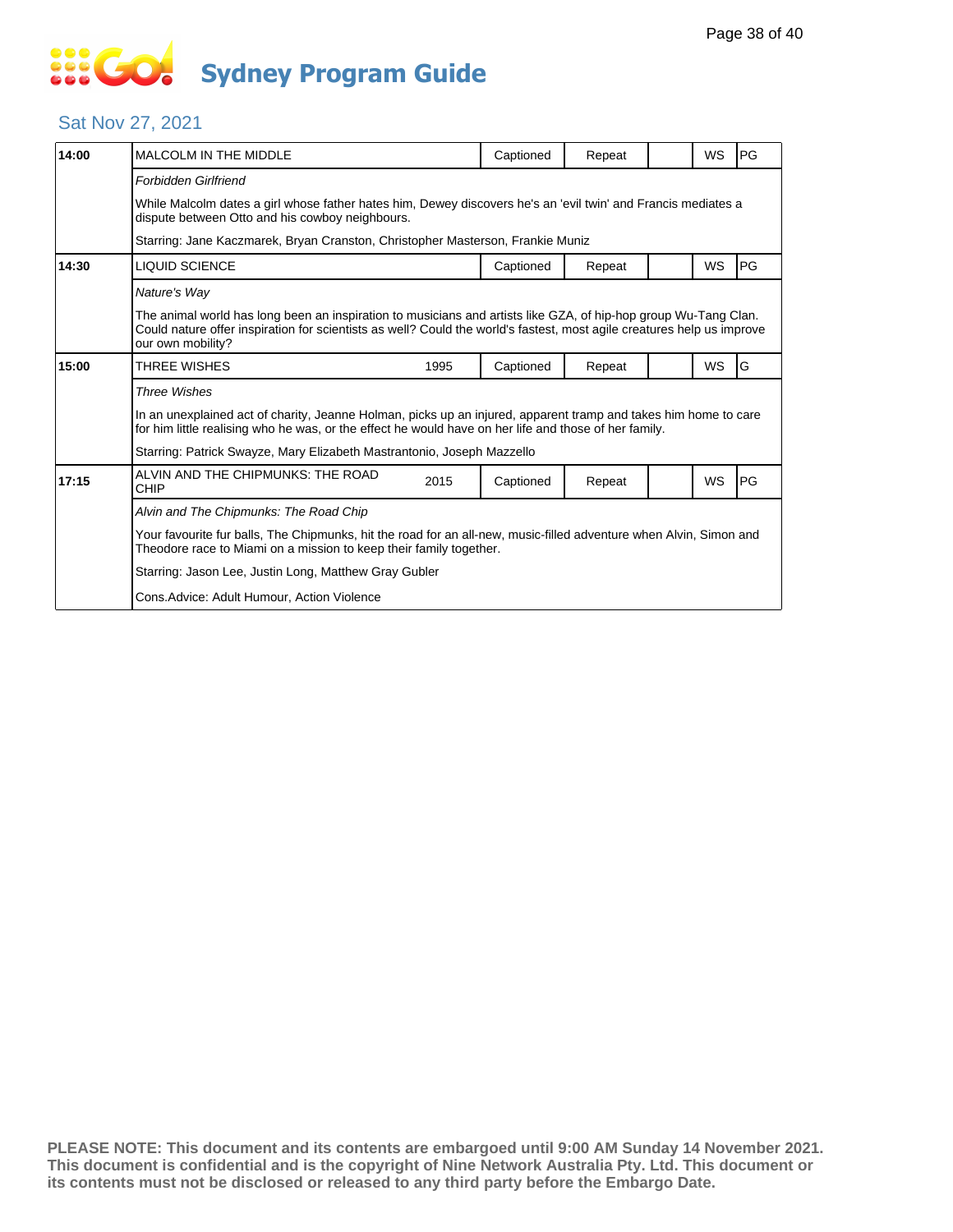# **... Go Sydney Program Guide**

### Sat Nov 27, 2021

| 19:00 | SHREK THE THIRD                                                                                                                                                                                                                                                                    | 2007                                                                                                                                                                                              | Captioned | Repeat |  | WS | PG        |  |
|-------|------------------------------------------------------------------------------------------------------------------------------------------------------------------------------------------------------------------------------------------------------------------------------------|---------------------------------------------------------------------------------------------------------------------------------------------------------------------------------------------------|-----------|--------|--|----|-----------|--|
|       | <b>Shrek The Third</b>                                                                                                                                                                                                                                                             |                                                                                                                                                                                                   |           |        |  |    |           |  |
|       | Life in the swamp seems better than ever for Shrek and Fiona, until King Harold suddenly falls ill and Shrek must<br>find an acceptable heir or he'll have to assume the throne. Meanwhile, Fiona and Queen Lillian must defend the<br>kingdom from the insidious Prince Charming. |                                                                                                                                                                                                   |           |        |  |    |           |  |
|       | Starring: Mike Myers, Eddie Murphy, Cameron Diaz, Antonio Banderas                                                                                                                                                                                                                 |                                                                                                                                                                                                   |           |        |  |    |           |  |
|       | Cons.Advice: Mild Violence, Adult Themes                                                                                                                                                                                                                                           |                                                                                                                                                                                                   |           |        |  |    |           |  |
| 20:50 | <b>CLICK</b>                                                                                                                                                                                                                                                                       | 2006                                                                                                                                                                                              | Captioned | Repeat |  | WS | M         |  |
|       | Click                                                                                                                                                                                                                                                                              |                                                                                                                                                                                                   |           |        |  |    |           |  |
|       |                                                                                                                                                                                                                                                                                    | A workaholic architect finds a universal remote that allows him to fast-forward and rewind to different parts of his life.<br>Complications arise when the remote starts to overrule his choices. |           |        |  |    |           |  |
|       | Starring: Adam Sandler, Kate Beckinsale, Christopher Walken                                                                                                                                                                                                                        |                                                                                                                                                                                                   |           |        |  |    |           |  |
|       | Cons. Advice: Sexual References, Some Coarse Language                                                                                                                                                                                                                              |                                                                                                                                                                                                   |           |        |  |    |           |  |
| 23:00 | THE DICTATOR                                                                                                                                                                                                                                                                       | 2012                                                                                                                                                                                              | Captioned | Repeat |  | WS | MA        |  |
|       | <b>The Dictator</b>                                                                                                                                                                                                                                                                |                                                                                                                                                                                                   |           |        |  |    |           |  |
|       | The heroic story of a dictator who risked his life to ensure that democracy would never come to the country he so<br>lovingly oppressed.                                                                                                                                           |                                                                                                                                                                                                   |           |        |  |    |           |  |
|       | Starring: Sacha Baron Cohen, Anna Faris, John C Reilly                                                                                                                                                                                                                             |                                                                                                                                                                                                   |           |        |  |    |           |  |
|       | Cons.Advice: Adult Humour, Strong Sex References, Nudity, Some Violence, Some Coarse Language                                                                                                                                                                                      |                                                                                                                                                                                                   |           |        |  |    |           |  |
| 00:35 | <b>WESTSIDE</b>                                                                                                                                                                                                                                                                    |                                                                                                                                                                                                   | Captioned | Repeat |  | WS | <b>MA</b> |  |
|       | A plague has descended upon the West house. But even as she hovers near death there are still some things only a<br>woman like Rita can sort out - like doing a deal with the devil, before they all drown in the deep blue sea.                                                   |                                                                                                                                                                                                   |           |        |  |    |           |  |
|       | Starring: Antonia Prebble, David De Lautour, Daniel Musgrove                                                                                                                                                                                                                       |                                                                                                                                                                                                   |           |        |  |    |           |  |
|       | Cons. Advice: Some Violence, Some Coarse Language, Drug Use, Sex Scenes                                                                                                                                                                                                            |                                                                                                                                                                                                   |           |        |  |    |           |  |
| 01:35 | <b>WESTSIDE</b>                                                                                                                                                                                                                                                                    |                                                                                                                                                                                                   | Captioned | Repeat |  | WS | MA        |  |
|       | The Wests are a family with a lot of secrets. Having these secrets is not the problem; keeping the secrets is the<br>problem. Thus it is that Rita and Wolf go head-to-head in a game of mutually assured destruction.                                                             |                                                                                                                                                                                                   |           |        |  |    |           |  |
|       | Starring: Antonia Prebble, David De Lautour, Daniel Musgrove                                                                                                                                                                                                                       |                                                                                                                                                                                                   |           |        |  |    |           |  |
|       | Cons.Advice: Themes, Some Violence, Some Coarse Language, Drug Use, Sex Scenes                                                                                                                                                                                                     |                                                                                                                                                                                                   |           |        |  |    |           |  |
| 02:30 | <b>MEXICAN DYNASTIES</b>                                                                                                                                                                                                                                                           |                                                                                                                                                                                                   |           | Repeat |  | WS | M         |  |
|       | Blood Is Thicker Than Tequila                                                                                                                                                                                                                                                      |                                                                                                                                                                                                   |           |        |  |    |           |  |
|       | Raquel invites Doris to sit for a portrait; Oscar is ready to take the next step with Tarek and introduces him to his<br>children; Jenny and Elan worry when Adan leaves their house in the middle of the night after a mysterious phone<br>call.                                  |                                                                                                                                                                                                   |           |        |  |    |           |  |
|       | Cons. Advice: Adult Themes, Sexual References, Some Coarse Language                                                                                                                                                                                                                |                                                                                                                                                                                                   |           |        |  |    |           |  |